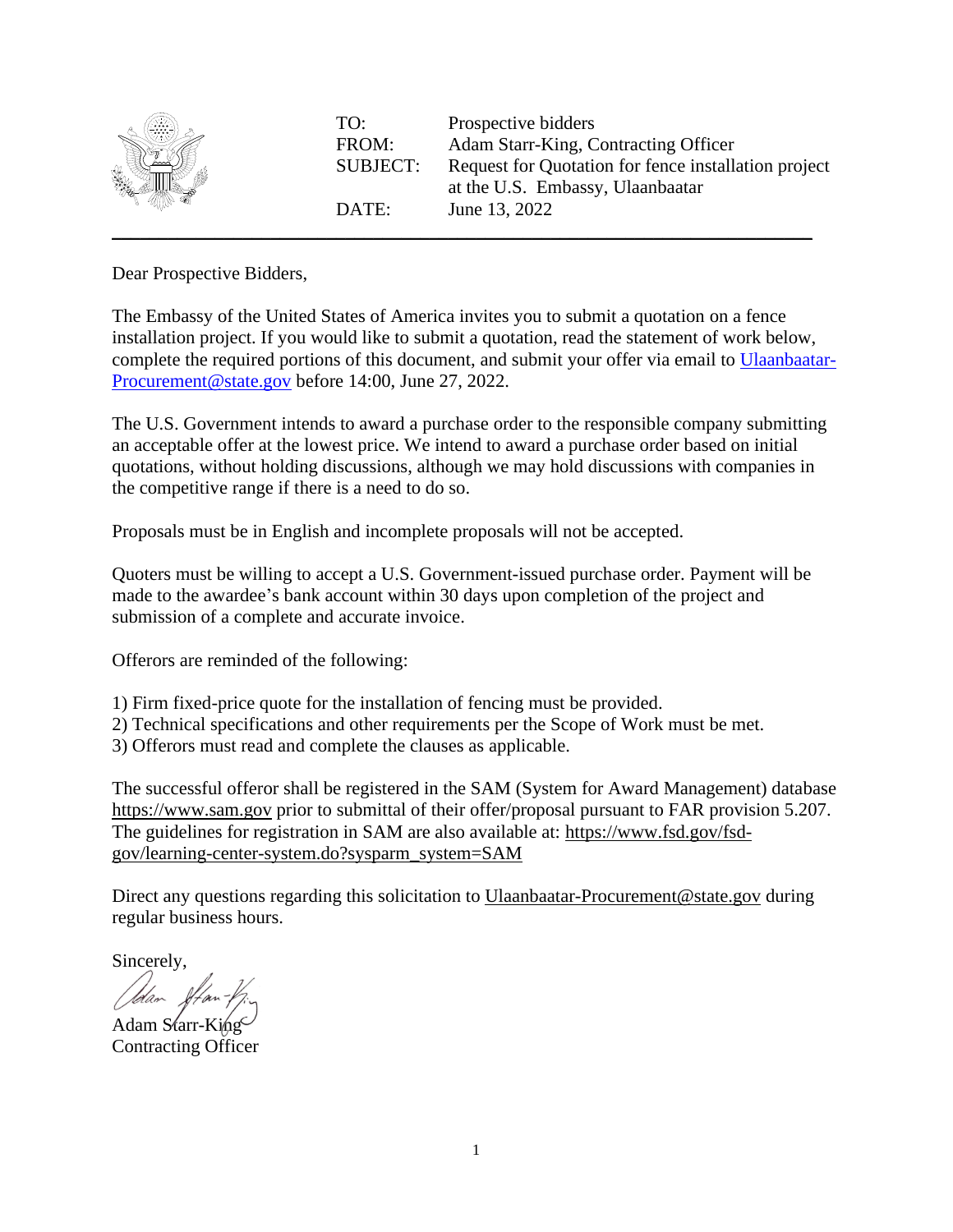# **SCOPE OF WORK**

#### I- INTRODUCTION:

It is the intention of the United States Embassy Ulaanbaatar to complete a fence construction project at the U.S. Embassy located at Denver Street #3, 11<sup>th</sup> Micro District, Ulaanbaatar 14192, Mongolia. The work, in general, requires the supply and installation of: Metal fence creating a new parking area and pedestrian walkway.

#### II- Project Location:

The U.S. Embassy located at Denver Street #3, 11<sup>th</sup> Micro District, Ulaanbaatar 14192, Mongolia.

# III- PURPOSE OF THE PROJECT AND GENERAL REQUIREMENTS

The contractor shall perform all specified work required for the supply and installation of the following services listed above.

1- General requirements:

#### 1-01 Intent:

The purpose of the specifications is to provide a standard for the material and construction requirements of the requested works. The spirit as well as the letter of the specification shall be followed, and all the work shall be executed to the true intent and meaning of these specifications. All works shall be in strict accordance with this statement of work, applicable drawings, local regulations, and building codes.

#### 1-02 Discrepancies and omissions:

It is the responsibility of the contractor, to inform the contracting officer (CO) or the contracting officer representative (COR) of any discrepancies in the specifications before signing the contract, default of which will make him responsible for any errors or omissions in the specifications even though these have been approved by the Embassy. All costs incurred by any changes or alterations necessitated by any errors or omissions shall be on the contractor's own expense without having the right to ask for any indemnity.

1-03 Quality of equipment, material, and workmanship:

All equipment and materials provided by the contractor shall be new, free from defects and of the same type, standard and quality as set forth in the specifications. Equipment and materials of similar application shall be of the same manufacturer unless otherwise specified. The contractor's employees responsible for the work shall be qualified technicians equipped with proper tools and having previous experiences in similar applications.

2-General notes: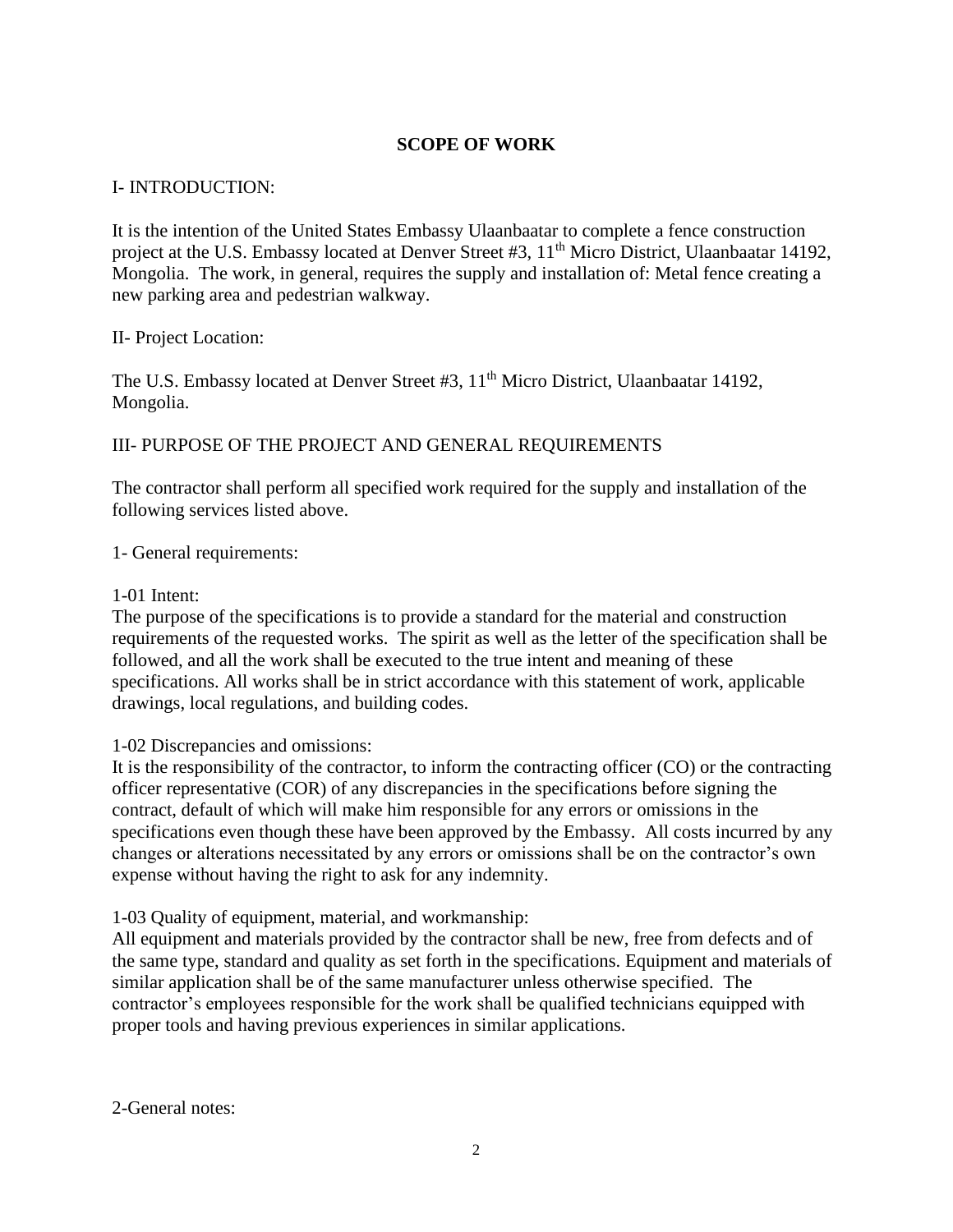#### 2-01 U.S. Embassy parking area estimate:

Contractor shall verify in field all indicated dimensions and the area of the proposed parking area. The U.S. Embassy will not be held liable for any inaccurate measurements in the quotes.

# 2-02 Debris:

An existing fence surrounds the property. The Contractor will be responsible for removing the existing fence. All debris resulting from the removal and installation works shall be removed from the property grounds and legally disposed of at a designated facility by the Contractor for the debris generated during the works, unless otherwise requested by the COR. The Contractor shall ensure that by the end of each working day the site shall be cleaned.

#### 2-03 Working hours:

Normal working hours will be from 0800 to 1600 (local Ulaanbaatar time), Monday through Friday. All work hours falling outside the normal working hours range must be approved in advance.

# 2-04 Change orders:

All costs incurred by any changes or alterations necessitated by any errors or omissions shall be at the contractors' own expense without having the right to ask for any indemnity.

#### 2-05 Warranty:

The workmanship warranty shall be valid for ten (10) years after the final inspection. Material manufacturer's warranty shall be for ten (10) years. During the warranty period, the Contractor shall repair or replace, free of charge, any occurring defects or ensuing damages. If the Contractor fails to do so after receipt of a written request to that effect, the Government may have such discrepancies remedied at the Contractor's expense.

#### 3- Security Requirements

#### 3-01 Security procedures:

The Contractor shall comply and abide to the US Embassy and United State Government (USG) security regulations and procedures.

#### 3-02 Technicians, machinery drivers, and laborers:

The Contractor shall provide the names and copies of identity cards for all technicians, machinery drivers and laborers working under this contract to the Facility Management office. Any addition of the list must allow for necessary security checks before they can join the project team. All Contractor personnel will be required to submit a photo ID before receiving access approval.

3-03 Material, equipment, and tools: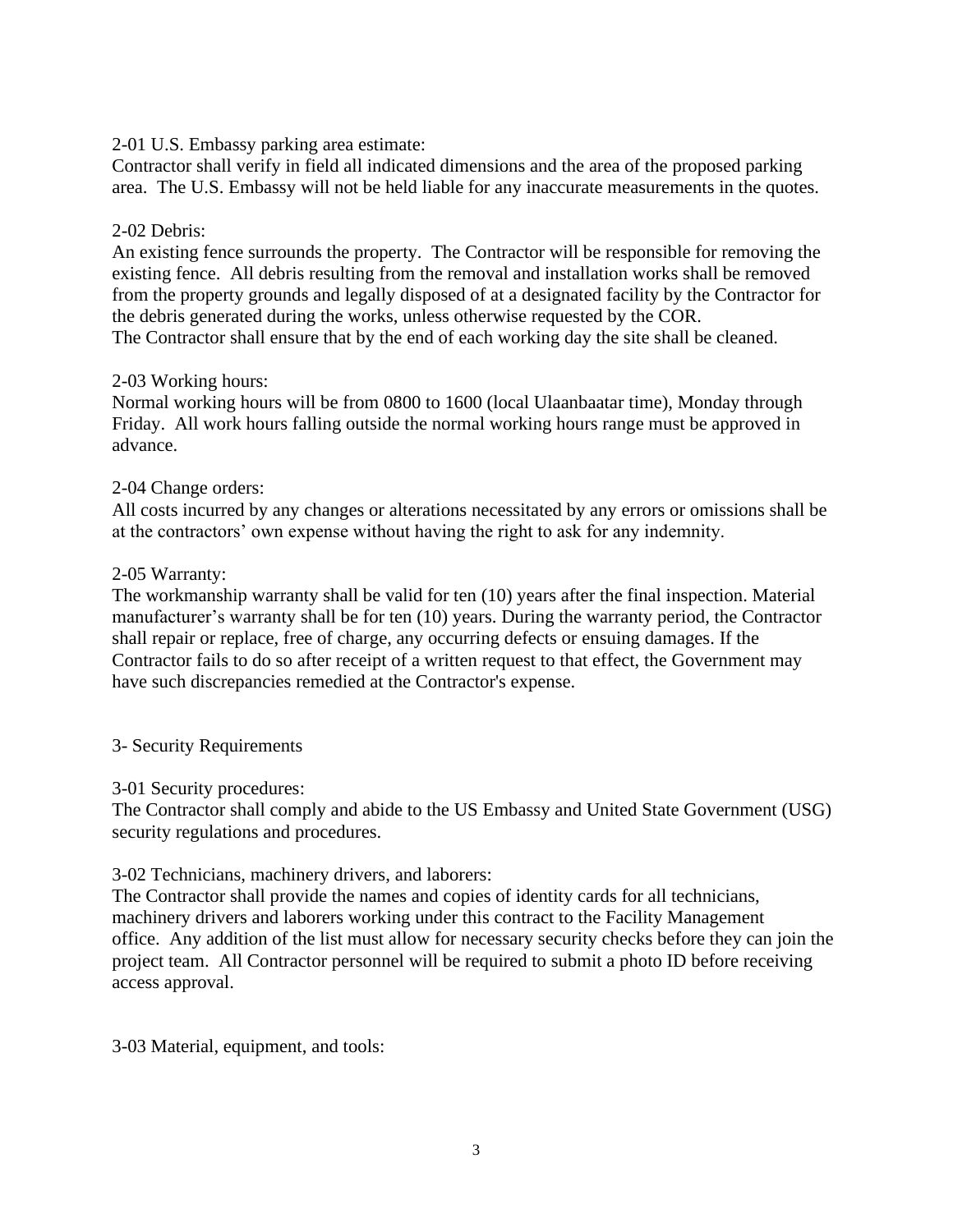The material, equipment and tools shall be inspected by the embassy security guards prior to the admittance to the compound. Trucks with bulky materials will be inspected before access to the compound.

# 4 - On site Safety

# 4-01 Work plan:

All work plans must contain the proper control measures to prevent injury to personnel and/or damage to equipment and environment. The Contractor must provide written work plans to Facilities Maintenance section prior to the start or any work. The Contractor must provide in writing the name of the person/persons responsible for on-site safety (the person can be the project manager) for the duration of the project.

# 4-02 Hazard control:

Contractor shall provide a hazard control document for the works to be executed which will be submitted to the Contracting Officer Representative (COR.) Method statement and risk assessment documents shall be submitted to the Assistant Post Occupational Safety and Health Officer (APOSHO) for approval before commencing works.

# 4-03 PPE:

Contractor shall provide all personnel protective equipment (PPE) including, hard hats, safety boots, glasses, ear plugs, earmuffs etc.) for all contract employees. All workers on site shall be dressed properly and follow the embassy's safety rules and regulations.

# 4-04 Safety violations:

The Contractor and their work crew shall abide by all Safety measures and protocols. The Contractor is solely responsible for any delays caused by safety violations. Any delay due to safety violations shall not in any case be compensated by the USG.

# 5 - Construction Specifications:

# 5-01 General description of works:

Contractor to provide and install metal fence, installation to include site preparation, footer hole digging, setting posts, and attaching fence panels. Approximate length of fence is 210 meters. Fence style is to be industrial grade three rail, spear top steel picket fence. (Exact same design as the current compound fence). Fence height is 3 meters, post spacing is 3 meters. Posts are to be 4mm square stock steel (60mm x 60mm). Fence uprights (pickets) are to be 2mm square stock steel (40mm x 40mm). Cross rails are to be 3mm square stock steel (60mm x 60mm). All steel is to be pointed flat black. Fence panel bottom is to be no higher than 10 cm from finished grade.

#### 5-02 Concrete:

Concrete for post footings shall be normal-weight concrete with not less than **30 MPa C30 grade** compressive strength at 28 days, 75 mm (3-inch) slump, and 25 mm (1-inch) maximum size aggregate. Contractor can assume excavation depth of 1-meter, square footing for the posts shall not be less than 600mm by 600mm. Ensure adequate compaction of the base of the 600mm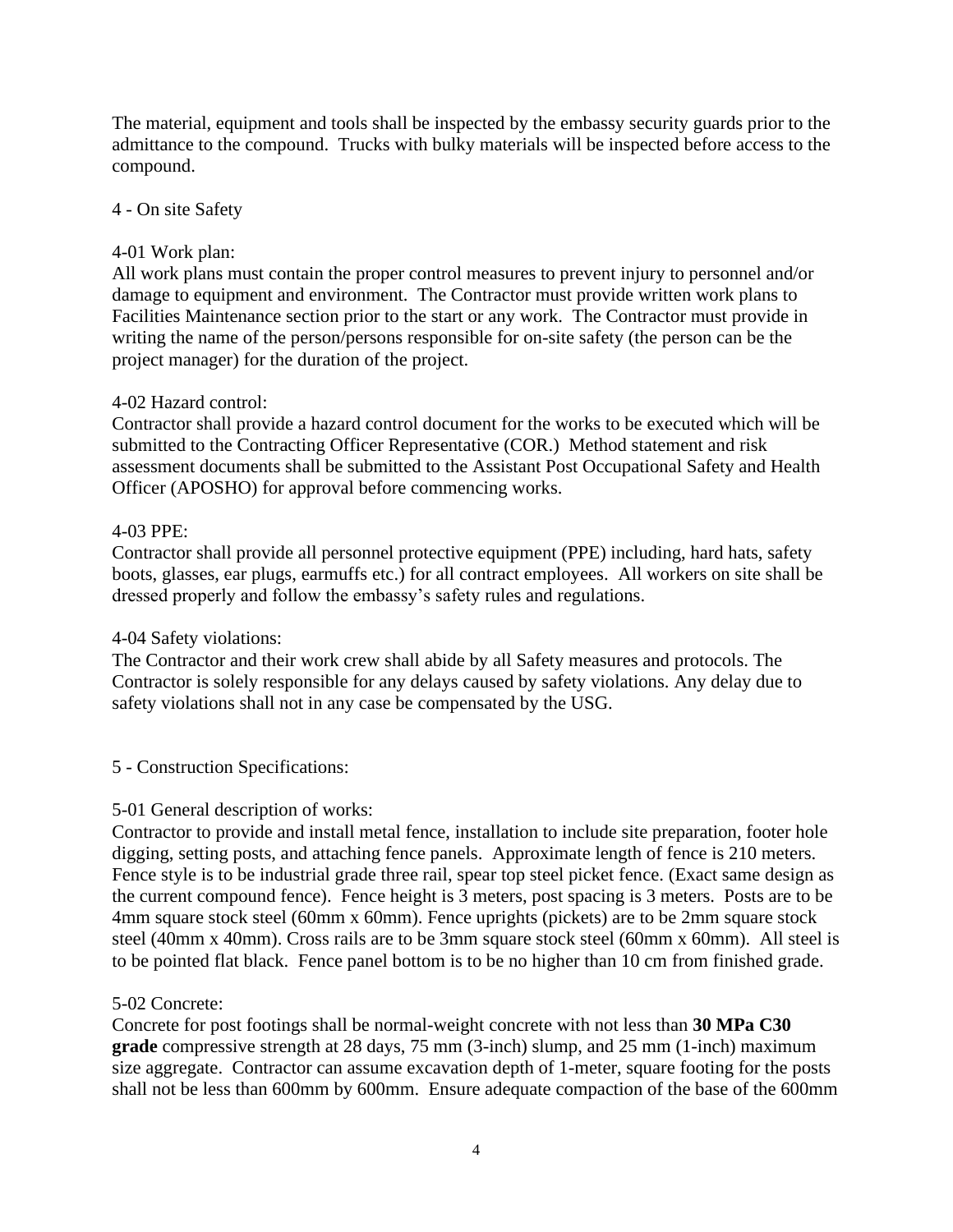by 600mm by 1000mm deep footing, pour concrete blinding of 4 inches thickness after compaction. Contractor shall make sure that the posts are well plumbed and levelled before pouring of the concrete for the footings.

# 6 – Quality Assurance

# 6-01 Experience requirements:

Fence Contractor with demonstrated successful experience installing similar projects and have at least 5 years demonstrated experience.

# 6-02 Method of measurement:

Measurement of fence will be made to the nearest centimeter, measured along the slope of the fabric, but shall not include gates. Measurement for gates will be made for each unit assembled, installed and complete in place.

#### 6-03 Tests:

The Contractor shall provide concrete mix slump test and concrete compressive test sample results to the Facilities Manager.

#### 6-04 Inspections:

Facilities Management representative will inspect works after completion of each step outlined in section V of this scope of work. Contractor will not be allowed to proceed with works without the appropriate signature on inspection checklist (appendix A.)

#### 6-05 Performance Schedule:

The Contractor shall submit a project performance schedule indicating a total project duration/timeline of activities. The project duration should indicate a project substantial completion not exceeding three months (90 days) from the Notice to Proceed (NTP) date. The Contractor shall submit this schedule with all on the bid documents.

#### 6-06 Completion:

The Contractor and USG will review inspection checklist. Together, the contractor and USG will make a final inspection of works and sign completion letter if works are completed in accordance with all scope of work requirements.

# **7. Pricing**

Please provide your proposed price in below sheet.

| Description of                | Quantity | <b>UOM</b> | Unit Price | Fixed Price Per Line item |
|-------------------------------|----------|------------|------------|---------------------------|
| Goods or Service              |          |            |            |                           |
| Fence installation            | 558      | sq/m       |            |                           |
| service                       |          |            |            |                           |
| <b>Total Firm Fixed Price</b> |          |            |            |                           |
|                               |          |            |            |                           |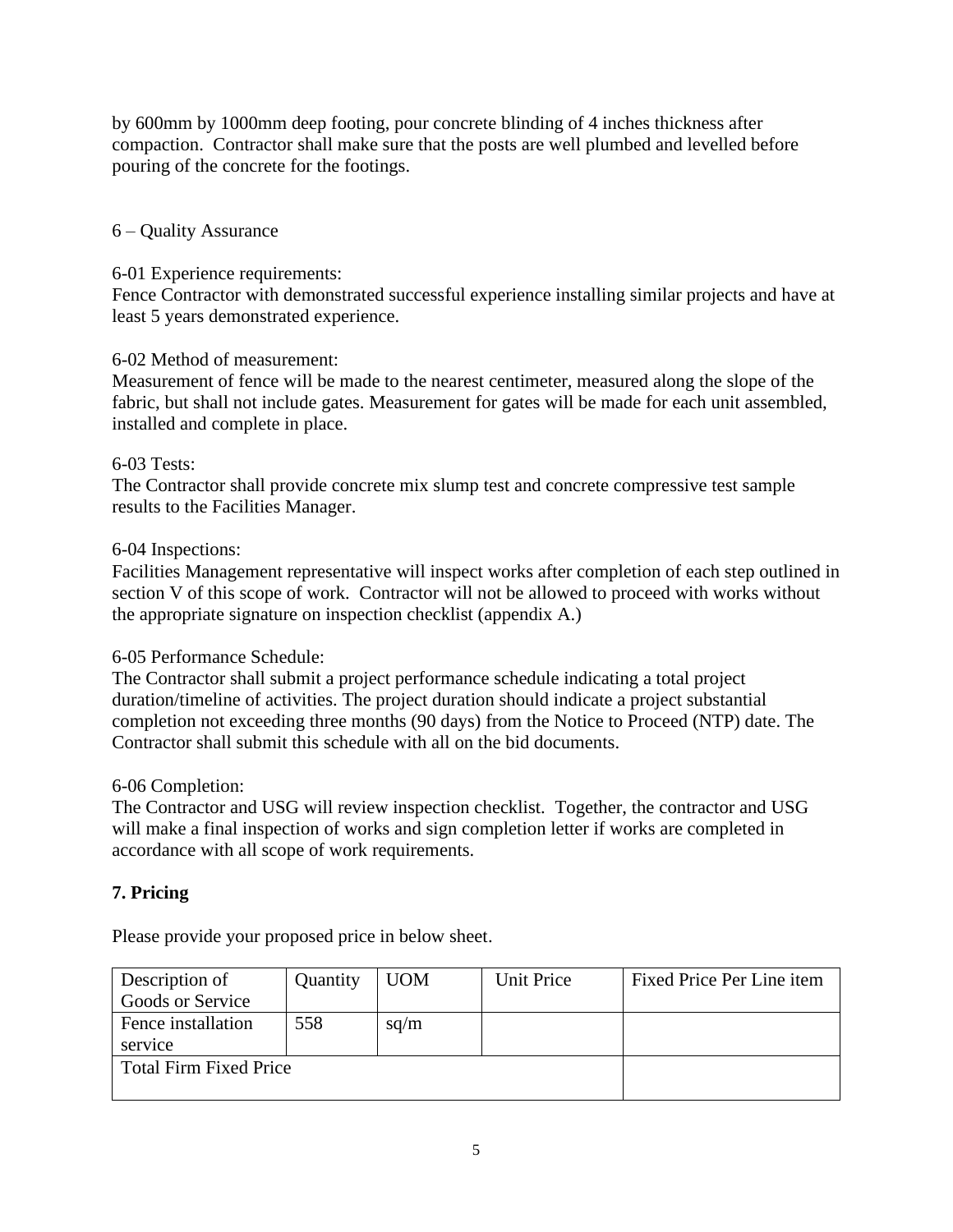# INSTRUCTIONS TO OFFERORS

- A. Summary of Instructions. Each offer must consist of the following:
- A.1. Pricing sheet must be filled in.
- A.2. Information demonstrating the offeror's/quoter's ability to perform, including:

(1) Evidence that the offeror/quoter operates an established business with a permanent address and telephone listing;

- 1. List of clients over the past 5 years. demonstrating prior experience with relevant past performance information and references (provide dates of contracts, places of performance, value of contracts, contact names, telephone and fax numbers and email addresses).
- 2. Evidence that the offeror/quoter can provide the necessary personnel, equipment, and financial resources needed to perform the work;
- 3. The offeror shall address its plan to obtain all licenses and permits required by local law. If offeror already possesses the locally required licenses and permits, a copy shall be provided.
- 4. The offeror's strategic plan for supply and fence installation/construction services to include but not limited to:

 (a) A work plan including project timeline taking into account all work elements in Scope of Work.

 (b) Identify types and quantities of equipment, supplies and materials required for performance of services under this contract. Identify if the offeror already possesses the listed items and their condition for suitability and if not already possessed or inadequate for use how and when the items will be obtained;

- (c) Plan of ensuring quality of services including but not limited to contract administration and oversight; and
- (d) (1) If insurance is required by the solicitation, a copy of the Certificate of Insurance(s), **or** (2) a statement that the contractor will get the required insurance, and the name of the insurance provider to be used.

# 52.2522 CLAUSES INCORPORATED BY REFERENCE (FEB 1998)

This purchase order or BPA incorporates the following clauses by reference, with the same force and effect as if they were given in full text. Upon request, the Contracting Officer will make their full text available. Also, the full text of a clause may be accessed electronically at this address: [Acquisition.gov](https://acquisition.gov/browse/index/far) this address is subject to change.

DOSAR clauses may be accessed at: <https://acquisition.gov/dosar>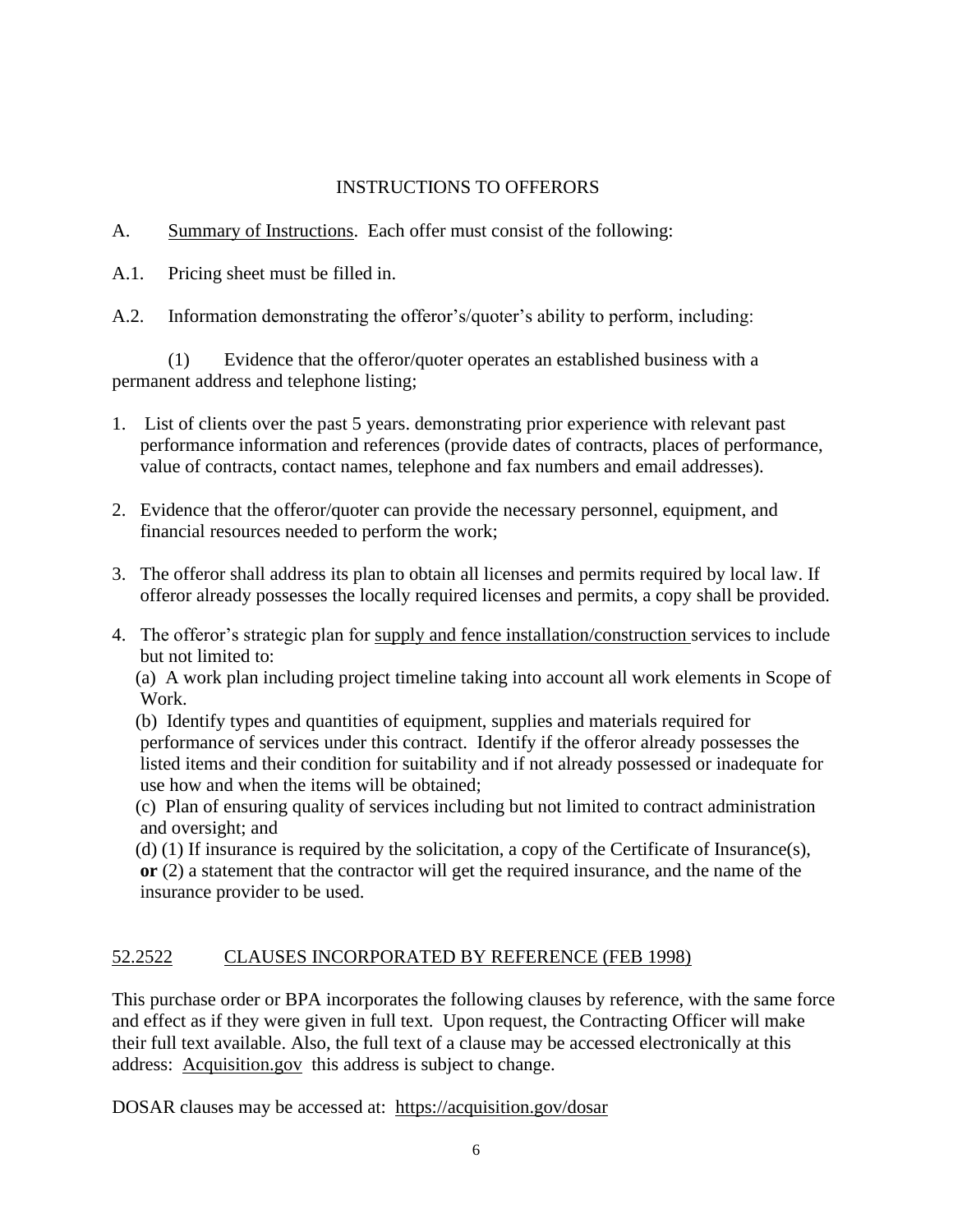# **FEDERAL ACQUISTION REGULATION (48 CFR CHAPTER 1) CLAUSES:**

| <b>NUMBER</b> | <b>TITLE</b>                                                                                        | <b>DATE</b>     |
|---------------|-----------------------------------------------------------------------------------------------------|-----------------|
| 52.204-7      | <b>SYSTEM FOR AWARD MANAGEMENT</b>                                                                  | <b>OCT 2018</b> |
| 52.204-9      | PERSONAL IDENTITY VERIFICATION OF<br><b>CONTRACTOR PERSONNEL</b>                                    | <b>JAN 2011</b> |
| 52.204-13     | <b>SYSTEM FOR AWARD MANAGEMENT</b><br><b>MAINTENANCE</b>                                            | <b>OCT 2018</b> |
| 52.204-16     | <b>COMMERCIAL AND GOVERNMENT ENTITY</b><br><b>CODE REPORTING</b>                                    | <b>AUG 2020</b> |
| 52.204-18     | COMMERCIAL AND GOVERNMENT ENTITY<br><b>CODE MAINTENANCE</b>                                         | <b>AUG 2020</b> |
| 52.212-4      | CONTRACT TERMS AND CONDITIONS-<br><b>COMMERCIAL ITEMS</b>                                           | <b>NOV 2021</b> |
| 52.223-17     | AFFIRMATIVE PROCUREMENT OF EPA-<br>DESIGNATED ITEMS IN SERVICE AND<br><b>CONSTRUCTION CONTRACTS</b> | <b>AUG 2018</b> |
| 52.225-19     | CONTRACTOR PERSONNEL IN A DIPLOMATIC<br>OR CONSULAR MISSION OUTSIDE THE UNITED<br><b>STATES</b>     | <b>MAY 2020</b> |
| 52.227-19     | COMMERCIAL COMPUTER SOFTWARE<br><b>LICENSE</b>                                                      | <b>DEC 2007</b> |
| 52.228-3      | <b>WORKERS'COMPENSATION INSURANCE</b>                                                               | <b>JUL 2014</b> |
| 52.228-4      | <b>WORKERS' COMPENSATION AND WAR-</b><br><b>HAZARD INSURANCE</b>                                    | <b>APR 1984</b> |
| 52.244-6      | <b>SUBCONTRACTS FOR COMMERCIAL ITEMS</b>                                                            | <b>JAN 2022</b> |
| 52.246-26     | REPORTING NONCONFORMING ITEMS                                                                       | <b>NOV 2021</b> |

The following clauses are provided in full text:

#### 52.204-24 REPRESENTATION REGARDING CERTAIN TELECOMMUNICATIONS AND VIDEO SURVEILLANCE SERVICES OR EQUIPMENT (NOV 2021)

The Offeror shall not complete the representation at paragraph  $(d)(1)$  of this provision if the Offeror has represented that it "does not provide covered telecommunications equipment or services as a part of its offered products or services to the Government in the performance of any contract, subcontract, or other contractual instrument" in paragraph  $(c)(1)$  in the provision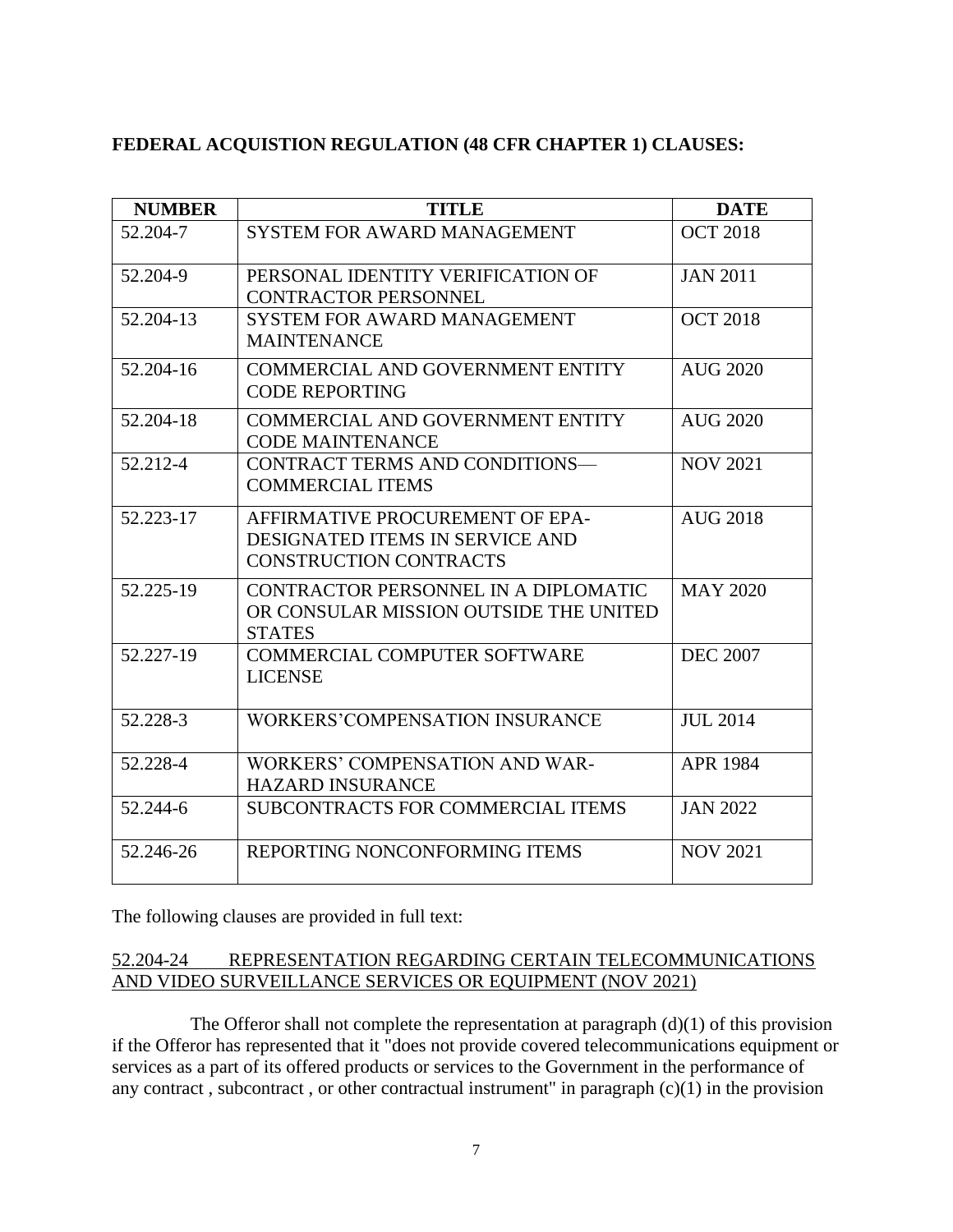at [52.204-26,](https://www.acquisition.gov/far/part-52#FAR_52_204_26) Covered Telecommunications Equipment or Services —Representation, or in paragraph (v)(2)(i) of the provision at [52.212-3,](https://www.acquisition.gov/far/part-52#FAR_52_212_3) Offeror Representations and Certifications-Commercial Products or Commercial Services. The Offeror shall not complete the representation in paragraph (d)(2) of this provision if the Offeror has represented that it "does not use covered telecommunications equipment or services , or any equipment , system, or service that uses covered telecommunications equipment or services " in paragraph (c)(2) of the provision at  $52.204 - 26$ , or in paragraph (v)(2)(ii) of the provision at  $52.212 - 3$ .

(a) Definitions *.* As used in this provision—

 Backhaul *,* covered telecommunications equipment or services *,* critical technology *,* interconnection arrangements *,* reasonable inquiry *,* roaming *, and* substantial or essential component have the meanings provided in the clause [52.204-25,](https://www.acquisition.gov/far/part-52#FAR_52_204_25) Prohibition on Contracting for Certain Telecommunications and Video Surveillance Services or Equipment .

(b) *Prohibition*.

 $(1)$  Section 889(a)(1)(A) of the John S. McCain National Defense Authorization Act for Fiscal Year 2019 (Pub. L. 115-232) prohibits the head of an executive agency on or after August 13, 2019, from procuring or obtaining, or extending or renewing a contract to procure or obtain, any equipment , system, or service that uses covered telecommunications equipment or services as a substantial or essential component of any system, or as critical technology as part of any system. Nothing in the prohibition shall be construed to—

 (i) Prohibit the head of an executive agency from procuring with an entity to provide a service that connects to the facilities of a third-party, such as backhaul , roaming , or interconnection arrangements ; or

 (ii) Cover telecommunications equipment that cannot route or redirect user data traffic or cannot permit visibility into any user data or packets that such equipment transmits or otherwise handles.

 (2) Section 889(a)(1)(B) of the John S. McCain National Defense Authorization Act for Fiscal Year 2019 (Pub. L. 115-232) prohibits the head of an executive agency on or after August 13, 2020, from entering into a contract or extending or renewing a contract with an entity that uses any equipment , system, or service that uses covered telecommunications equipment or services as a substantial or essential component of any system, or as critical technology as part of any system. This prohibition applies to the use of covered telecommunications equipment or services , regardless of whether that use is in performance of work under a Federal contract . Nothing in the prohibition shall be construed to—

 (i) Prohibit the head of an executive agency from procuring with an entity to provide a service that connects to the facilities of a third-party, such as backhaul , roaming , or interconnection arrangements ; or

 (ii) Cover telecommunications equipment that cannot route or redirect user data traffic or cannot permit visibility into any user data or packets that such equipment transmits or otherwise handles.

 (c) *Procedures.* The Offeror shall review the list of excluded parties in the System for Award Management (SAM) ( [https://www.sam.gov\)](https://www.sam.gov/) for entities excluded from receiving federal awards for "covered telecommunications equipment or services ".

(d) *Representation.* The Offeror represents that—

 (1) It *□* will, *□* will not provide covered telecommunications equipment or services to the Government in the performance of any contract , subcontract or other contractual instrument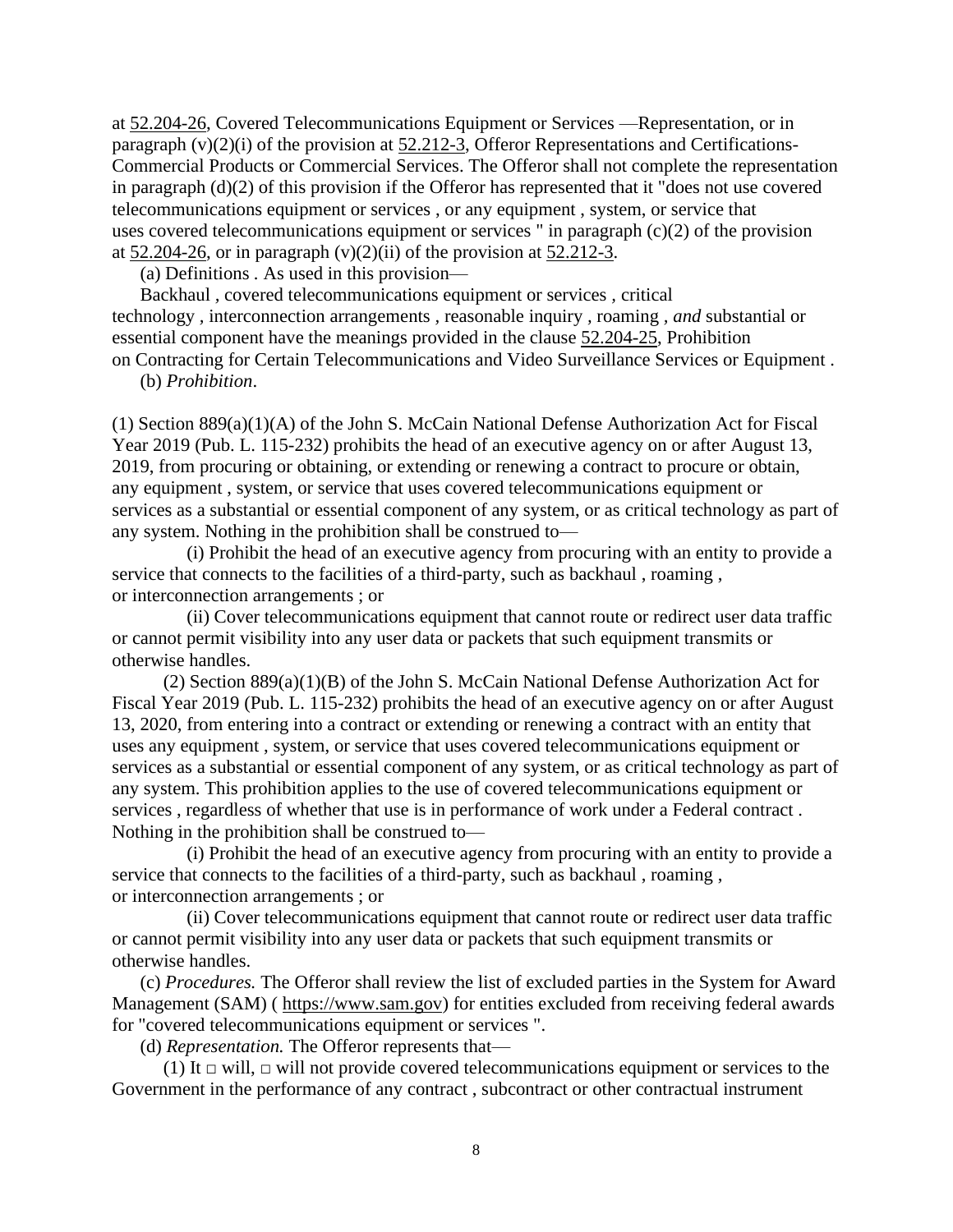resulting from this solicitation . The Offeror shall provide the additional disclosure information required at paragraph (e)(1) of this section if the Offeror responds "will" in paragraph  $(d)(1)$  of this section; and

 (2) After conducting a reasonable inquiry , for purposes of this representation, the Offeror represents that—

 It *□* does, *□* does not use covered telecommunications equipment or services , or use any equipment , system, or service that uses covered telecommunications equipment or services . The Offeror shall provide the additional disclosure information required at paragraph (e)(2) of this section if the Offeror responds "does" in paragraph (d)(2) of this section.

(e) *Disclosures.*

(1) Disclosure for the representation in paragraph  $(d)(1)$  of this provision. If the Offeror has responded "will" in the representation in paragraph (d)(1) of this provision,

the Offeror shall provide the following information as part of the offer :

(i) For covered equipment —

 (A) The entity that produced the covered telecommunications equipment (include entity name, unique entity identifier , CAGE code, and whether the entity was the original equipment manufacturer (OEM) or a distributor, if known);

 (B) A description of all covered telecommunications equipment offered (include brand; model number, such as OEM number, manufacturer part number, or wholesaler number; and item description, as applicable); and

 (C) Explanation of the proposed use of covered telecommunications equipment and any factors relevant to determining if such use would be permissible under the prohibition in paragraph (b)(1) of this provision.

(ii) For covered services—

 (A) If the service is related to item maintenance: A description of all covered telecommunications services offered (include on the item being maintained: Brand; model number, such as OEM number, manufacturer part number, or wholesaler number; and item description, as applicable); or

 (B) If not associated with maintenance, the Product Service Code (PSC) of the service being provided; and explanation of the proposed use of covered telecommunications services and any factors relevant to determining if such use would be permissible under the prohibition in paragraph (b)(1) of this provision.

(2) Disclosure for the representation in paragraph  $(d)(2)$  of this provision. If the Offeror has responded "does" in the representation in paragraph  $(d)(2)$  of this provision, the Offeror shall provide the following information as part of the offer :

(i) For covered equipment —

 (A) The entity that produced the covered telecommunications equipment (include entity name, unique entity identifier , CAGE code, and whether the entity was the OEM or a distributor, if known);

 (B) A description of all covered telecommunications equipment offered (include brand; model number, such as OEM number, manufacturer part number, or wholesaler number; and item description, as applicable); and

 (C) Explanation of the proposed use of covered telecommunications equipment and any factors relevant to determining if such use would be permissible under the prohibition in paragraph (b)(2) of this provision.

(ii) For covered services—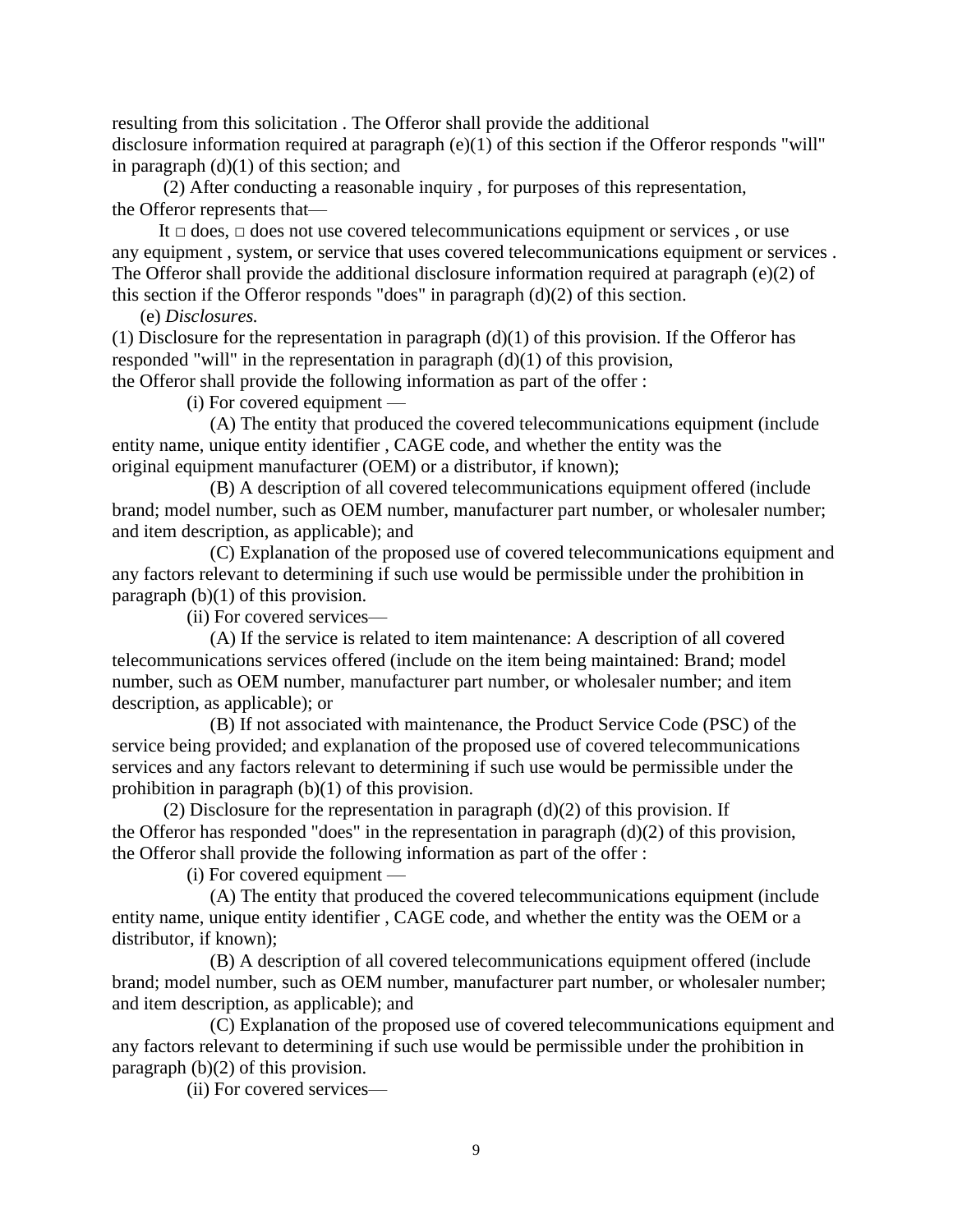(A) If the service is related to item maintenance: A description of all covered telecommunications services offered (include on the item being maintained: Brand; model number, such as OEM number, manufacturer part number, or wholesaler number; and item description, as applicable); or

 (B) If not associated with maintenance, the PSC of the service being provided; and explanation of the proposed use of covered telecommunications services and any factors relevant to determining if such use would be permissible under the prohibition in paragraph (b)(2) of this provision.

(End of provision)

# 52.204-25 PROHIBITION ON CONTRACTING FOR CERTAIN TELECOMMUNICATIONS AND VIDEO SURVEILLANCE SERVICES OR EQUIPMENT (NOV 2021)

(a) Definitions *.* As used in this clause—

 Backhaul means intermediate links between the core network, or backbone network, and the small subnetworks at the edge of the network (*e.g.*, connecting cell phones/towers to the core telephone network). Backhaul can be wireless (e.g., microwave) or wired (*e.g.*, fiber optic, coaxial cable, Ethernet).

Covered foreign country means The People's Republic of China.

Covered telecommunications equipment or services means–

 (1) Telecommunications equipment produced by Huawei Technologies Company or ZTE Corporation (or any subsidiary or affiliate of such entities);

 (2) For the purpose of public safety, security of Government facilities, physical security surveillance of critical infrastructure, and other national security purposes, video surveillance and telecommunications equipment produced by Hytera Communications Corporation, Hangzhou Hikvision Digital Technology Company, or Dahua Technology Company (or any subsidiary or affiliate of such entities);

 (3) Telecommunications or video surveillance services provided by such entities or using such equipment ; or

 (4) Telecommunications or video surveillance equipment or services produced or provided by an entity that the Secretary of Defense, in consultation with the Director of National Intelligence or the Director of the Federal Bureau of Investigation, reasonably believes to be an entity owned or controlled by, or otherwise connected to, the government of a covered foreign country .

Critical technology means–

 (1) Defense articles or defense services included on the United States Munitions List set forth in the International Traffic in Arms Regulations under subchapter M of chapter I of title 22, Code of Federal Regulations;

 (2) Items included on the Commerce Control List set forth in Supplement No. 1 to part 774 of the Export Administration Regulations under subchapter C of chapter VII of title 15, Code of Federal Regulations, and controlled-

 (i) Pursuant to multilateral regimes, including for reasons relating to national security, chemical and biological weapons proliferation, nuclear nonproliferation, or missile technology; or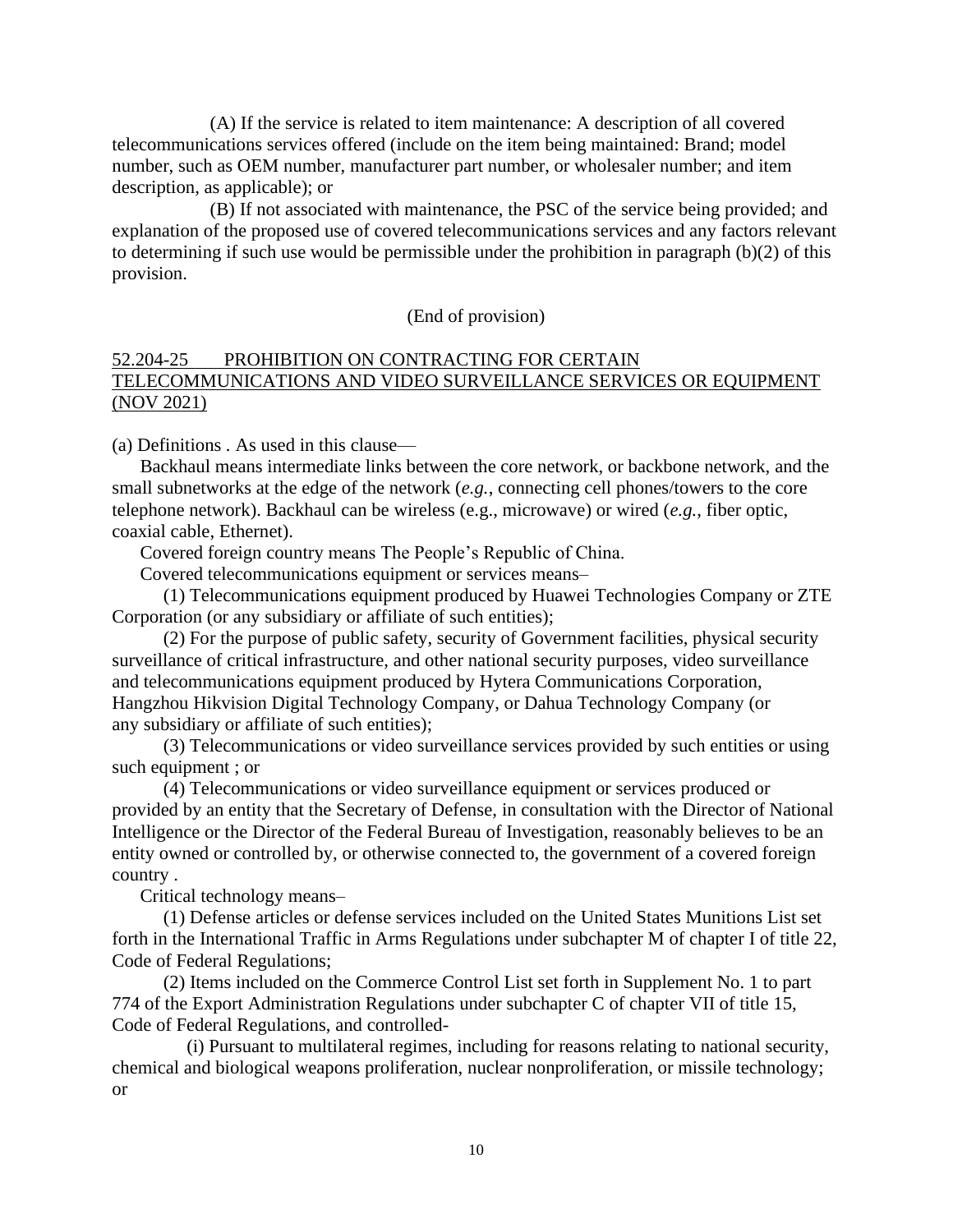(ii) For reasons relating to regional stability or surreptitious listening;

 (3) Specially designed and prepared nuclear equipment , parts and components, materials , software, and technology covered by part 810 of title 10, Code of Federal Regulations (relating to assistance to foreign atomic energy activities);

 (4) Nuclear facilities, equipment , and material covered by part 110 of title 10, Code of Federal Regulations (relating to export and import of nuclear equipment and material );

 (5) Select agents and toxins covered by part 331 of title 7, Code of Federal Regulations, part 121 of title 9 of such Code, or part 73 of title 42 of such Code; or

 (6) Emerging and foundational technologies controlled pursuant to section 1758 of the Export Control Reform Act of 2018 (50 U.S.C. 4817).

 Interconnection arrangements means arrangements governing the physical connection of two or more networks to allow the use of another's network to hand off traffic where it is ultimately delivered (*e.g.*, connection of a customer of telephone provider A to a customer of telephone company B) or sharing data and other information resources.

 Reasonable inquiry means an inquiry designed to uncover any information in the entity's possession about the identity of the producer or provider of covered telecommunications equipment or services used by the entity that excludes the need to include an internal or thirdparty audit.

 Roaming means cellular communications services (*e.g.*, voice, video, data ) received from a visited network when unable to connect to the facilities of the home network either because signal coverage is too weak or because traffic is too high.

 Substantial or essential component means any component necessary for the proper function or performance of a piece of equipment , system, or service.

(b) *Prohibition*.

(1) Section 889(a)(1)(A) of the John S. McCain National Defense Authorization Act for Fiscal Year 2019 (Pub. L. 115-232) prohibits the head of an executive agency on or after August 13, 2019, from procuring or obtaining, or extending or renewing a contract to procure or obtain, any equipment , system, or service that uses covered telecommunications equipment or services as a substantial or essential component of any system, or as critical technology as part of any system. The Contractor is prohibited from providing to the Government any equipment , system, or service that uses covered telecommunications equipment or services as a substantial or essential component of any system, or as critical technology as part of any system, unless an exception at paragraph (c) of this clause applies or the covered telecommunication equipment or services are covered by a waiver described in FAR [4.2104.](https://www.acquisition.gov/far/part-4#FAR_4_2104)

 (2) Section 889(a)(1)(B) of the John S. McCain National Defense Authorization Act for Fiscal Year 2019 (Pub. L. 115-232) prohibits the head of an executive agency on or after August 13, 2020, from entering into a contract , or extending or renewing a contract , with an entity that uses any equipment , system, or service that uses covered telecommunications equipment or services as a substantial or essential component of any system, or as critical technology as part of any system, unless an exception at paragraph (c) of this clause applies or the covered telecommunication equipment or services are covered by a waiver described in FAR [4.2104.](https://www.acquisition.gov/far/part-4#FAR_4_2104) This prohibition applies to the use of covered telecommunications equipment or services , regardless of whether that use is in performance of work under a Federal contract .

(c) *Exceptions.* This clause does not prohibit contractors from providing—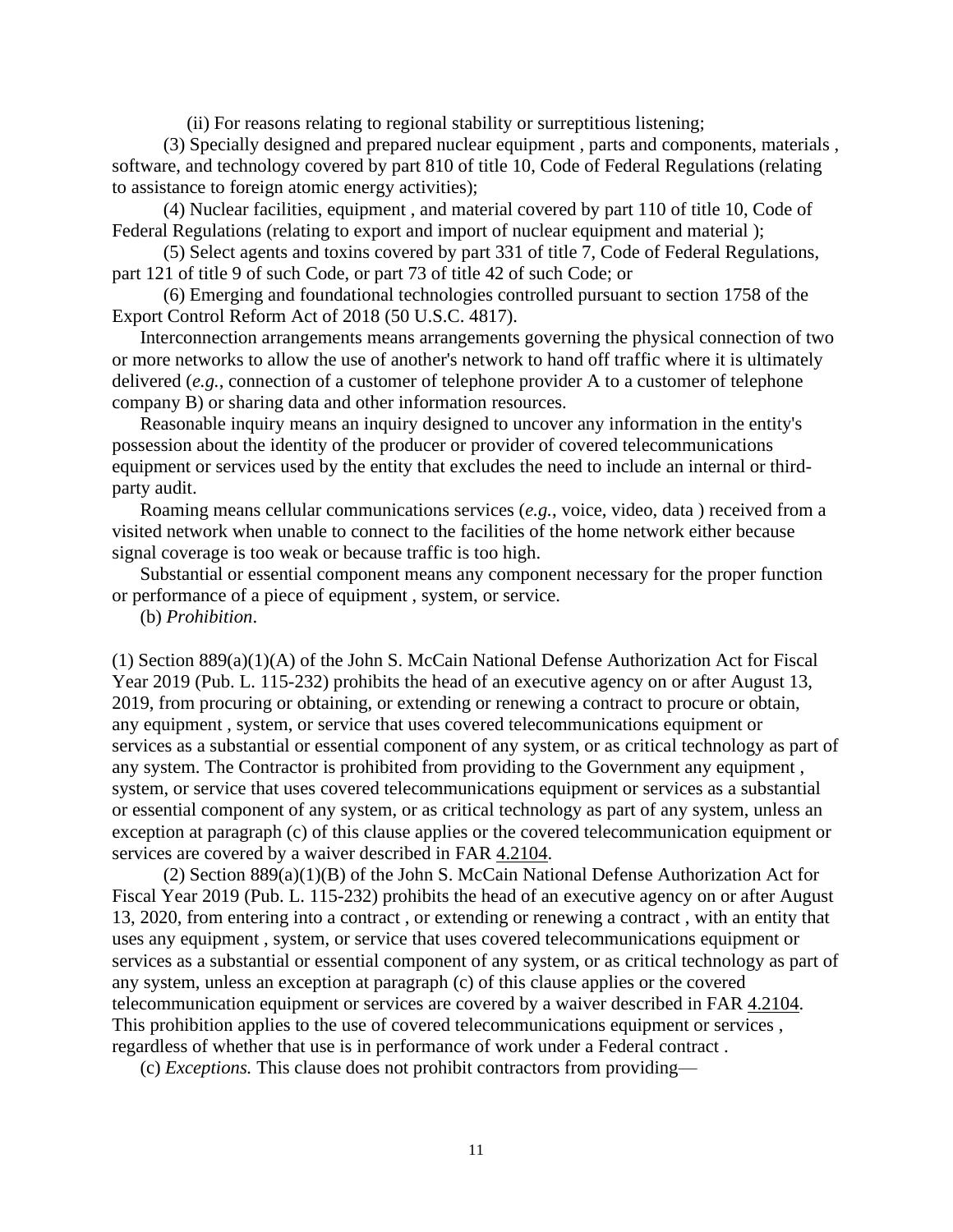(1) A service that connects to the facilities of a third-party, such as backhaul , roaming , or interconnection arrangements ; or

 (2) Telecommunications equipment that cannot route or redirect user data traffic or permit visibility into any user data or packets that such equipment transmits or otherwise handles.

(d) Reporting requirement.

(1) In the event the Contractor identifies covered telecommunications equipment or services used as a substantial or essential component of any system, or as critical technology as part of any system, during contract performance, or the Contractor is notified of such by a subcontractor at any tier or by any other source, the Contractor shall report the information in paragraph (d)(2) of this clause to the Contracting Officer , unless elsewhere in this contract are established procedures for reporting the information ; in the case of the Department of Defense, the Contractor shall report to the website at [https://dibnet.dod.mil.](https://dibnet.dod.mil/) For indefinite delivery contracts, the Contractor shall report to the Contracting Officer for the indefinite delivery contract and the Contracting Officer (s) for any affected order or, in the case of the Department of Defense, identify both the indefinite delivery contract and any affected orders in the report provided at [https://dibnet.dod.mil.](https://dibnet.dod.mil/)

 (2) The Contractor shall report the following information pursuant to paragraph (d)(1) of this clause

 (i) Within one business day from the date of such identification or notification: the contract number; the order number(s), if applicable; supplier name; supplier unique entity identifier (if known); supplier Commercial and Government Entity (CAGE) code (if known); brand; model number (original equipment manufacturer number, manufacturer part number, or wholesaler number); item description; and any readily available information about mitigation actions undertaken or recommended.

(ii) Within 10 business days of submitting the information in paragraph  $(d)(2)(i)$  of this clause: any further available information about mitigation actions undertaken or recommended. In addition, the Contractor shall describe the efforts it undertook to prevent use or submission of covered telecommunications equipment or services , and any additional efforts that will be incorporated to prevent future use or submission of covered telecommunications equipment or services .

 (e) *Subcontracts.* The Contractor shall insert the substance of this clause, including this paragraph (e) and excluding paragraph (b)(2), in all subcontracts and other contractual instruments, including subcontracts for the acquisition of commercial products or commercial services.

#### (End of clause)

#### 52.204-26 COVERED TELECOMMUNICATIONS EQUIPMENT OR SERVICES-REPRESENTATION (OCT 2020)

(a) *Definitions.* As used in this provision, "covered telecommunications equipment or services" and "reasonable inquiry" have the meaning provided in the clause 52.204-25, Prohibition on Contracting for Certain Telecommunications and Video Surveillance Services or Equipment.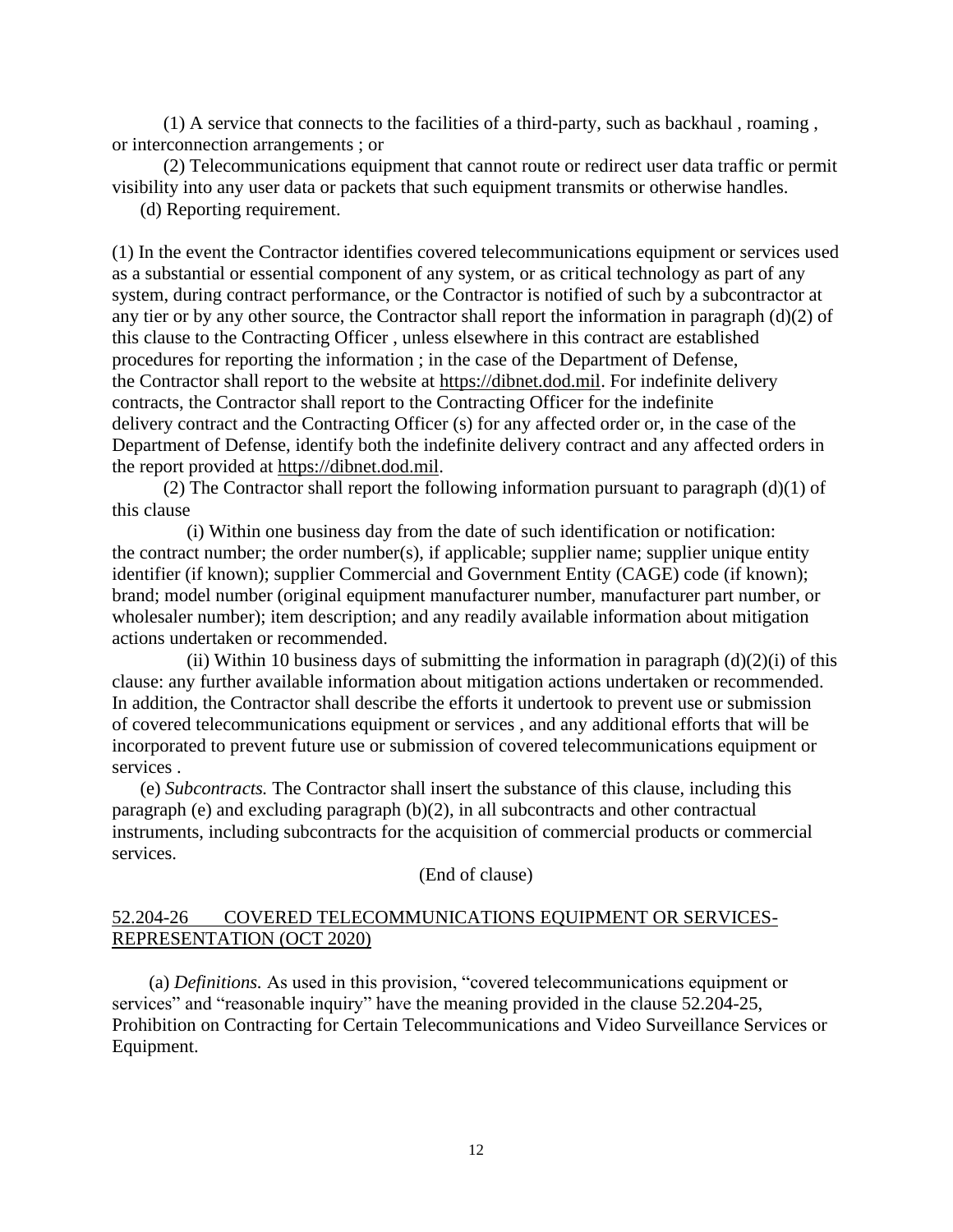(b) *Procedures.* The Offeror shall review the list of excluded parties in the System for Award Management (SAM) (*https://www.sam.gov*) for entities excluded from receiving federal awards for "covered telecommunications equipment or services".

(c) *Representations.* (1) The Offeror represents that it [ ] does, [ ] does not provide covered telecommunications equipment or services as a part of its offered products or services to the Government in the performance of any contract, subcontract, or other contractual instrument.

(2) After conducting a reasonable inquiry for purposes of this representation, the Offeror represents that it [ ] does, [ ] does not use covered telecommunications equipment or services, or any equipment, system, or service that uses covered telecommunications equipment or services.

(End of provision)

#### 52.212-3 OFFEROR REPRESENTATIONS AND CERTIFICATIONS- COMMERCIAL ITEMS (NOV 2021)

The Offeror shall complete only paragraph (b) of this provision if the Offeror has completed the annual representations and certification electronically in the System for Award Management (SAM) accessed through [https://www.sam.gov.](https://www.sam.gov/) If the Offeror has not completed the annual representations and certifications electronically, the Offeror shall complete only paragraphs (c) through (v)) of this provision.

(a) Definitions . As used in this provision—

 "Covered telecommunications equipment or services " has the meaning provided in the clause [52.204-25,](https://www.acquisition.gov/far/part-52#FAR_52_204_25) Prohibition on Contracting for Certain Telecommunications and Video Surveillance Services or Equipment .

 Economically disadvantaged women-owned small business (EDWOSB) concern means a small business concern that is at least 51 percent directly and unconditionally owned by, and the management and daily business operations of which are controlled by, one or more women who are citizens of the United States and who are economically disadvantaged in accordance with 13 CFR part 127. It automatically qualifies as a women-owned small business eligible under the WOSB Program.

Forced or indentured child labor means all work or service—

 (1) Exacted from any person under the age of 18 under the menace of any penalty for its nonperformance and for which the worker does not offer himself voluntarily; or

 (2) Performed by any person under the age of 18 pursuant to a contract the enforcement of which can be accomplished by process or penalties.

 Highest-level owner means the entity that owns or controls an immediate owner of the offeror , or that owns or controls one or more entities that control an immediate owner of the offeror . No entity owns or exercises control of the highest level owner.

 Immediate owner means an entity, other than the offeror , that has direct control of the offeror . Indicators of control include, but are not limited to, one or more of the following: ownership or interlocking management, identity of interests among family members, shared facilities and equipment , and the common use of employees.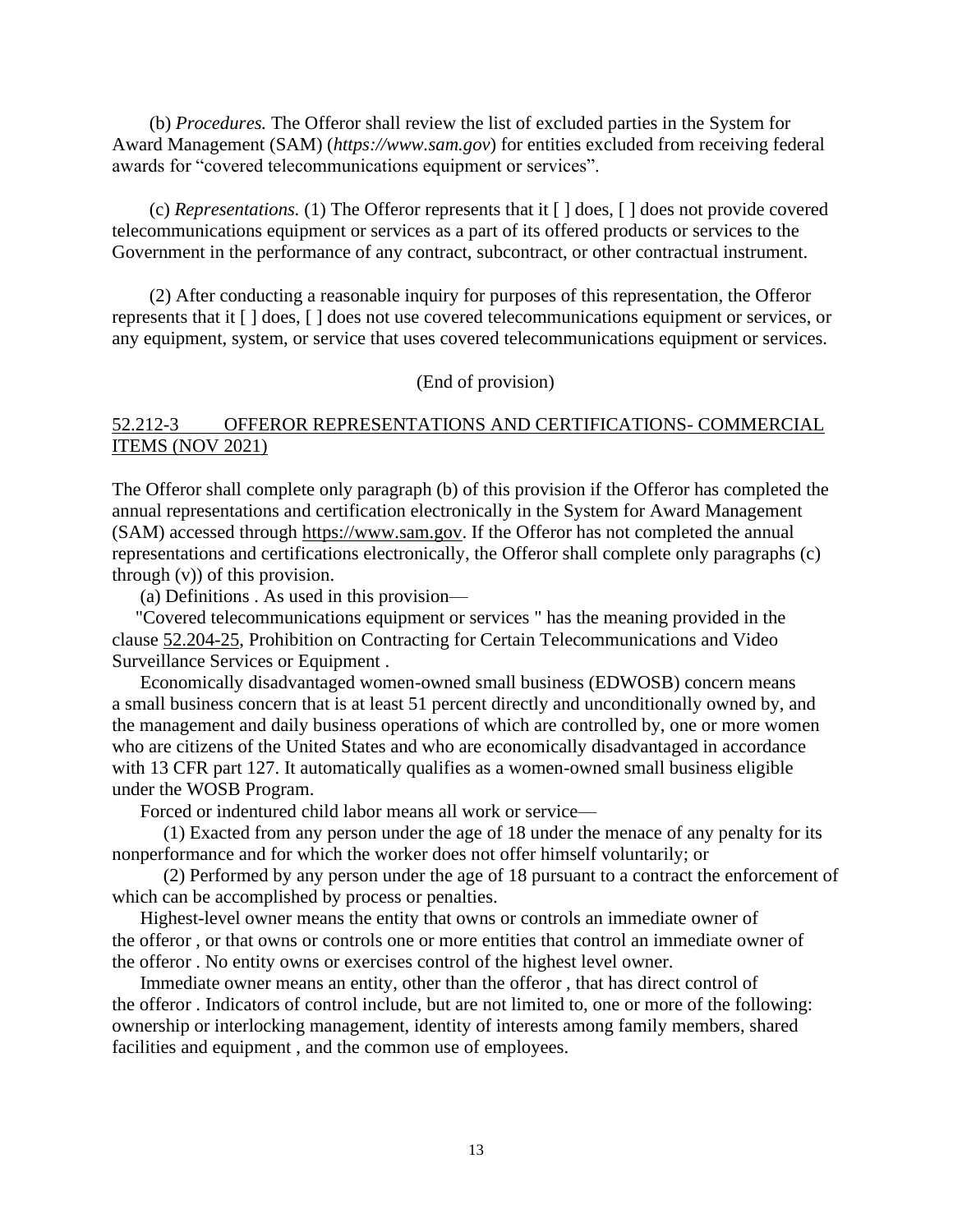Inverted domestic corporation , means a foreign incorporated entity that meets the definition of an inverted domestic corporation under [6 U.S.C. 395\(](http://uscode.house.gov/view.xhtml?req=granuleid:USC-prelim-title6-section395&num=0&edition=prelim)b), applied in accordance with the rules and definitions of [6 U.S.C. 395\(](http://uscode.house.gov/view.xhtml?req=granuleid:USC-prelim-title6-section395&num=0&edition=prelim)c).

 Manufactured end product means any end product in product and service codes (PSCs) 1000- 9999, except—

(1) PSC 5510, Lumber and Related Basic Wood Materials ;

(2) Product or Service Group (PSG) 87, Agricultural Supplies ;

(3) PSG 88, Live Animals;

(4) PSG 89, Subsistence;

(5) PSC 9410, Crude Grades of Plant Materials ;

(6) PSC 9430, Miscellaneous Crude Animal Products , Inedible;

(7) PSC 9440, Miscellaneous Crude Agricultural and Forestry Products ;

(8) PSC 9610, Ores;

(9) PSC 9620, Minerals, Natural and Synthetic; and

(10) PSC 9630, Additive Metal Materials .

 Place of manufacture means the place where an end product is assembled out of components, or otherwise made or processed from raw materials into the finished product that is to be provided to the Government. If a product is disassembled and reassembled, the place of reassembly is not the place of manufacture .

 Predecessor means an entity that is replaced by a successor and includes any predecessors of the predecessor .

 Reasonable inquiry has the meaning provided in the clause [52.204-25,](https://www.acquisition.gov/far/part-52#FAR_52_204_25) Prohibition on Contracting for Certain Telecommunications and Video Surveillance Services or Equipment .

 Restricted business operations means business operations in Sudan that include power production activities, mineral extraction activities, oil-related activities, or the production of military equipment , as those terms are defined in the Sudan Accountability and Divestment Act of 2007 (Pub. L. 110-174). Restricted business operations do not include business operations that the person (as that term is defined in Section 2 of the Sudan Accountability and Divestment Act of 2007) conducting the business can demonstrate—

 (1) Are conducted under contract directly and exclusively with the regional government of southern Sudan;

 (2) Are conducted pursuant to specific authorization from the Office of Foreign Assets Control in the Department of the Treasury, or are expressly exempted under Federal law from the requirement to be conducted under such authorization;

(3) Consist of providing goods or services to marginalized populations of Sudan ;

 (4) Consist of providing goods or services to an internationally recognized peacekeeping force or humanitarian organization;

 (5) Consist of providing goods or services that are used only to promote health or education; or

(6) Have been voluntarily suspended."Sensitive technology "—

Sensitive technology —

 (1) Means hardware, software, telecommunications equipment , or any other technology that is to be used specifically—

(i) To restrict the free flow of unbiased information in Iran; or

(ii) To disrupt, monitor, or otherwise restrict speech of the people of Iran; and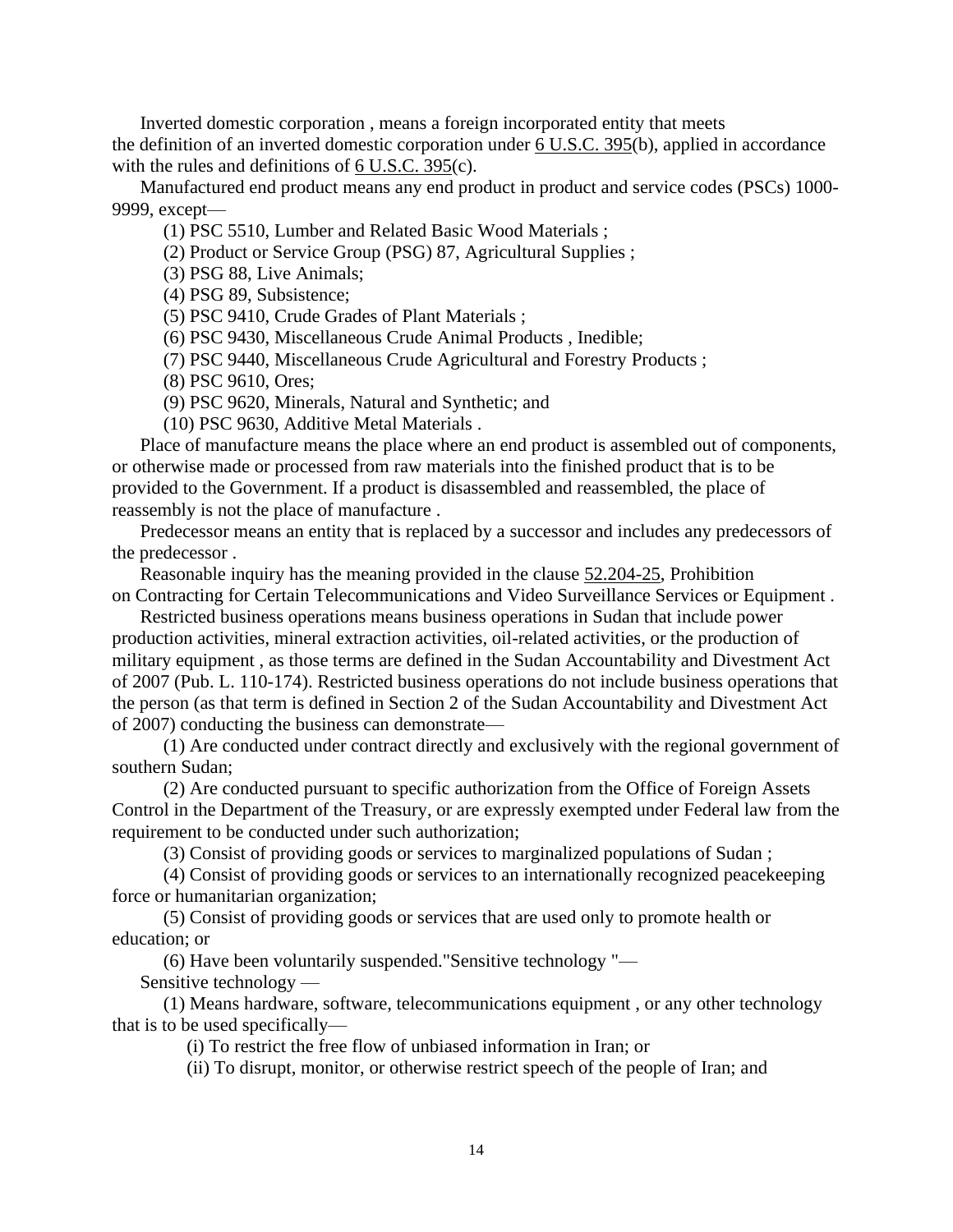(2) Does not include information or informational materials the export of which the President does not have the authority to regulate or prohibit pursuant to section 203(b)(3)of the International Emergency Economic Powers Act (50 U.S.C. 1702(b)(3)).

Service-disabled veteran-owned small business concern —

(1) Means a small business concern —

 (i) Not less than 51 percent of which is owned by one or more service-disabled veterans or, in the case of any publicly owned business, not less than 51 percent of the stock of which is owned by one or more service-disabled veterans; and

 (ii) The management and daily business operations of which are controlled by one or more service-disabled veteransor, in the case of a service-disabled veteran with permanent and severe disability, the spouse or permanent caregiver of such veteran.

 (2) Service-disabled veteran means a veteran, as defined in [38 U.S.C. 101\(](http://uscode.house.gov/view.xhtml?req=granuleid:USC-prelim-title38-section101&num=0&edition=prelim)2), with a disability that is service connected, as defined in [38 U.S.C. 101\(](http://uscode.house.gov/view.xhtml?req=granuleid:USC-prelim-title38-section101&num=0&edition=prelim)16).

Small business concern —

 (1) Means a concern, including its affiliates , that is independently owned and operated, not dominant in the field of operation in which it is bidding on Government contracts, and qualified as a small business under the criteria in 13 CFR part 121 and size standards in this solicitation .

 (2) Affiliates , as used in this definition , means business concerns, one of whom directly or indirectly controls or has the power to control the others, or a third party or parties control or have the power to control the others. In determining whether affiliation exists, consideration is given to all appropriate factors including common ownership, common management, and contractual relationships. SBA determines affiliation based on the factors set forth at 13 CFR 121.103.

 Small disadvantaged business concern , consistent with13 CFR 124.1002, means a small business concern under the size standard applicable to the acquisition , that—

 (1) Is at least 51 percent unconditionally and directly owned (as defined at 13 CFR 124.105) by—

 (i) One or more socially disadvantaged (as defined at13 CFR 124.103) and economically disadvantaged (as defined at 13 CFR 124.104) individuals who are citizens of the United States ; and

 (ii) Each individual claiming economic disadvantage has a net worth not exceeding \$750,000 after taking into account the applicable exclusions set forth at 13 CFR124.104(c)(2); and

 (2) The management and daily business operations of which are controlled (as defined at 13.CFR 124.106) by individuals, who meet the criteria in paragraphs (1)(i) and (ii) of this definition .

Subsidiary means an entity in which more than 50 percent of the entity is owned—

(1) Directly by a parent corporation; or

(2) Through another subsidiary of a parent corporation

 Successor means an entity that has replaced a predecessor by acquiring the assets and carrying out the affairs of the predecessor under a new name (often through acquisition or merger). The term "successor " does not include new offices/divisions of the same company or a company that only changes its name. The extent of the responsibility of the successor for the liabilities of the predecessor may vary, depending on State law and specific circumstances.

Veteran-owned small business concern means a small business concern —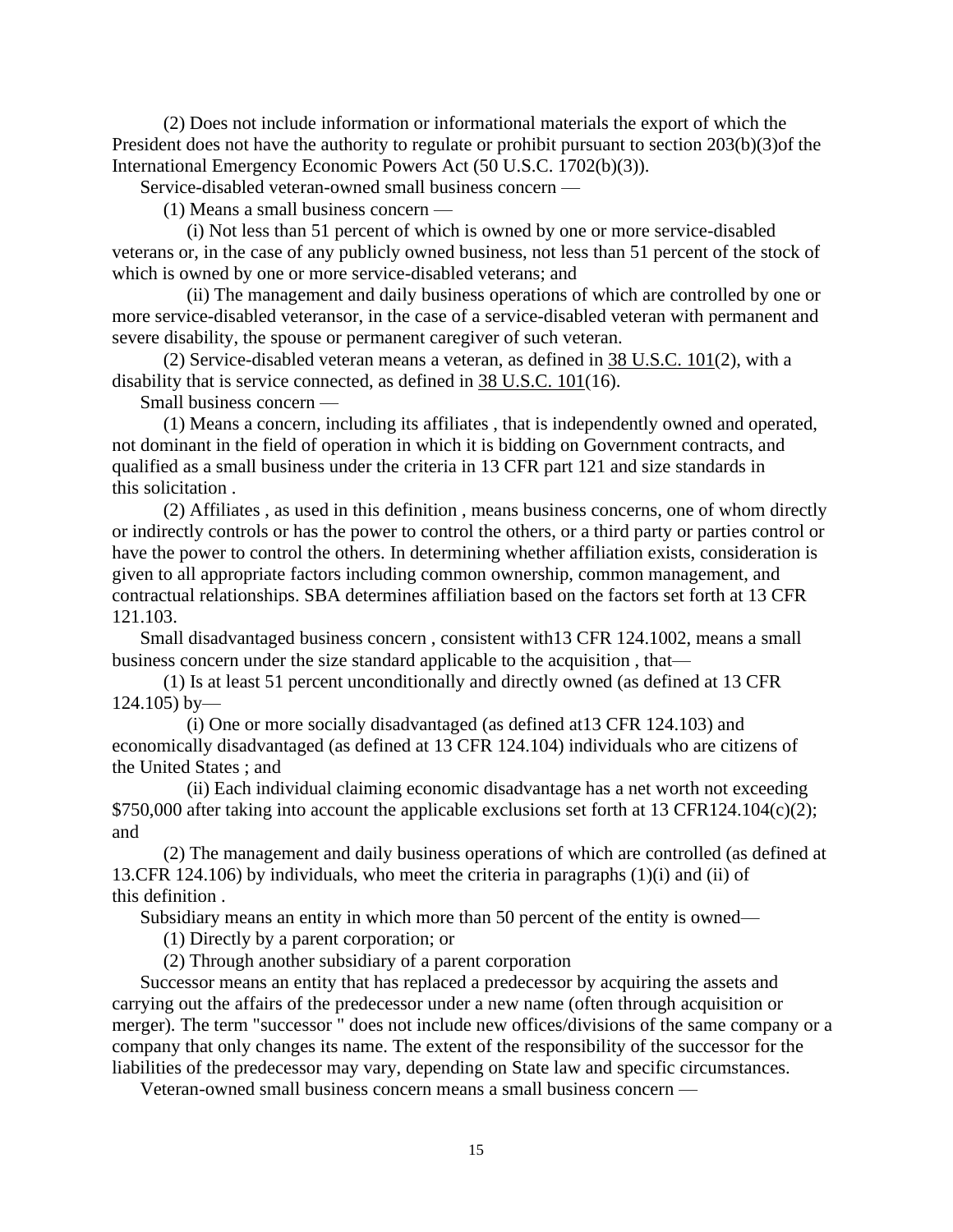(1) Not less than 51 percent of which is owned by one or more veterans (as defined at 38 U.S.C. 101(2)) or, in the case of any publicly owned business, not less than 51 percent of the stock of which is owned by one or more veterans; and

 (2) The management and daily business operations of which are controlled by one or more veterans.

 Women-owned small business (WOSB) concern eligible under the WOSB Program (in accordance with 13 CFR part 127), means a small business concern that is at least 51 percent directly and unconditionally owned by, and the management and daily business operations of which are controlled by, one or more women who are citizens of the United States .

Women-owned small business concern means a small business concern —

 (1) That is at least 51 percent owned by one or more women; or, in the case of any publicly owned business, at least51 percent of the stock of which is owned by one or more women; and

 (2) Whose management and daily business operations are controlled by one or more women.

(b)

(1) *Annual Representations and Certifications*. Any changes provided by the Offeror in paragraph (b)(2) of this provision do not automatically change the representations and certifications in SAM.

 (2) The offeror has completed the annual representations and certifications electronically in SAM accessed through [http://www.sam.gov.](http://www.sam.gov/) After reviewing SAM information , the Offeror verifies by submission of this offer that the representations and certifications currently posted electronically at FAR [52.212-3,](https://www.acquisition.gov/far/part-52#FAR_52_212_3) Offeror Representations and Certifications-Commercial Products and Commercial Services, have been entered or updated in the last 12 months, are current, accurate, complete, and applicable to this solicitation (including the business size standard(s) applicable to the NAICS code(s) referenced for this solicitation ), at the time this offer is submitted and are incorporated in this offer by reference (see FAR [4.1201\)](https://www.acquisition.gov/far/part-4#FAR_4_1201), except for paragraphs

 [Offeror *to identify the applicable paragraphs at (c) through (v) of this provision that the* offeror *has completed for the purposes of this* solicitation *only, if any.*

 *These amended representation(s) and/or certification(s) are also incorporated in this* offer *and are current, accurate, and complete as of the date of this* offer *.*

 *Any changes provided by the* offeror *are applicable to this* solicitation *only, and do not result in an update to the representations and certifications posted electronically on SAM.*]

 (c) Offerors must complete the following representations when the resulting contract will be performed in the United States or its outlying areas . Check all that apply.

 (1) Small business concern . The offeror represents as part of its offer that it *□* is, *□* is not a small business concern .

 (2) Veteran-owned small business concern . [*Complete only if the* offeror *represented itself as a* small business concern *in paragraph (c)(1) of this provision*.] The offeror represents as part of its offer that it *□* is, *□* is not a veteran-owned small business concern.

 (3) Service-disabled veteran-owned small business concern . [*Complete only if the* offeror *represented itself as a* veteran-owned small business concern *in paragraph (c)(2) of this provision*.] The offeror represents as part of its offer that it *□* is, *□* is not a service-disabled veteran-owned small business concern .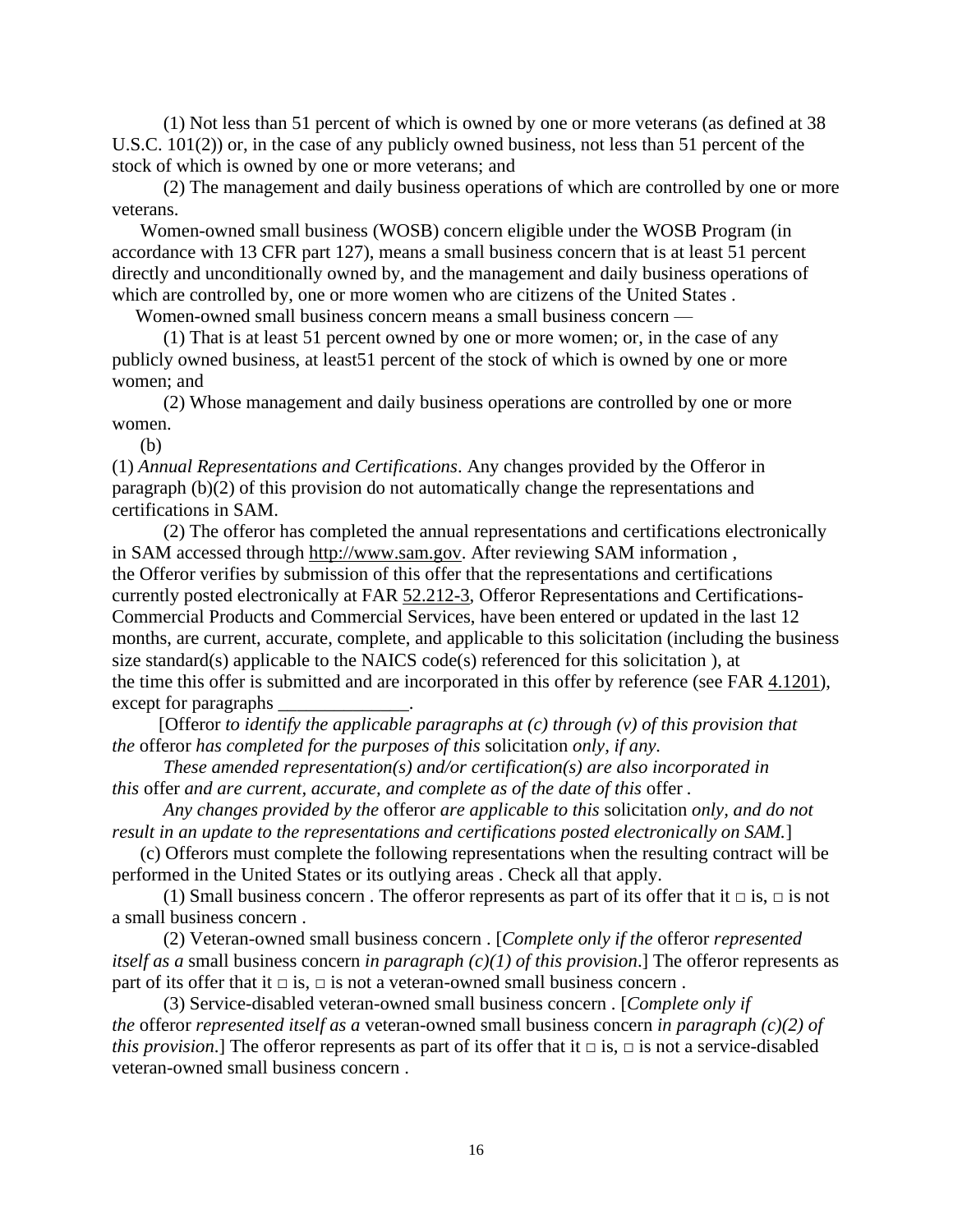(4) Small disadvantaged business concern . [*Complete only if the* offeror *represented itself as a* small business concern *in paragraph (c)(1) of this provision*.] The offeror represents, that it *□* is, *□* is not a small disadvantaged business concern as defined in 13 CFR124.1002.

 (5) Women-owned small business concern . [*Complete only if the* offeror *represented itself as a* small business concern *in paragraph (c)(1) of this provision*.] The offeror represents that it  $\Box$  is,  $\Box$  is not a women-owned small business concern.

 (6) WOSB concern eligible under the WOSB Program. [Complete only if the offeror represented itself as a women-owned small business concern in paragraph (c)(5) of this provision.] The offeror represents that-

 (i) It *□* is, *□* is not a WOSB concern eligible under the WOSB Program, has provided all the required documents to the WOSB Repository, and no change in circumstances or adverse decisions have been issued that affects its eligibility; and

(ii) It  $\Box$  is,  $\Box$  is not a joint venture that complies with the requirements of 13 CFR part 127, and the representation in paragraph  $(c)(6)(i)$  of this provision is accurate for each WOSB concern eligible under the WOSB Program participating in the joint venture.

[The offeror shall enter the name or names of the WOSB concern eligible under the WOSB Program and other small businesses that are participating in the joint venture: Each WOSB concern eligible under the WOSB Program participating in the joint venture shall submit a separate signed copy of the WOSB representation.

 (7) Economically disadvantaged women-owned small business (EDWOSB) concern . [Complete only if the offeror represented itself as a WOSB concern eligible under the WOSB Program in (c)(6) of this provision.] The offeror represents that-

 (i) It *□* is, *□* is not an EDWOSB concern, has provided all the required documents to the WOSB Repository, and no change in circumstances or adverse decisions have been issued that affects its eligibility; and

(ii) It  $\Box$  is,  $\Box$  is not a joint venture that complies with the requirements of 13 CFR part 127, and the representation in paragraph (c)(7)(i) of this provision is accurate for each EDWOSB concern participating in the joint venture. [*The* offeror shall *enter the name or names of the EDWOSB concern and other small businesses that are participating in the joint* 

*venture:* \_\_\_\_\_\_\_\_\_\_.] Each EDWOSB concern participating in the joint venture shall submit a separate signed copy of the EDWOSB representation.

 **Note:** Complete paragraphs (c)(8) and (c)(9) only if this solicitation is expected to exceed the simplified acquisition threshold .

 (8) *Women-owned business concern (other than* small business concern ). [*Complete only if the* offeror *is a women-owned business concern and did not represent itself as a* small business concern *in paragraph (c)(1) of this provision*.] The offeror represents that it *□* is a women-owned business concern.

 (9) *Tie* bid *priority for* labor surplus area *concerns*. If this is an invitation for bid , small business offerors may identify the labor surplus areas in which costs to be incurred on account of manufacturing or production (by offeror or first-tier subcontractors) amount to more than 50 percent of the contract price:

 (10) HUBZone small business concern . [*Complete only if the* offeror *represented itself as a* small business concern *in paragraph (c)(1) of this provision*.] The offeror represents, as part of its offer , that–

 (i) It *□* is, *□* is not a HUBZone small business concern listed, on the date of this representation, on the List of Qualified HUBZone Small Business Concerns maintained by the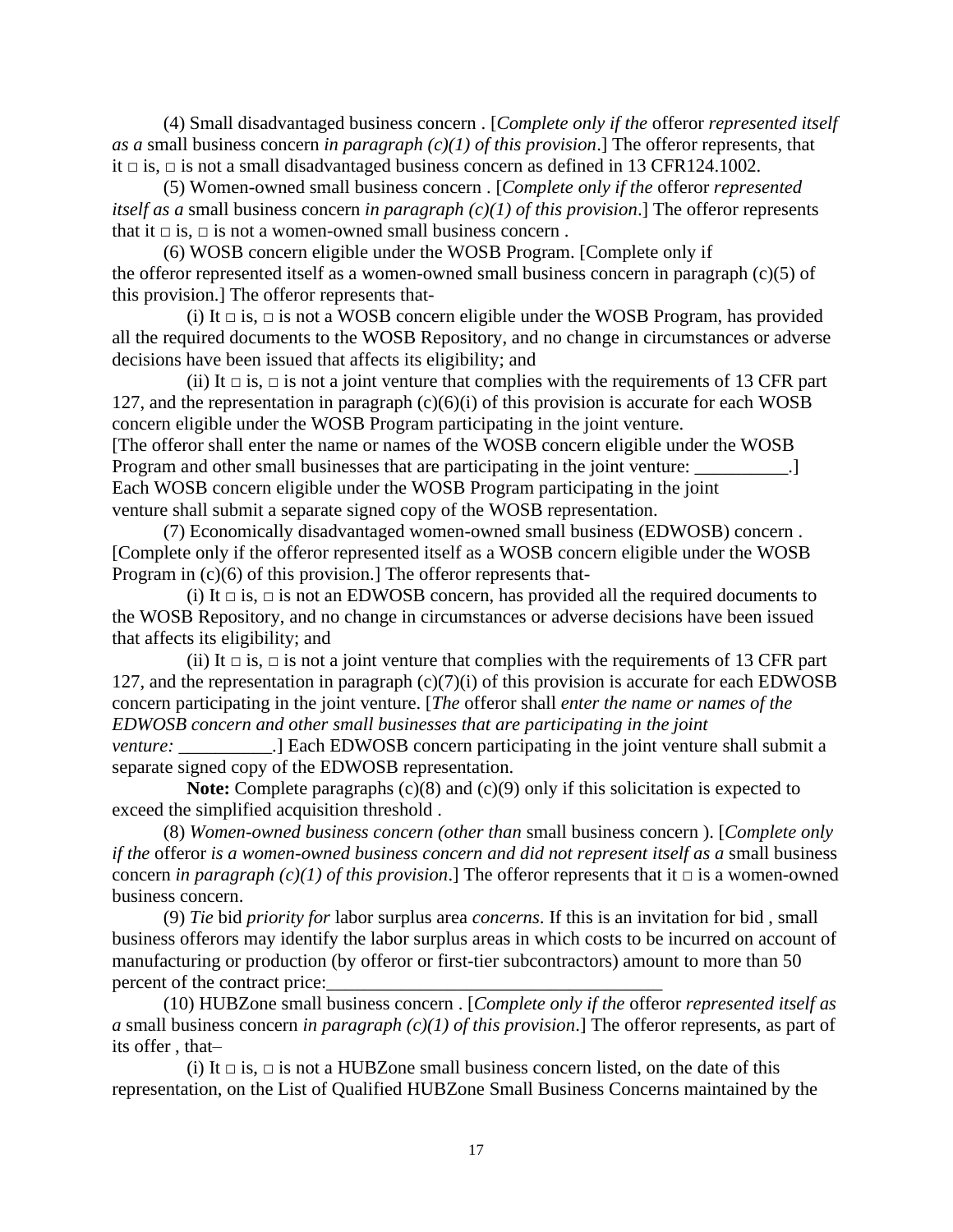Small Business Administration, and no material changes in ownership and control, principal office, or HUBZone employee percentage have occurred since it was certified in accordance with 13 CFR Part 126; and

(ii) It  $\Box$  is,  $\Box$  is not a HUBZone joint venture that complies with the requirements of 13 CFR Part 126, and the representation in paragraph  $(c)(10)(i)$  of this provision is accurate for each HUBZone small business concern participating in the HUBZone joint venture. [The offeror shall enter the names of each of the HUBZone small business concerns participating in the HUBZone joint venture: \_\_\_\_\_\_\_\_\_\_.] Each HUBZone small business concern participating in the HUBZone joint venture shall submit a separate signed copy of the HUBZone representation.

(d) Representations required to implement provisions of Executive Order11246-

(1) Previous contracts and compliance. The offeror represents that-

 (i) It *□* has, *□* has not participated in a previous contract or subcontract subject to the Equal Opportunity clause of this solicitation ; and

(ii) It *□* has, *□* has not filed all required compliance reports.

(2) *Affirmative Action Compliance*. The offeror represents that-

 (i) It *□* has developed and has on file, *□* has not developed and does not have on file, at each establishment, affirmative action programs required by rules and regulations of the Secretary of Labor (41 CFR parts 60-1 and 60-2), or

(ii) It  $\Box$  has not previously had contracts subject to the written affirmative action programs requirement of the rules and regulations of the Secretary of Labor.

(e) *Certification Regarding Payments to Influence Federal Transactions* 

*(31 [http://uscode.house.gov/](http://uscode.house.gov/browse.xhtml;jsessionid=114A3287C7B3359E597506A31FC855B3) U.S.C. 1352)*. (Applies only if the contract is expected to exceed \$150,000.) By submission of its offer , the offeror certifies to the best of its knowledge and belief that no Federal appropriated funds have been paid or will be paid to any person for influencing or attempting to influence an officer or employee of any agency , a Member of Congress, an officer or employee of Congress or an employee of a Member of Congress on his or her behalf in connection with the award of any resultant contract . If any registrants under the Lobbying Disclosure Act of 1995 have made a lobbying contact on behalf of the offeror with respect to this contract , the offeror shall complete and submit, with its offer , OMB Standard Form LLL, Disclosure of Lobbying Activities, to provide the name of the registrants. The offeror need not report regularly employed officers or employees of the offeror to whom payments of reasonable compensation were made .

 (f) *Buy American Certificate*. (Applies only if the clause at Federal Acquisition Regulation (FAR) [52.225-1,](https://www.acquisition.gov/far/part-52#FAR_52_225_1) Buy American-Supplies , is included in this solicitation .) (1)

(i) The Offeror certifies that each end product, except those listed in paragraph  $(f)(2)$  of this provision, is a domestic end product .

 (ii) The Offeror shall list as foreign end products those end products manufactured in the United States that do not qualify as domestic end products .

 (iii) The terms "domestic end product ," "end product ," "foreign end product ," and "United States " are defined in the clause of this solicitation entitled "Buy American-Supplies ."

(2) Foreign End Products :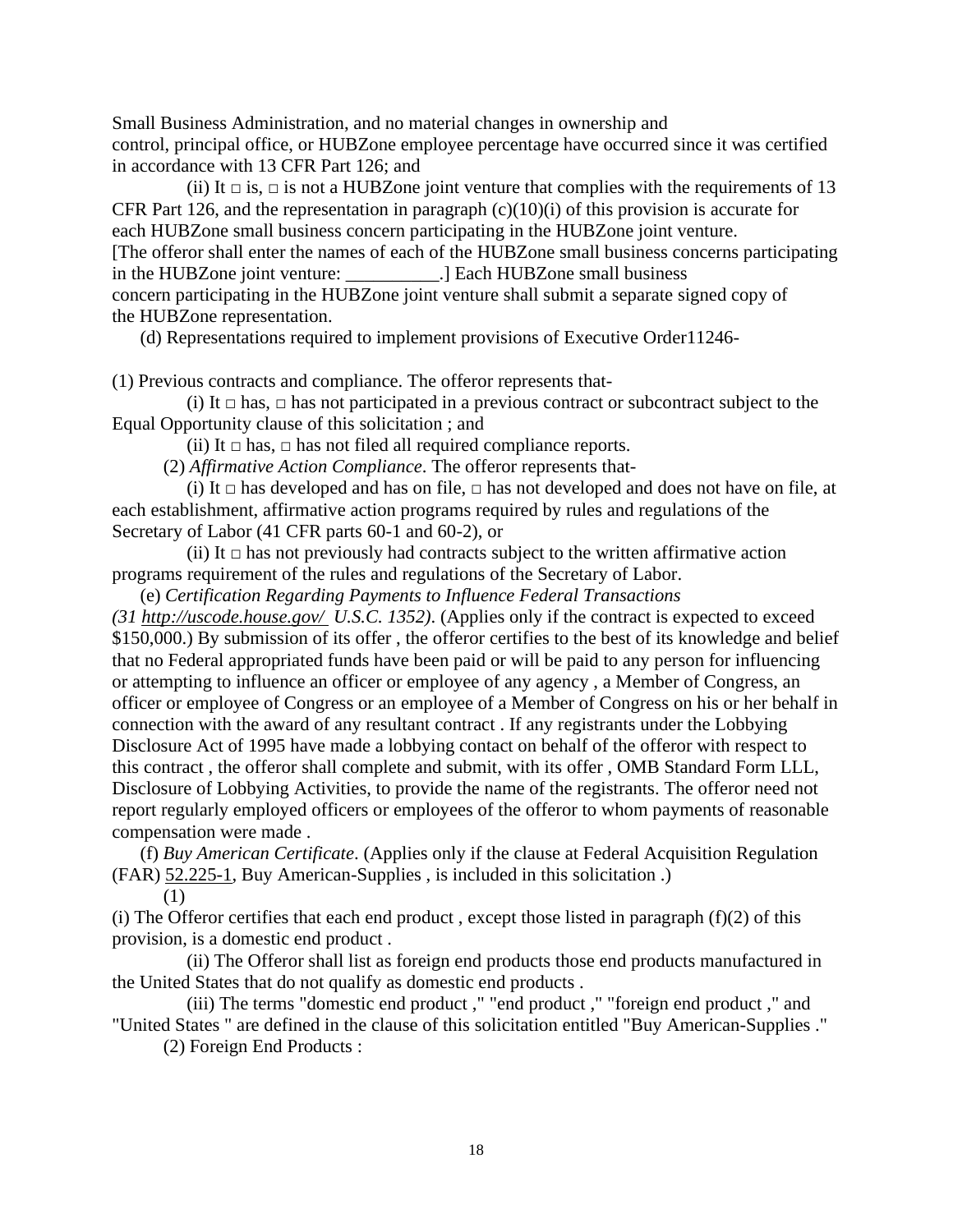\_\_\_\_\_\_\_\_\_\_\_\_\_\_ \_\_\_\_\_\_\_\_\_\_\_\_\_\_\_\_\_

\_\_\_\_\_\_\_\_\_\_\_\_\_\_ \_\_\_\_\_\_\_\_\_\_\_\_\_\_\_\_\_

\_\_\_\_\_\_\_\_\_\_\_\_\_\_ \_\_\_\_\_\_\_\_\_\_\_\_\_\_\_\_\_

\_\_\_\_\_\_\_\_\_\_\_\_\_\_ \_\_\_\_\_\_\_\_\_\_\_\_\_\_\_\_\_

\_\_\_\_\_\_\_\_\_\_\_\_\_\_ \_\_\_\_\_\_\_\_\_\_\_\_\_\_\_\_\_

\_\_\_\_\_\_\_\_\_\_\_\_\_\_ \_\_\_\_\_\_\_\_\_\_\_\_\_\_\_\_\_

[*List as necessary*]

 (3) The Government will evaluate offers in accordance with the policies and procedures of FAR [part](https://www.acquisition.gov/far/part-25#FAR_Part_25) 25.

(g)

(1) *Buy American-Free Trade Agreements-Israeli Trade Act Certificate*. (Applies only if the clause at FAR [52.225-3,](https://www.acquisition.gov/far/part-52#FAR_52_225_3) Buy American-Free Trade Agreements-Israeli Trade Act, is included in this solicitation .)

(i)

(A) The Offeror certifies that each end product, except those listed in paragraph  $(g)(1)(ii)$  or (iii) of this provision, is a domestic end product .

 (B) The terms "Bahrainian, Moroccan, Omani, Panamanian, or Peruvian end product ," "domestic end product ," "end product ," "foreign end product ," "Free Trade Agreement country ," "Free Trade Agreement country end product ," "Israeli end product ," and "United States " are defined in the clause of this solicitation entitled "Buy American-Free Trade Agreements-Israeli Trade Act."

 (ii) The Offeror certifies that the following supplies are Free Trade Agreement country end products (other than Bahrainian, Moroccan, Omani, Panamanian, or Peruvian end products ) or Israeli end products as defined in the clause of this solicitation entitled "Buy American-Free Trade Agreements-Israeli Trade Act."

 Free Trade Agreement Country End Products (Other than Bahrainian, Moroccan, Omani, Panamanian, or Peruvian End Products ) or Israeli End Products :

**Line Item No. Country of Origin**

[*List as necessary*]

 (iii) The Offeror shall list those supplies that are foreign end products (other than those listed in paragraph  $(g)(1)(ii)$  of this provision) as defined in the clause of this solicitation entitled "Buy American-Free Trade Agreements-Israeli Trade Act." The Offeror shall list as other foreign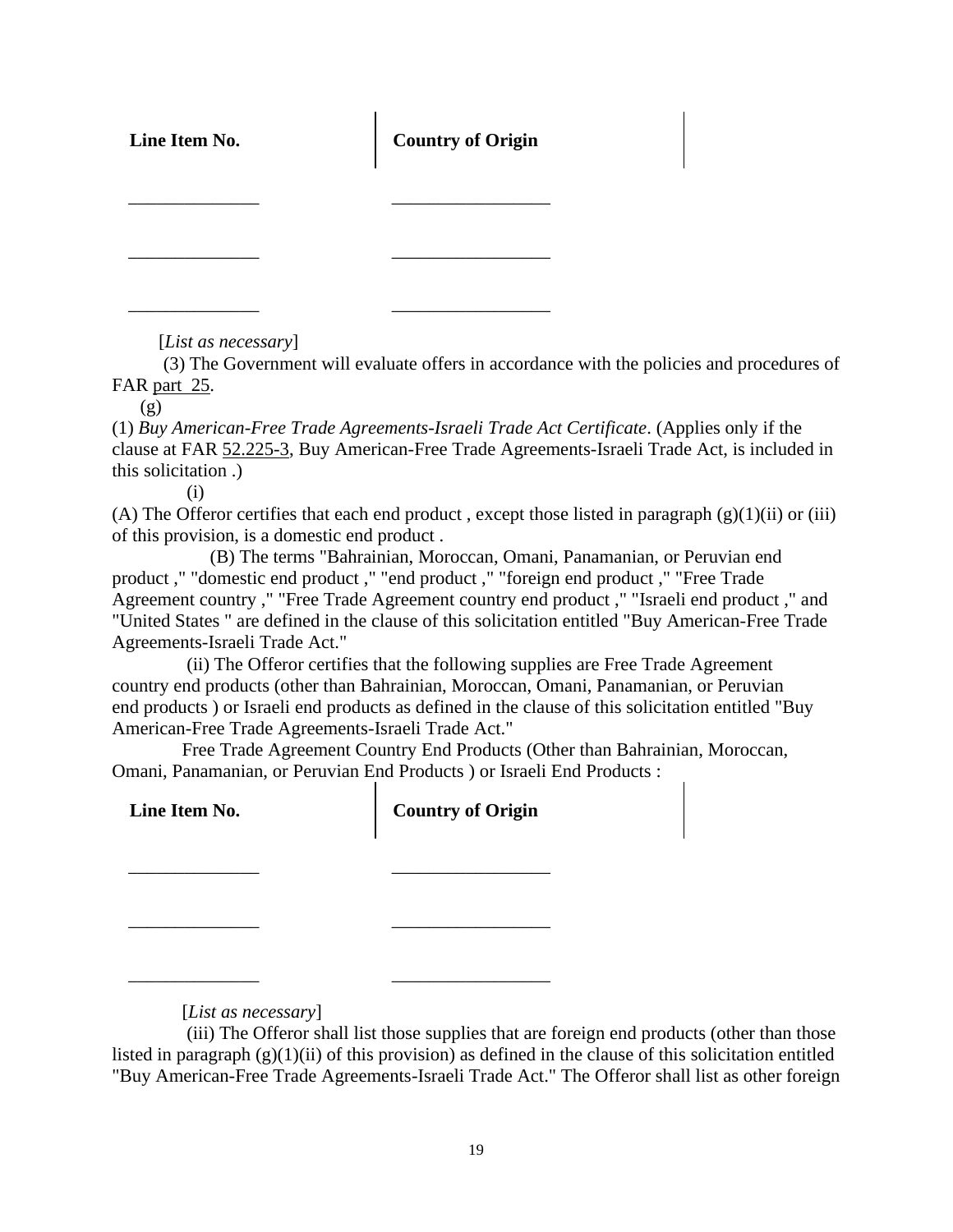end products those end products manufactured in the United States that do not qualify as domestic end products .

Other Foreign End Products :

\_\_\_\_\_\_\_\_\_\_\_\_\_\_ \_\_\_\_\_\_\_\_\_\_\_\_\_\_\_\_\_

\_\_\_\_\_\_\_\_\_\_\_\_\_\_ \_\_\_\_\_\_\_\_\_\_\_\_\_\_\_\_\_

\_\_\_\_\_\_\_\_\_\_\_\_\_\_ \_\_\_\_\_\_\_\_\_\_\_\_\_\_\_\_\_

**Line Item No. Country of Origin**

[List as necessary]

 (iv) The Government will evaluate offers in accordance with the policies and procedures of FAR [part](https://www.acquisition.gov/far/part-25#FAR_Part_25) 25.

 (2) *Buy American-Free Trade Agreements-Israeli Trade Act Certificate,* Alternate *I*. If Alternate I to the clause at FAR [52.225-3](https://www.acquisition.gov/far/part-52#FAR_52_225_3) is included in this solicitation , substitute the following paragraph  $(g)(1)(ii)$  for paragraph  $(g)(1)(ii)$  of the basic provision:

 $(g)(1)(ii)$  The offeror certifies that the following supplies are Canadian end products as defined in the clause of this solicitation entitled "Buy American-Free Trade Agreements-Israeli Trade Act":

Canadian End Products :

\_\_\_\_\_\_\_\_\_\_\_\_\_\_\_\_\_\_\_\_\_\_\_\_\_\_\_\_\_\_\_\_\_\_\_\_\_\_\_

\_\_\_\_\_\_\_\_\_\_\_\_\_\_\_\_\_\_\_\_\_\_\_\_\_\_\_\_\_\_\_\_\_\_\_\_\_\_\_

\_\_\_\_\_\_\_\_\_\_\_\_\_\_\_\_\_\_\_\_\_\_\_\_\_\_\_\_\_\_\_\_\_\_\_\_\_\_\_

**Line Item No.**

[*List as necessary*]

 (3) *Buy American-Free Trade Agreements-Israeli Trade Act Certificate,* Alternate *II*. If Alternate II to the clause at FAR [52.225-3](https://www.acquisition.gov/far/part-52#FAR_52_225_3) is included in this solicitation , substitute the following paragraph  $(g)(1)(ii)$  for paragraph  $(g)(1)(ii)$  of the basic provision:

 $(g)(1)(ii)$  The offeror certifies that the following supplies are Canadian end products or Israeli end products as defined in the clause of this solicitation entitled "Buy American-Free Trade Agreements-Israeli Trade Act":

Canadian or Israeli End Products :

\_\_\_\_\_\_\_\_\_\_\_\_\_\_ \_\_\_\_\_\_\_\_\_\_\_\_\_\_\_\_\_

**Line Item No. Country of Origin**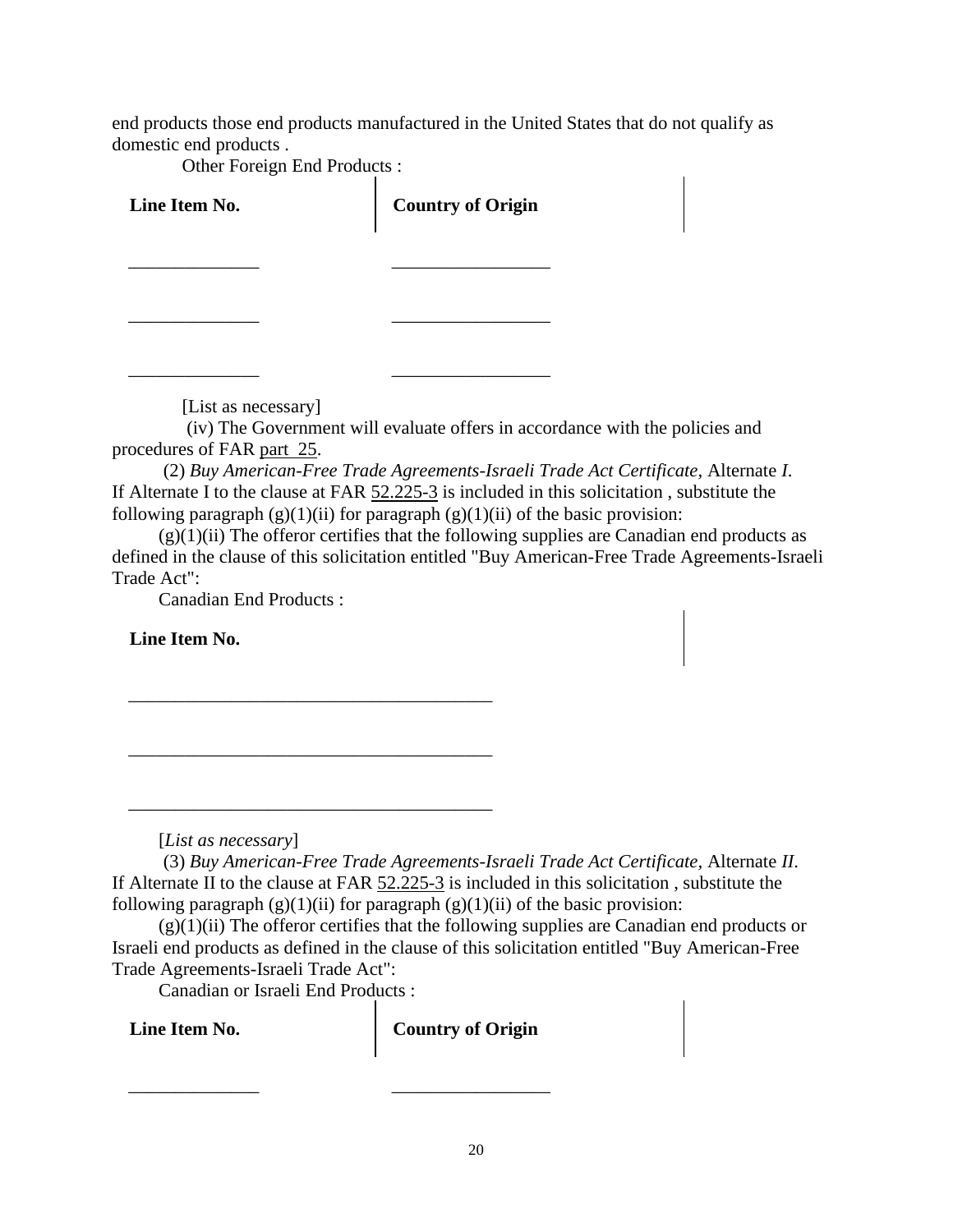| Line Item No.                                                                                                                                                     | <b>Country of Origin</b> |                                                                                                                                                                                                 |
|-------------------------------------------------------------------------------------------------------------------------------------------------------------------|--------------------------|-------------------------------------------------------------------------------------------------------------------------------------------------------------------------------------------------|
|                                                                                                                                                                   |                          |                                                                                                                                                                                                 |
|                                                                                                                                                                   |                          |                                                                                                                                                                                                 |
| [ <i>List as necessary</i> ]                                                                                                                                      |                          | (4) Buy American-Free Trade Agreements-Israeli Trade Act Certificate, Alternate III.<br>If Alternate III to the clause at $52.225-3$ is included in this solicitation, substitute the following |
| paragraph $(g)(1)(ii)$ for paragraph $(g)(1)(ii)$ of the basic provision:<br>country end products (other than Bahrainian, Korean, Moroccan, Omani, Panamanian, or |                          | $(g)(1)(ii)$ The offeror certifies that the following supplies are Free Trade Agreement                                                                                                         |
| Peruvian end products) or Israeli end products as defined in the clause of<br>this solicitation entitled "Buy American-Free Trade Agreements-Israeli Trade Act":  |                          |                                                                                                                                                                                                 |
| Omani, Panamanian, or Peruvian End Products ) or Israeli End Products :                                                                                           |                          | Free Trade Agreement Country End Products (Other than Bahrainian, Korean, Moroccan,                                                                                                             |
| Line Item No.                                                                                                                                                     | <b>Country of Origin</b> |                                                                                                                                                                                                 |

[*List as necessary*]

\_\_\_\_\_\_\_\_\_\_\_\_\_\_ \_\_\_\_\_\_\_\_\_\_\_\_\_\_\_\_\_

\_\_\_\_\_\_\_\_\_\_\_\_\_\_ \_\_\_\_\_\_\_\_\_\_\_\_\_\_\_\_\_

\_\_\_\_\_\_\_\_\_\_\_\_\_\_ \_\_\_\_\_\_\_\_\_\_\_\_\_\_\_\_\_

\_\_\_\_\_\_\_\_\_\_\_\_\_\_\_ \_\_\_\_\_\_\_\_\_\_\_\_\_\_\_\_\_\_

\_\_\_\_\_\_\_\_\_\_\_\_\_\_\_ \_\_\_\_\_\_\_\_\_\_\_\_\_\_\_\_\_\_

 (5) *Trade Agreements Certificate*. (Applies only if the clause at FAR [52.225-5,](https://www.acquisition.gov/far/part-52#FAR_52_225_5) Trade Agreements, is included in this solicitation .)

 (i) The offeror certifies that each end product , except those listed in paragraph  $(g)(5)(ii)$  of this provision, is a U.S.-made or designated country end product, as defined in the clause of this solicitation entitled "Trade Agreements."

 (ii) The offeror shall list as other end products those end products that are not U.S. made or designated country end products .

Other End Products :

**Line Item No. Country of Origin**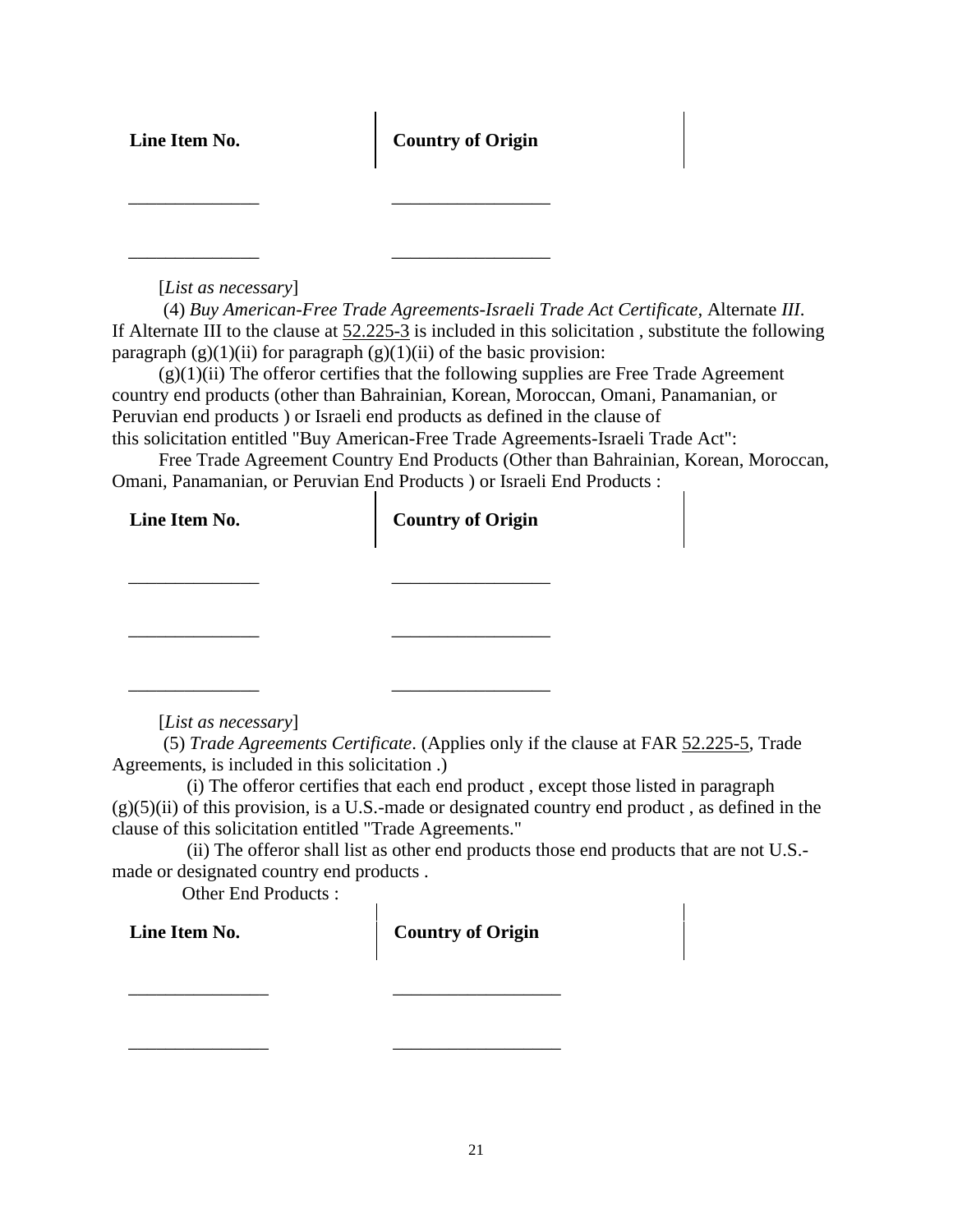# [*List as necessary*]

\_\_\_\_\_\_\_\_\_\_\_\_\_\_ \_\_\_\_\_\_\_\_\_\_\_\_\_\_\_\_\_\_

 (iii) The Government will evaluate offers in accordance with the policies and procedures of FAR [part](https://www.acquisition.gov/far/part-25#FAR_Part_25) 25. For line items covered by the WTO GPA, the Government will evaluate offers of U.S.-made or designated country end products without regard to the restrictions of the Buy American statute. The Government will consider for award only offers of U.S.-made or designated country end products unless the Contracting Officer determines that there are no offers for such products or that the offers for such products are insufficient to fulfill the requirements of the solicitation .

 (h) *Certification Regarding Responsibility Matters (*Executive *Order 12689*). (Applies only if the contract value is expected to exceed the simplified acquisition threshold .) The offeror certifies, to the best of its knowledge and belief, that the offeror and/or any of its principals–

 (1) *□* Are, *□* are not presently debarred, suspended, proposed for debarment , or declared ineligible for the award of contracts by any Federal agency ;

 (2) *□* Have, *□* have not, within a three-year period preceding this offer , been convicted of or had a civil judgment rendered against them for: commission of fraud or a criminal offense in connection with obtaining, attempting to obtain, or performing a Federal, state or local government contract or subcontract ; violation of Federal or state antitrust statutes relating to the submission of offers; or commission of embezzlement, theft, forgery, bribery, falsification or destruction of records, making false statements, tax evasion, violating Federal criminal tax laws, or receiving stolen property ;

 (3) *□* Are, *□* are not presently indicted for, or otherwise criminally or civilly charged by a Government entity with, commission of any of these offenses enumerated in paragraph (h)(2) of this clause; and

 (4) *□* Have, *□* have not, within a three-year period preceding this offer , been notified of any delinquent Federal taxes in an amount that exceeds the threshold at [9.104-5\(](https://www.acquisition.gov/far/part-9#FAR_9_104_5)a)(2) for which the liability remains unsatisfied.

(i) Taxes are considered delinquent if both of the following criteria apply:

 (A) *The* tax *liability is finally determined*. The liability is finally determined if it has been assessed. A liability is not finally determined if there is a pending administrative or judicial challenge. In the case of a judicial challenge to the liability, the liability is not finally determined until all judicial appeal rights have been exhausted.

 (B) *The taxpayer is delinquent in making payment*. A taxpayer is delinquent if the taxpayer has failed to pay the tax liability when full payment was due and required. A taxpayer is not delinquent in cases where enforced collection action is precluded.

(ii) *Examples*.

(A) The taxpayer has received a statutory notice of deficiency, under I.R.C. §6212, which entitles the taxpayer to seek Tax Court review of a proposed tax deficiency. This is not a delinquent tax because it is not a final tax liability. Should the taxpayer seek Tax Court review, this will not be a final tax liability until the taxpayer has exercised all judicial appeal rights.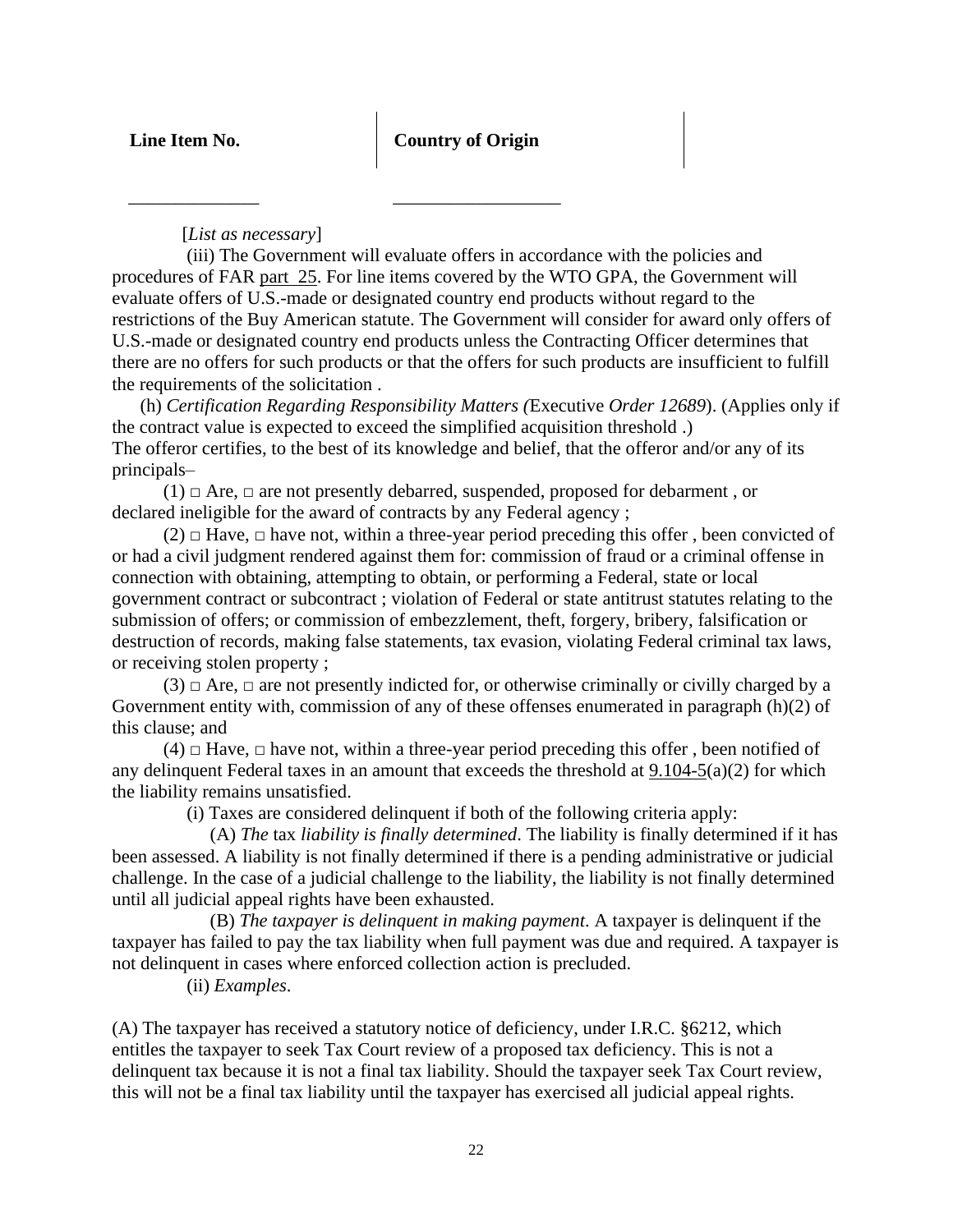(B) The IRS has filed a notice of Federal tax lien with respect to an assessed tax liability, and the taxpayer has been issued a notice under I.R.C. §6320 entitling the taxpayer to request a hearing with the IRS Office of Appeals contesting the lien filing, and to further appeal to the Tax Court if the IRS determines to sustain the lien filing. In the course of the hearing, the taxpayer is entitled to contest the underlying tax liability because the taxpayer has had no prior opportunity to contest the liability. This is not a delinquent tax because it is not a final tax liability. Should the taxpayer seek tax court review, this will not be a final tax liability until the taxpayer has exercised all judicial appeal rights.

 (C) The taxpayer has entered into an installment agreement pursuant to I.R.C. §6159. The taxpayer is making timely payments and is in full compliance with the agreement terms. The taxpayer is not delinquent because the taxpayer is not currently required to make full payment.

 (D) The taxpayer has filed for bankruptcy protection. The taxpayer is not delinquent because enforced collection action is stayed under 11 U.S.C. §362 (the Bankruptcy Code).

(i) *Certification Regarding Knowledge of* Child *Labor for Listed* 

\_\_\_\_\_\_\_\_\_\_\_\_\_\_\_\_\_\_\_ \_\_\_\_\_\_\_\_\_\_\_\_\_\_\_\_\_\_\_

\_\_\_\_\_\_\_\_\_\_\_\_\_\_\_\_\_\_\_ \_\_\_\_\_\_\_\_\_\_\_\_\_\_\_\_\_\_\_

*End* Products *(*Executive *Order 13126). [The* Contracting Officer must *list in paragraph (i)(1) any end* products *being acquired under this* solicitation *that are included in the List of* Products *Requiring* Contractor *Certification as to* Forced or Indentured Child Labor *, unless excluded at [22.1503\(](https://www.acquisition.gov/far/part-22#FAR_22_1503)b).]*

(1) *Listed end* products *.*

**Listed End Product Listed Countries of Origin**

 (2) *Certification. [If the* Contracting Officer *has identified end* products *and countries of origin in paragraph (i)(1) of this provision, then the* offeror must *certify to either (i)(2)(i) or (i)(2)(ii) by checking the appropriate block.]*

(i) The offeror will not supply any end product listed in paragraph  $(i)(1)$  of this provision that was mined, produced, or manufactured in the corresponding country as listed for that product.

(ii) The offeror may supply an end product listed in paragraph  $(i)(1)$  of this provision that was mined, produced, or manufactured in the corresponding country as listed for that product. The offeror certifies that it has made a good faith effort to determine whether forced or indentured child labor was used to mine, produce, or manufacture any such end product furnished under this contract . On the basis of those efforts, the offeror certifies that it is not aware of any such use of child labor.

 (j) Place of manufacture *.* (Does not apply unless the solicitation is predominantly for the acquisition of manufactured end products .) For statistical purposes only, the offeror shall indicate whether the place of manufacture of the end products it expects to provide in response to this solicitation is predominantly-

 $(1)$   $\Box$  In the United States (Check this box if the total anticipated price of offered end products manufactured in the United States exceeds the total anticipated price of offered end products manufactured outside the United States ); or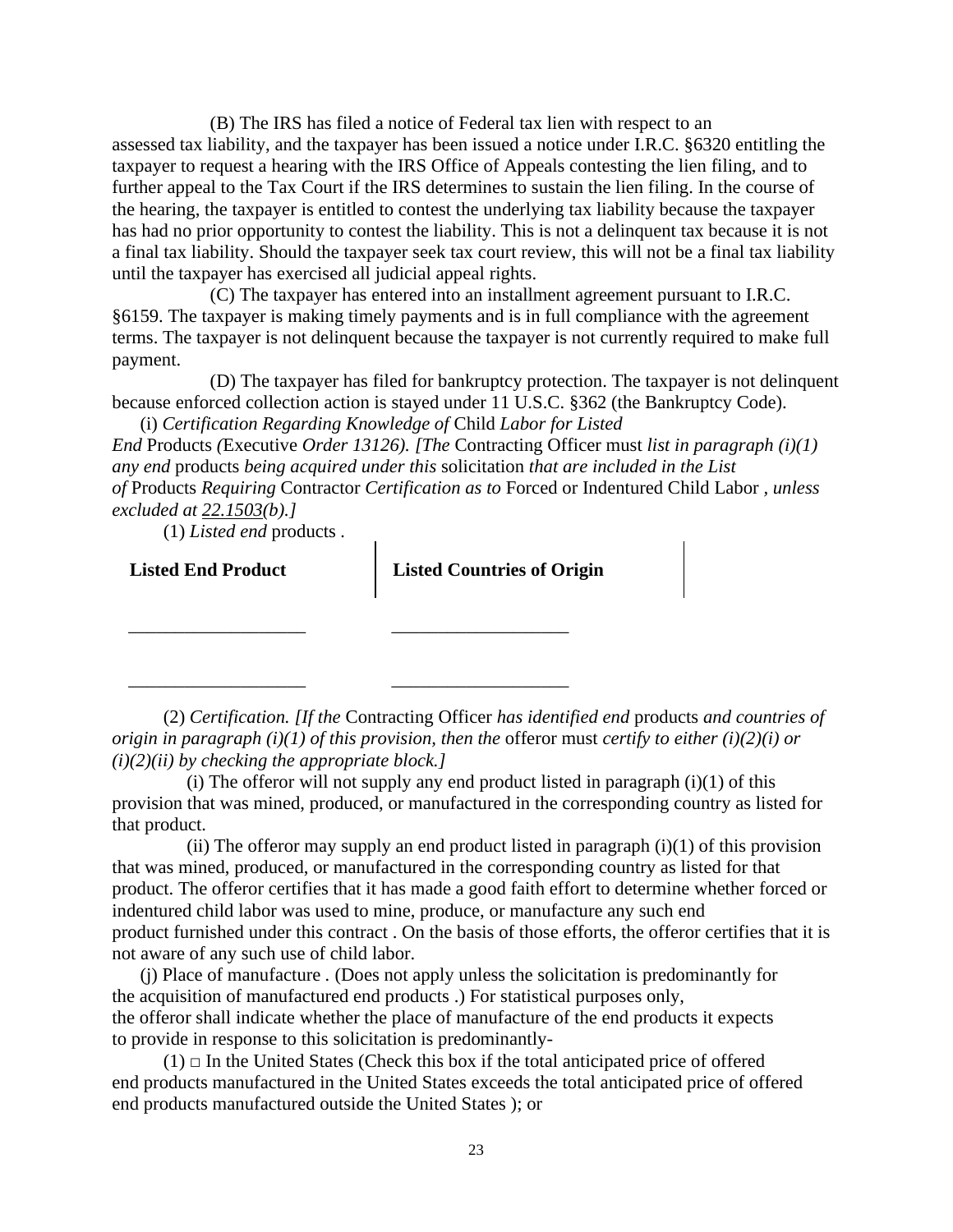$(2)$   $\Box$  Outside the United States .

 (k) *Certificates regarding exemptions from the application of the Service* Contract *Labor Standards* (Certification by the offeror as to its compliance with respect to the contract also constitutes its certification as to compliance by its subcontractor if it subcontracts out the exempt services.) [*The* contracting officer *is to check a box to indicate if paragraph (k)(1) or (k)(2) applies.*]

 (1) Maintenance, calibration, or repair of certain equipment as described in FAR [22.1003-](https://www.acquisition.gov/far/part-22#FAR_22_1003_4) [4\(](https://www.acquisition.gov/far/part-22#FAR_22_1003_4)c)(1). The offeror *□* does *□* does not certify that–

 (i) The items of equipment to be serviced under this contract are used regularly for other than Governmental purposes and are sold or traded by the offeror (or subcontractor in the case of an exempt subcontract ) in substantial quantities to the general public in the course of normal business operations ;

 (ii) The services will be furnished at prices which are, or are based on, established catalog or market prices (see FAR  $22.1003-4(c)(2)(ii)$  $22.1003-4(c)(2)(ii)$ ) for the maintenance, calibration, or repair of such equipment ; and

 (iii) The compensation (wage and fringe benefits) plan for all service employees performing work under the contract will be the same as that used for these employees and equivalent employees servicing the same equipment of commercial customers.

(2) Certain services as described in FAR [22.1003-4\(](https://www.acquisition.gov/far/part-22#FAR_22_1003_4)d)(1). The offeror  $\Box$  does  $\Box$  does not certify that-

 (i) The services under the contract are offered and sold regularly to non-Governmental customers, and are provided by the offeror (or subcontractor in the case of an exempt subcontract ) to the general public in substantial quantities in the course of normal business operations ;

 (ii) The contract services will be furnished at prices that are, or are based on, established catalog or market prices (see FAR [22.1003-4\(](https://www.acquisition.gov/far/part-22#FAR_22_1003_4)d)(2)(iii));

 (iii) Each service employee who will perform the services under the contract will spend only a small portion of his or her time (a monthly average of less than 20 percent of the available hours on an annualized basis, or less than 20 percent of available hours during the contract period if the contract period is less than a month) servicing the Government contract ; and

 (iv) The compensation (wage and fringe benefits) plan for all service employees performing work under the contract is the same as that used for these employees and equivalent employees servicing commercial customers.

(3) If paragraph  $(k)(1)$  or  $(k)(2)$  of this clause applies–

(i) If the offeror does not certify to the conditions in paragraph  $(k)(1)$  or  $(k)(2)$  and the Contracting Officer did not attach a Service Contract Labor Standards wage determination to the solicitation , the offeror shall notify the Contracting Officer as soon as possible; and

 (ii) The Contracting Officer may not make an award to the offeror if the offeror fails to execute the certification in paragraph  $(k)(1)$  or  $(k)(2)$  of this clause or to contact the Contracting Officer as required in paragraph  $(k)(3)(i)$  of this clause.

 (l) *Taxpayer Identification Number (TIN) (* [26 U.S.C. 6109,](http://uscode.house.gov/browse.xhtml;jsessionid=114A3287C7B3359E597506A31FC855B3) [31 U.S.C. 7701\)](http://uscode.house.gov/browse.xhtml;jsessionid=114A3287C7B3359E597506A31FC855B3). (Not applicable if the offeror is required to provide this information to the SAM to be eligible for award.)

(1) All offerors must submit the information required in paragraphs  $(l)(3)$  through  $(l)(5)$  of this provision to comply with debt collection requirements of [31 U.S.C. 7701\(c\) and 3325\(d\),](http://uscode.house.gov/browse.xhtml;jsessionid=114A3287C7B3359E597506A31FC855B3)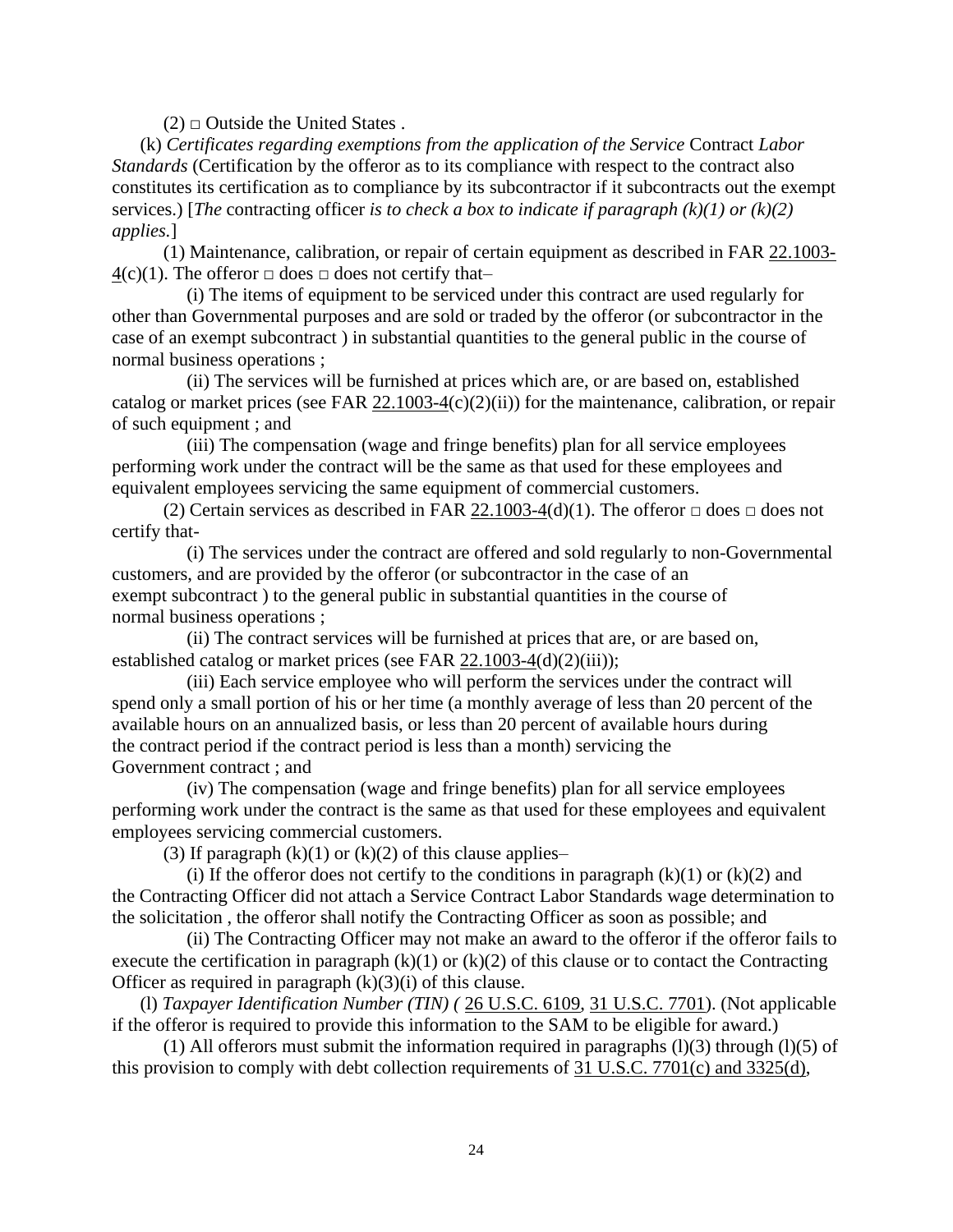reporting requirements of [26 U.S.C. 6041, 6041A, and 6050M,](http://uscode.house.gov/browse.xhtml;jsessionid=114A3287C7B3359E597506A31FC855B3) and implementing regulations issued by the Internal Revenue Service (IRS).

 (2) The TIN may be used by the Government to collect and report on any delinquent amounts arising out of the offeror 's relationship with the Government ( [31 U.S.C. 7701\(c\)\(3\)\)](http://uscode.house.gov/browse.xhtml;jsessionid=114A3287C7B3359E597506A31FC855B3). If the resulting contract is subject to the payment reporting requirements described in FAR [4.904,](https://www.acquisition.gov/far/part-4#FAR_4_904) the TIN provided hereunder may be matched with IRS records to verify the accuracy of the offeror 's TIN.

(3) *Taxpayer Identification Number (TIN)*.

TIN: \_\_\_\_\_\_\_\_\_\_\_\_\_\_\_\_\_\_\_\_\_\_\_\_\_\_\_\_\_\_\_\_.

TIN has been applied for.

TIN is not required because:

 Offeror is a nonresident alien, foreign corporation, or foreign partnership that does not have income effectively connected with the conduct of a trade or business in the United States and does not have an office or place of business or a fiscal paying agent in the United States ;

Offeror is an agency or instrumentality of a foreign government;

Offeror is an agency or instrumentality of the Federal Government.

 (4) *Type of organization*. Sole proprietorship; Partnership; Corporate entity (not tax -exempt); Corporate entity (tax -exempt); Government entity (Federal, State , or local);

Foreign government;

International organization per 26 CFR1.6049-4;

Other \_\_\_\_\_\_\_\_\_\_\_\_\_\_\_\_\_\_\_\_\_\_\_\_\_\_\_\_\_\_\_\_.

(5) Common parent .

Offeror is not owned or controlled by a common parent ;

Name and TIN of common parent :

Name \_\_\_\_\_\_\_\_\_\_\_\_\_\_\_\_\_\_\_\_\_\_\_\_\_\_\_\_\_\_\_\_.

 $\textrm{TIN}$ 

 (m) Restricted business operations *in Sudan*. By submission of its offer , the offeror certifies that the offeror does not conduct any restricted business operations in Sudan.

(n) Prohibition on Contracting with Inverted Domestic Corporations.

(1) Government agencies are not permitted to use appropriated (or otherwise made available) funds for contracts with either an inverted domestic corporation , or a subsidiary of an inverted domestic corporation , unless the exception at [9.108-2\(](https://www.acquisition.gov/far/part-9#FAR_9_108_2)b) applies or the requirement is waived in accordance with the procedures at [9.108-4.](https://www.acquisition.gov/far/part-9#FAR_9_108_4)

(2) *Representation*. The Offeror represents that–

(i) It *□* is, *□* is not an inverted domestic corporation ; and

(ii) It  $\Box$  is,  $\Box$  is not a subsidiary of an inverted domestic corporation.

 (o) Prohibition on contracting with entities engaging in certain activities or transactions relating to Iran.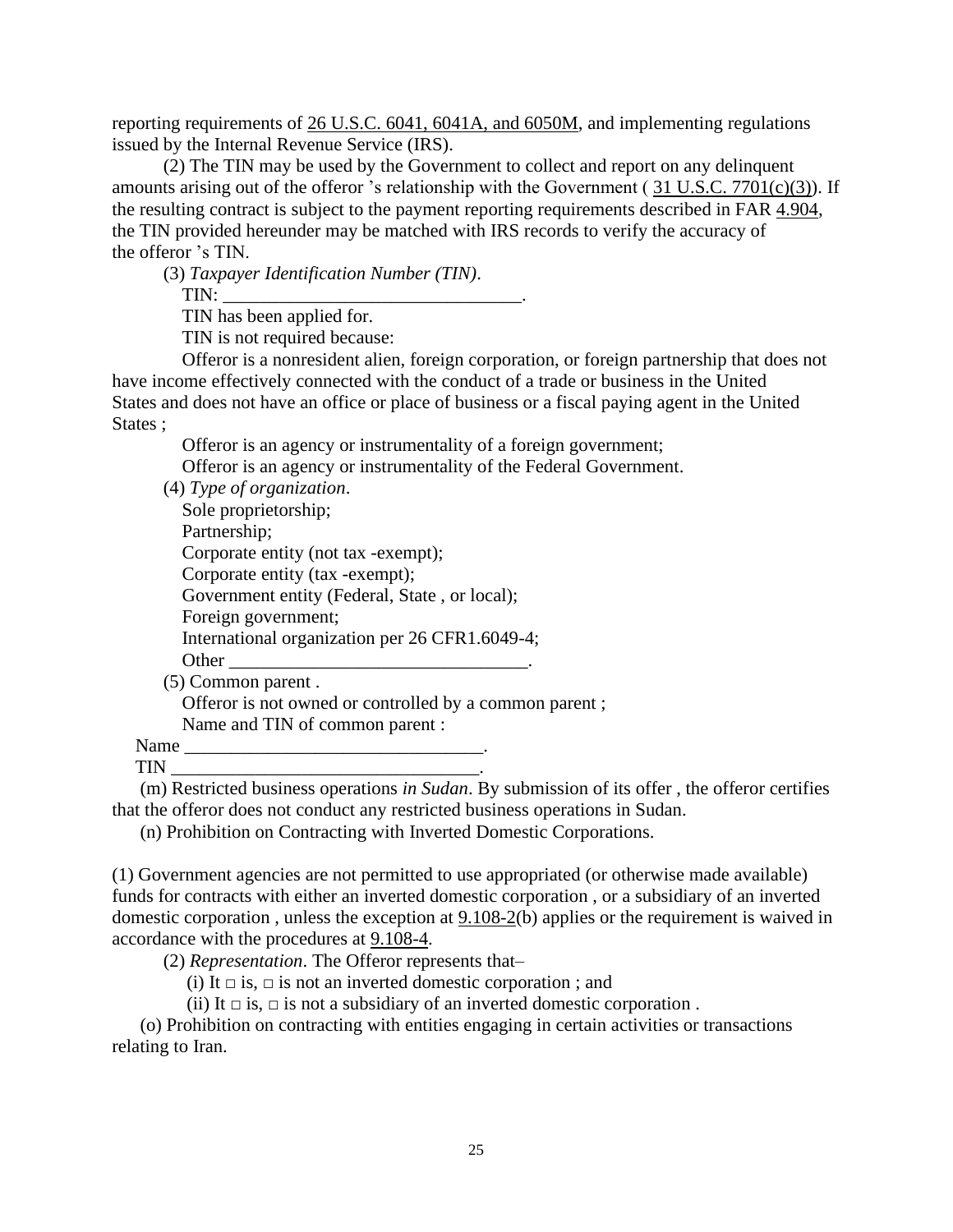(1) The offeror shall e-mail questions concerning sensitive technology to the Department of State at [CISADA106@state.gov.](mailto:CISADA106@state.gov)

 (2) *Representation and Certifications*. Unless a waiver is granted or an exception applies as provided in paragraph (o)(3) of this provision, by submission of its offer , the offeror -

 (i) Represents, to the best of its knowledge and belief, that the offeror does not export any sensitive technology to the government of Iran or any entities or individuals owned or controlled by, or acting on behalf or at the direction of, the government of Iran;

 (ii) Certifies that the offeror , or any person owned or controlled by the offeror , does not engage in any activities for which sanctions may be imposed under section 5 of the Iran Sanctions Act; and

 (iii) Certifies that the offeror , and any person owned or controlled by the offeror , does not knowingly engage in any transaction that exceeds the threshold at FAR [25.703-2\(](https://www.acquisition.gov/far/part-25#FAR_25_703_2)a)(2) with Iran's Revolutionary Guard Corps or any of its officials, agents, or affiliates , the property and interests in property of which are blocked pursuant to the International Emergency Economic Powers Act (et seq.) (see OFAC's Specially Designated Nationals and Blocked Persons List at [https://www.treasury.gov/resource-center/sanctions/SDN-List/Pages/default.aspx\)](https://www.treasury.gov/resource-center/sanctions/SDN-List/Pages/default.aspx).

 (3) The representation and certification requirements of paragraph (o)(2) of this provision do not apply if-

 (i) This solicitation includes a trade agreements certification (*e.g.*, [52.212-3\(](https://www.acquisition.gov/far/part-52#FAR_52_212_3)g) or a comparable agency provision); and

 (ii) The offeror has certified that all the offered products to be supplied are designated country end products .

 (p) *Ownership or Control of* Offeror . (Applies in all solicitations when there is a requirement to be registered in SAM or a requirement to have a unique entity identifier in the solicitation ).

 (1) The Offeror represents that it *□* has or *□* does not have an immediate owner . If the Offeror has more than one immediate owner (such as a joint venture), then the Offeror shall respond to paragraph (2) and if applicable, paragraph (3) of this provision for each participant in the joint venture.

(2) If the Offeror indicates "has" in paragraph  $(p)(1)$  of this provision, enter the following information :

Immediate owner CAGE code: \_\_\_\_\_\_\_\_\_\_\_\_\_\_\_\_\_\_\_\_\_\_.

Immediate owner legal name: \_\_\_\_\_\_\_\_\_\_\_\_\_\_\_\_\_\_\_\_\_\_\_\_\_\_.

(Do not use a "doing business as" name)

Is the immediate owner owned or controlled by another entity: *□* Yes or *□* No.

 (3) If the Offeror indicates "yes" in paragraph (p)(2) of this provision, indicating that the immediate owner is owned or controlled by another entity, then enter the following information :

Highest-level owner CAGE code: \_\_\_\_\_\_\_\_\_\_\_\_\_\_\_\_\_\_.

Highest-level owner legal name: \_\_\_\_\_\_\_\_\_\_\_\_\_\_\_\_\_\_\_\_\_.

(*Do not use a "doing business as" name*)

 (q) *Representation by Corporations Regarding Delinquent* Tax *Liability or a Felony* Conviction *under any Federal Law.*

 (1) As required by sections 744 and 745 of Division E of the Consolidated and Further Continuing Appropriations Act, 2015 (Pub. L. 113-235), and similar provisions, if contained in subsequent appropriations acts, The Government will not enter into a contract with any corporation that–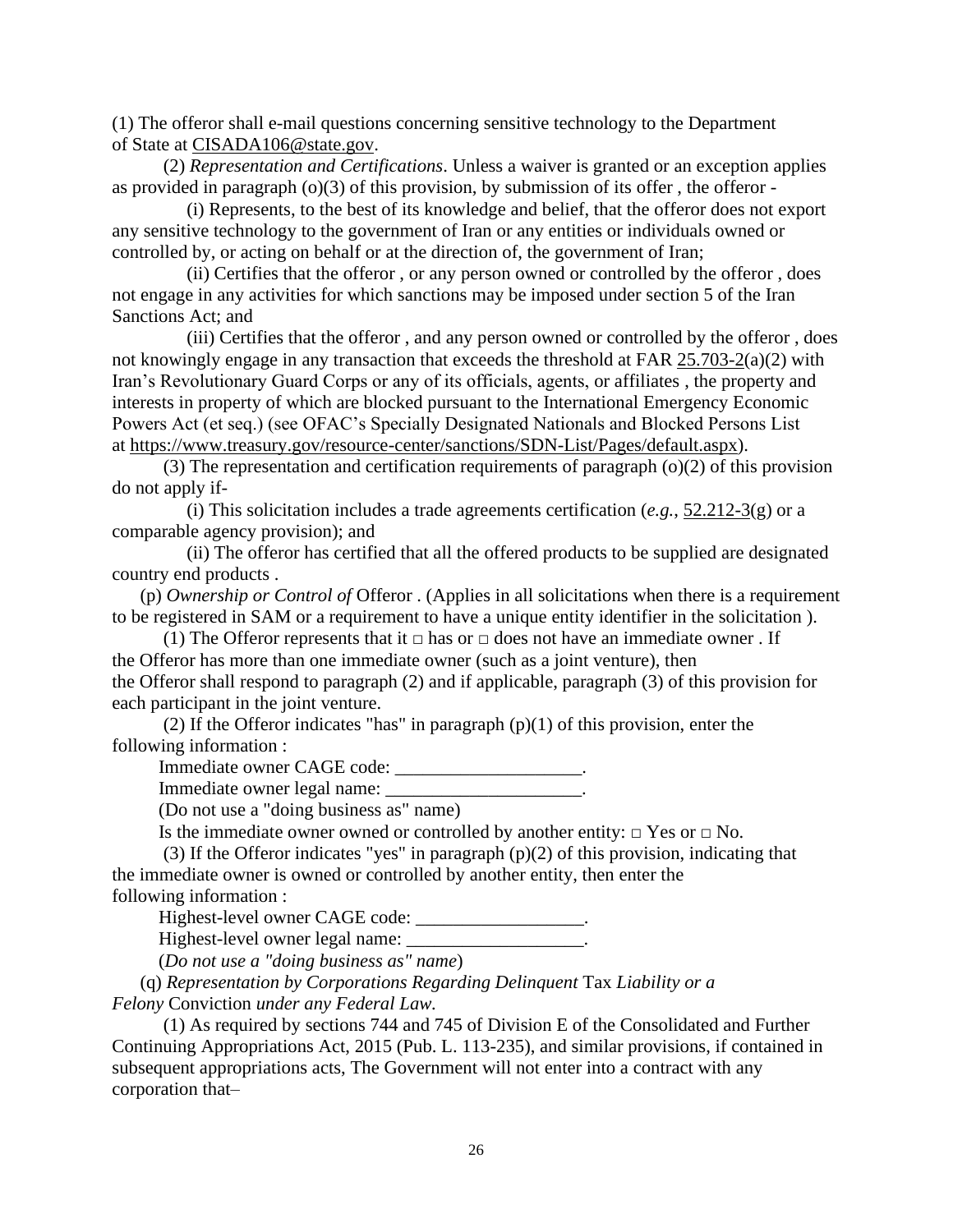(i) Has any unpaid Federal tax liability that has been assessed, for which all judicial and administrative remedies have been exhausted or have lapsed, and that is not being paid in a timely manner pursuant to an agreement with the authority responsible for collecting the tax liability, where the awarding agency is aware of the unpaid tax liability, unless an agency has considered suspension or debarment of the corporation and made a determination that suspension or debarment is not necessary to protect the interests of the Government; or

 (ii) Was convicted of a felony criminal violation under any Federal law within the preceding 24 months, where the awarding agency is aware of the conviction , unless an agency has considered suspension or debarment of the corporation and made a determination that this action is not necessary to protect the interests of the Government.

(2) The Offeror represents that–

 (i) It is *□* is not *□* a corporation that has any unpaid Federal tax liability that has been assessed, for which all judicial and administrative remedies have been exhausted or have lapsed, and that is not being paid in a timely manner pursuant to an agreement with the authority responsible for collecting the tax liability; and

 (ii) It is *□* is not *□* a corporation that was convicted of a felony criminal violation under a Federal law within the preceding 24 months.

 (r) Predecessor *of* Offeror *.* (Applies in all solicitations that include the provision at [52.204-](https://www.acquisition.gov/far/part-52#FAR_52_204_16) [16,](https://www.acquisition.gov/far/part-52#FAR_52_204_16) Commercial and Government Entity Code Reporting.)

 (1) The Offeror represents that it *□* is or *□* is not a successor to a predecessor that held a Federal contract or grant within the last three years.

(2) If the Offeror has indicated "is" in paragraph  $(r)(1)$  of this provision, enter the following information for all predecessors that held a Federal contract or grant within the last three years (if more than one predecessor , list in reverse chronological order):

Predecessor CAGE code: (or mark "Unknown").

Predecessor legal name:  $\qquad \qquad$ .

(*Do not use a "doing business as" name*).

(s) [Reserved].

 (t) *Public Disclosure of Greenhouse Gas Emissions and Reduction Goals*. Applies in all solicitations that require offerors to register in SAM ( $12.301(d)(1)$  $12.301(d)(1)$ ).

 (1) This representation shall be completed if the Offeror received \$7.5 million or more in contract awards in the prior Federal fiscal year. The representation is optional if the Offeror received less than \$7.5 million in Federal contract awards in the prior Federal fiscal year.

(2) Representation. [Offeror to check applicable block(s) in paragraph  $(t)(2)(i)$  and  $(ii)$ ].

(i) The Offeror (itself or through its immediate owner or highest-level owner ) *□* does, *□* does not publicly disclose greenhouse gas emissions, i.e., makes available on a publicly accessible website the results of a greenhouse gas inventory, performed in accordance with an accounting standard with publicly available and consistently applied criteria, such as the Greenhouse Gas Protocol Corporate Standard.

 (ii) The Offeror (itself or through its immediate owner or highest-level owner ) *□* does, *□* does not publicly disclose a quantitative greenhouse gas emissions reduction goal, i.e., make available on a publicly accessible website a target to reduce absolute emissions or emissions intensity by a specific quantity or percentage.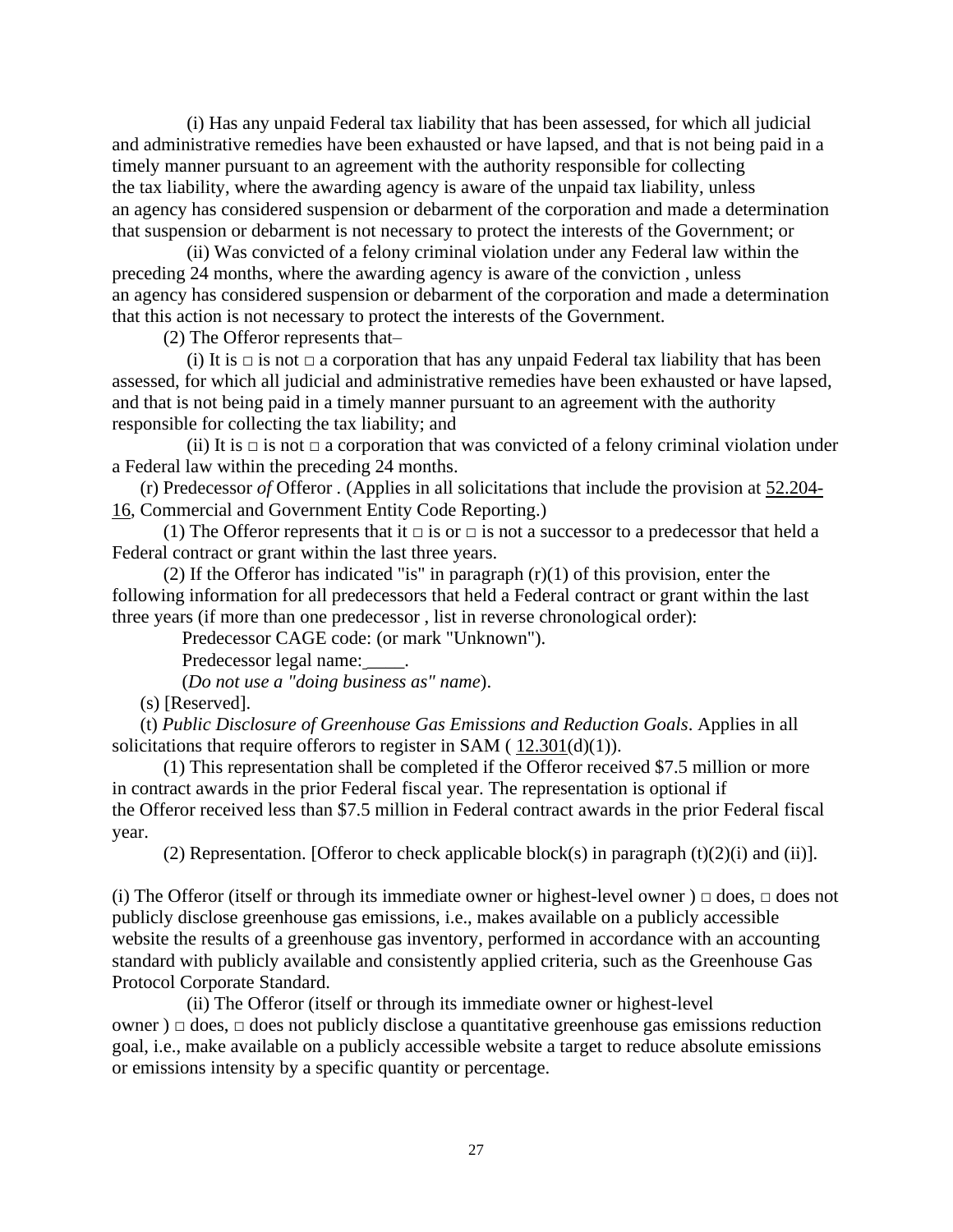(iii) A publicly accessible website includes the Offeror 's own website or a recognized, third-party greenhouse gas emissions reporting program.

(3) If the Offeror checked "does" in paragraphs  $(t)(2)(i)$  or  $(t)(2)(ii)$  of this provision, respectively, the Offeror shall provide the publicly accessible website(s) where greenhouse gas emissions and/or reduction goals are reported:

(u)

(1) In accordance with section 743 of Division E, Title VII, of the Consolidated and Further Continuing Appropriations Act, 2015 (Pub. L. 113-235) and its successor provisions in subsequent appropriations acts (and as extended in continuing resolutions), Government agencies are not permitted to use appropriated (or otherwise made available) funds for contracts with an entity that requires employees or subcontractors of such entity seeking to report waste, fraud, or abuse to sign internal confidentiality agreements or statements prohibiting or otherwise restricting such employees or subcontractors from lawfully reporting such waste, fraud, or abuse to a designated investigative or law enforcement representative of a Federal department or agency authorized to receive such information .

(2) The prohibition in paragraph  $(u)(1)$  of this provision does not contravene requirements applicable to Standard Form 312 (Classified Information Nondisclosure Agreement), Form 4414 (Sensitive Compartmented Information Nondisclosure Agreement), or any other form issued by a Federal department or agency governing the nondisclosure of classified information .

 (3) *Representation*. By submission of its offer , the Offeror represents that it will not require its employees or subcontractors to sign or comply with internal confidentiality agreements or statements prohibiting or otherwise restricting such employees or subcontractors from lawfully reporting waste, fraud, or abuse related to the performance of a Government contract to a designated investigative or law enforcement representative of a Federal department or agency authorized to receive such information (*e.g.*, agency Office of the Inspector General).

 (v) Covered Telecommunications Equipment or Services *-Representation.* Section 889(a)(1)(A) and section 889 (a)(1)(B) of Public Law 115-232.

 (1) The Offeror shall review the list of excluded parties in the System for Award Management (SAM) ( [https://www.sam.gov\)](https://www.sam.gov/) for entities excluded from receiving federal awards for "covered telecommunications equipment or services ".

(2) The Offeror represents that–

 (i) It*□* does, *□* does not provide covered telecommunications equipment or services as a part of its offered products or services to the Government in the performance of any contract , subcontract , or other contractual instrument.

 (ii) After conducting a reasonable inquiry for purposes of this representation, that it *□* does, *□* does not use covered telecommunications equipment or services , or any equipment , system, or service that uses covered telecommunications equipment or services .

(End of Provision)

# 52.212-5 CONTRACT TERMS AND CONDITIONS REQUIRED TO IMPLEMENT STATUTES OR EXECUTIVE ORDERS—COMMERCIAL ITEMS (JAN 2022)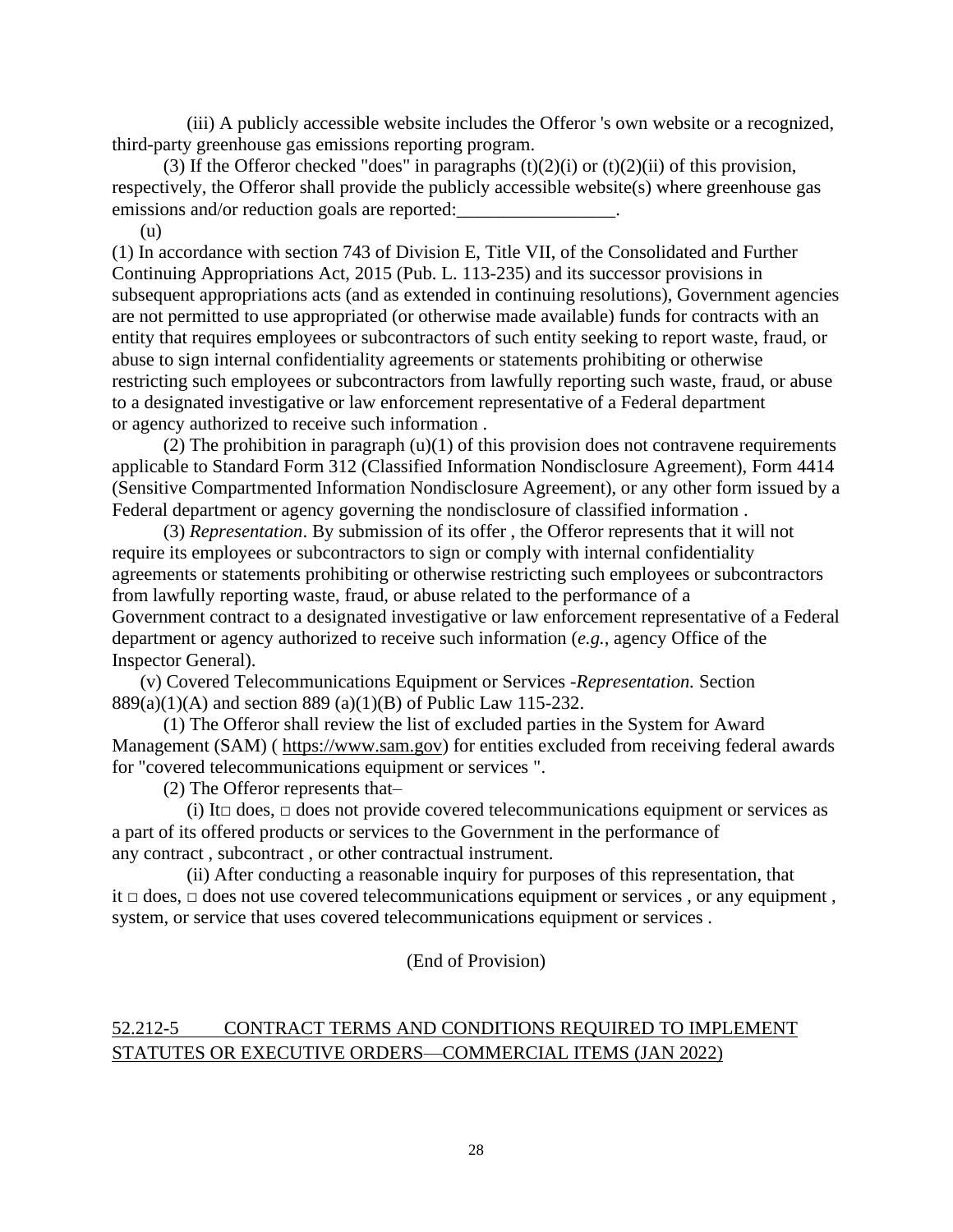(a) The Contractor shall comply with the following Federal Acquisition Regulation (FAR) clauses, which are incorporated in this contract by reference, to implement provisions of law or Executive orders applicable to acquisitions of commercial products and commercial services:

 (1) [52.203-19,](https://www.acquisition.gov/far/part-52#FAR_52_203_19) Prohibition on Requiring Certain Internal Confidentiality Agreements or Statements (Jan 2017) (section 743 of Division E, Title VII, of the Consolidated and Further Continuing Appropriations Act, 2015 (Pub. L. 113-235) and its successor provisions in subsequent appropriations acts (and as extended in continuing resolutions)).

 (2) [52.204-23,](https://www.acquisition.gov/far/part-52#FAR_52_204_23) Prohibition on Contracting for Hardware, Software, and Services Developed or Provided by Kaspersky Lab and Other Covered Entities (Nov 2021) (Section 1634 of Pub. L. 115-91).

 (3) [52.204-25,](https://www.acquisition.gov/far/part-52#FAR_52_204_25) Prohibition on Contracting for Certain Telecommunications and Video Surveillance Services or Equipment . (Nov 2021) (Section 889(a)(1)(A) of Pub. L. 115-232).

 (4) [52.209-10,](https://www.acquisition.gov/far/part-52#FAR_52_209_10) Prohibition on Contracting with Inverted Domestic Corporations (Nov 2015).

(5) [52.233-3,](https://www.acquisition.gov/far/part-52#FAR_52_233_3) Protest After Award (Aug 1996) ( 31 [U.S.C.](http://uscode.house.gov/browse.xhtml;jsessionid=114A3287C7B3359E597506A31FC855B3) 3553).

 (6) [52.233-4,](https://www.acquisition.gov/far/part-52#FAR_52_233_4) Applicable Law for Breach of Contract Claim (Oct 2004) (Public Laws 108- 77 and 108-78 ( 19 [U.S.C.](http://uscode.house.gov/browse.xhtml;jsessionid=114A3287C7B3359E597506A31FC855B3) 3805 note)).

 (b) The Contractor shall comply with the FAR clauses in this paragraph (b) that the Contracting Officer has indicated as being incorporated in this contract by reference to implement provisions of law or Executive orders applicable to acquisitions of commercial products and commercial services:

 \_\_ (1) [52.203-6,](https://www.acquisition.gov/far/part-52#FAR_52_203_6) Restrictions on Subcontractor Sales to the Government (Jun 2020), with Alternate *I* (Nov 2021) ( 41 [U.S.C.](http://uscode.house.gov/browse.xhtml;jsessionid=114A3287C7B3359E597506A31FC855B3) 4704 and 10 [U.S.C.](http://uscode.house.gov/browse.xhtml;jsessionid=114A3287C7B3359E597506A31FC855B3) 2402).

 \_\_ (2) [52.203-13,](https://www.acquisition.gov/far/part-52#FAR_52_203_13) Contractor Code of Business Ethics and Conduct (Nov 2021) ( 41 [U.S.C.](http://uscode.house.gov/browse.xhtml;jsessionid=114A3287C7B3359E597506A31FC855B3) 3509)).

 \_\_ (3) [52.203-15,](https://www.acquisition.gov/far/part-52#FAR_52_203_15) Whistleblower Protections under the American Recovery and Reinvestment Act of 2009 (Jun 2010) (Section 1553 of Pub. L. 111-5). (Applies to contracts funded by the American Recovery and Reinvestment Act of 2009.)

 \_X\_ (4) [52.204-10,](https://www.acquisition.gov/far/part-52#FAR_52_204_10) Reporting Executive Compensation and First-Tier Subcontract Awards (Jun 2020) (Pub. L. 109-282) ( 31 [U.S.C.](http://uscode.house.gov/view.xhtml?req=granuleid:USC-prelim-title31-section6101&num=0&edition=prelim) 6101 note).

 $(5)$  [Reserved].

 \_\_ (6) [52.204-14,](https://www.acquisition.gov/far/part-52#FAR_52_204_14) Service Contract Reporting Requirements (Oct 2016) (Pub. L. 111-117, section 743 of Div. C).

 \_\_ (7) [52.204-15,](https://www.acquisition.gov/far/part-52#FAR_52_204_15) Service Contract Reporting Requirements for Indefinite-Delivery Contracts (Oct 2016) (Pub. L. 111-117, section 743 of Div. C).

 \_X\_ (8) [52.209-6,](https://www.acquisition.gov/far/part-52#FAR_52_209_6) Protecting the Government's Interest When Subcontracting with Contractors Debarred, Suspended, or Proposed for Debarment . (Nov 2021) ( 31 [U.S.C.](http://uscode.house.gov/view.xhtml?req=granuleid:USC-prelim-title31-section6101&num=0&edition=prelim) 6101 note).

 \_\_ (9) [52.209-9,](https://www.acquisition.gov/far/part-52#FAR_52_209_9) Updates of Publicly Available Information Regarding Responsibility Matters (Oct 2018) ( 41 [U.S.C.](http://uscode.house.gov/view.xhtml?req=granuleid:USC-prelim-title41-section2313&num=0&edition=prelim) 2313).

 $(10)$  [Reserved].

 \_\_ (11) [52.219-3,](https://www.acquisition.gov/far/part-52#FAR_52_219_3) Notice of HUBZone Set-Aside or Sole-Source Award (Sep 2021) ( 15 [U.S.C.](http://uscode.house.gov/view.xhtml?req=granuleid:USC-prelim-title15-section637a&num=0&edition=prelim) 657a).

 \_\_ (12) [52.219-4,](https://www.acquisition.gov/far/part-52#FAR_52_219_4) Notice of Price Evaluation Preference for HUBZone Small Business Concerns (Sep 2021) (if the offeror elects to waive the preference, it shall so indicate in its offer ) ( 15 [U.S.C.](http://uscode.house.gov/browse.xhtml;jsessionid=114A3287C7B3359E597506A31FC855B3) 657a).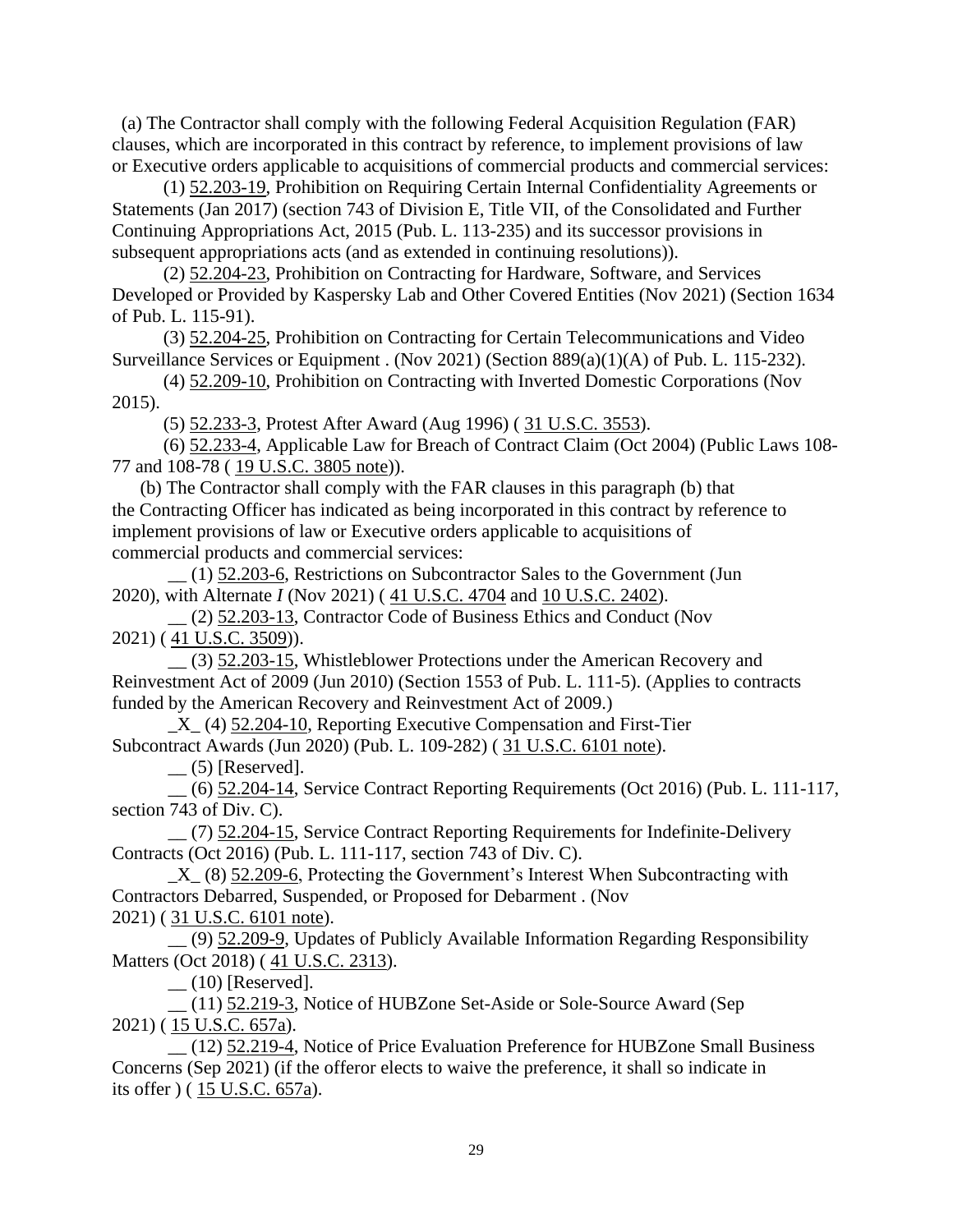$(13)$  [Reserved]

 $(14)$ 

(i) [52.219-6,](https://www.acquisition.gov/far/part-52#FAR_52_219_6) Notice of Total Small Business Set-Aside (Nov 2020) ( 15 [U.S.C.](http://uscode.house.gov/browse.xhtml;jsessionid=114A3287C7B3359E597506A31FC855B3) 644). \_\_ (ii) Alternate I (Mar 2020) of [52.219-6.](https://www.acquisition.gov/far/part-52#FAR_52_219_6)

 $(15)$ 

(i) [52.219-7,](https://www.acquisition.gov/far/part-52#FAR_52_219_7) Notice of Partial Small Business Set-Aside (Nov 2020) ( 15 [U.S.C.](http://uscode.house.gov/browse.xhtml;jsessionid=114A3287C7B3359E597506A31FC855B3) 644). \_\_ (ii) Alternate I (Mar 2020) of [52.219-7.](https://www.acquisition.gov/far/part-52#FAR_52_219_7)

\_\_ (16) [52.219-8,](https://www.acquisition.gov/far/part-52#FAR_52_219_8) Utilization of Small Business Concerns (Oct

2018) ( 15 U.S.C. [637\(d\)\(2\)](http://uscode.house.gov/browse.xhtml;jsessionid=114A3287C7B3359E597506A31FC855B3) and (3)).

 $(17)$ 

(i)  $52.219-9$ , Small Business Subcontracting Plan (Nov 2021) ( $15$  U.S.C.  $637(d)(4)$ ).

\_\_ (ii) Alternate I (Nov 2016) of [52.219-9.](https://www.acquisition.gov/far/part-52#FAR_52_219_9)

 $\frac{1}{\text{(iii)}}$  Alternate II (Nov 2016) of [52.219-9.](https://www.acquisition.gov/far/part-52#FAR_52_219_9)

\_\_ (iv) Alternate III (Jun 2020) of [52.219-9.](https://www.acquisition.gov/far/part-52#FAR_52_219_9)

\_\_ (v) Alternate IV (Sep 2021) of [52.219-9.](https://www.acquisition.gov/far/part-52#FAR_52_219_9)

\_\_ (18)

(i) [52.219-13,](https://www.acquisition.gov/far/part-52#FAR_52_219_13) Notice of Set-Aside of Orders (Mar 2020) ( 15 [U.S.C.](http://uscode.house.gov/browse.xhtml;jsessionid=114A3287C7B3359E597506A31FC855B3) 644(r)).

\_\_ (ii) Alternate I (Mar 2020) of [52.219-13.](https://www.acquisition.gov/far/part-52#FAR_52_219_13)

\_\_ (19) [52.219-14,](https://www.acquisition.gov/far/part-52#FAR_52_219_14) Limitations on Subcontracting (Sep 2021) ( 15 [U.S.C.](http://uscode.house.gov/browse.xhtml;jsessionid=114A3287C7B3359E597506A31FC855B3) 637s).

\_\_ (20) [52.219-16,](https://www.acquisition.gov/far/part-52#FAR_52_219_16) Liquidated Damages—Subcontracting Plan (Sep

2021) ( 15 U.S.C. [637\(d\)\(4\)\(F\)\(i\)\)](http://uscode.house.gov/browse.xhtml;jsessionid=114A3287C7B3359E597506A31FC855B3).

 \_\_ (21) [52.219-27,](https://www.acquisition.gov/far/part-52#FAR_52_219_27) Notice of Service-Disabled Veteran-Owned Small Business Set-Aside (Sep 2021) ( 15 [U.S.C.](http://uscode.house.gov/browse.xhtml;jsessionid=114A3287C7B3359E597506A31FC855B3) 657f).

\_\_ (22)

(i) [52.219-28,](https://www.acquisition.gov/far/part-52#FAR_52_219_28) Post Award Small Business Program Rerepresentation (Sep 2021) ( 15 U.S.C. [632\(a\)\(2\)\)](http://uscode.house.gov/browse.xhtml;jsessionid=114A3287C7B3359E597506A31FC855B3).

\_\_ (ii) Alternate I (Mar 2020) of [52.219-28.](https://www.acquisition.gov/far/part-52#FAR_52_219_28)

 \_\_ (23) [52.219-29,](https://www.acquisition.gov/far/part-52#FAR_52_219_29) Notice of Set-Aside for, or Sole-Source Award to, Economically Disadvantaged Women-Owned Small Business Concerns (Sep 2021) ( 15 U.S.C. [637\(m\)\)](http://uscode.house.gov/browse.xhtml;jsessionid=114A3287C7B3359E597506A31FC855B3).

 \_\_ (24) [52.219-30,](https://www.acquisition.gov/far/part-52#FAR_52_219_30) Notice of Set-Aside for, or Sole-Source Award to, Women-Owned Small Business Concerns Eligible Under the Women-Owned Small Business Program (Sep 2021) ( 15 U.S.C. [637\(m\)\)](http://uscode.house.gov/browse.xhtml;jsessionid=114A3287C7B3359E597506A31FC855B3).

 \_\_ (25) [52.219-32,](https://www.acquisition.gov/far/part-52#FAR_52_219_32) Orders Issued Directly Under Small Business Reserves (Mar 2020) ( 15 [U.S.C.](https://www.govinfo.gov/content/pkg/USCODE-2018-title15/html/USCODE-2018-title15-chap14A-sec644.htm) 644(r)).

\_\_ (26) [52.219-33,](https://www.acquisition.gov/far/part-52#FAR_52_219_33) Nonmanufacturer Rule (Sep 2021) ( [15U.S.C.](https://www.govinfo.gov/content/pkg/USCODE-2018-title15/html/USCODE-2018-title15-chap14A-sec637.htm) 637(a)(17)).

\_\_ (27) [52.222-3,](https://www.acquisition.gov/far/part-52#FAR_52_222_3) Convict Labor (Jun 2003) (E.O.11755).

 \_X\_ (28) [52.222-19,](https://www.acquisition.gov/far/part-52#FAR_52_222_19) Child Labor-Cooperation with Authorities and Remedies (Jan 2022) (E.O.13126).

 $(29)$  [52.222-21,](https://www.acquisition.gov/far/part-52#FAR_52_222_21) Prohibition of Segregated Facilities (Apr 2015).

 $(30)$ 

(i) [52.222-26,](https://www.acquisition.gov/far/part-52#FAR_52_222_26) Equal Opportunity (Sep 2016) (E.O.11246).

\_\_ (ii) Alternate I (Feb 1999) of [52.222-26.](https://www.acquisition.gov/far/part-52#FAR_52_222_26)

\_\_ (31)

(i) [52.222-35,](https://www.acquisition.gov/far/part-52#FAR_52_222_35) Equal Opportunity for Veterans (Jun 2020) ( 38 [U.S.C.](http://uscode.house.gov/view.xhtml?req=granuleid:USC-prelim-title38-section4212&num=0&edition=prelim) 4212). \_\_ (ii) Alternate I (Jul 2014) of [52.222-35.](https://www.acquisition.gov/far/part-52#FAR_52_222_35)

 $(32)$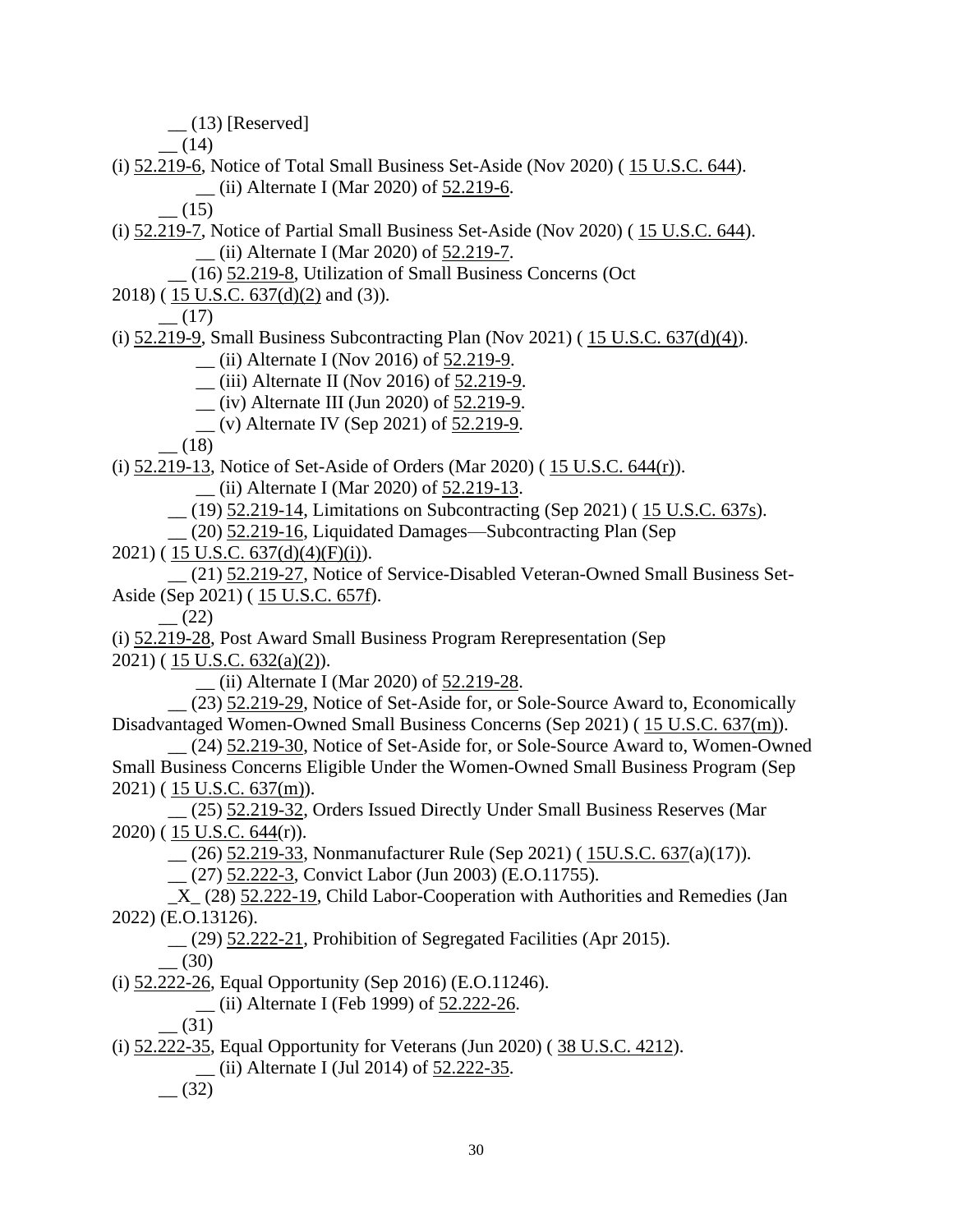(i) [52.222-36,](https://www.acquisition.gov/far/part-52#FAR_52_222_36) Equal Opportunity for Workers with Disabilities (Jun 2020) ( 29 [U.S.C.](http://uscode.house.gov/view.xhtml?req=granuleid:USC-prelim-title29-section793&num=0&edition=prelim) 793). \_\_ (ii) Alternate I (Jul 2014) of [52.222-36.](https://www.acquisition.gov/far/part-52#FAR_52_222_36)

\_\_ (33) [52.222-37,](https://www.acquisition.gov/far/part-52#FAR_52_222_37) Employment Reports on Veterans (Jun 2020) ( 38 [U.S.C.](http://uscode.house.gov/view.xhtml?req=granuleid:USC-prelim-title38-section4212&num=0&edition=prelim) 4212).

 \_\_ (34) [52.222-40,](https://www.acquisition.gov/far/part-52#FAR_52_222_40) Notification of Employee Rights Under the National Labor Relations Act (Dec 2010) (E.O. 13496).

 $X_{-}$  (35)

(i) [52.222-50,](https://www.acquisition.gov/far/part-52#FAR_52_222_50) Combating Trafficking in Persons (Nov 2021) ( 22 U.S.C. [chapter](http://uscode.house.gov/browse.xhtml;jsessionid=114A3287C7B3359E597506A31FC855B3) 78 and E.O. 13627).

\_\_ (ii) Alternate I (Mar 2015) of [52.222-50](https://www.acquisition.gov/far/part-52#FAR_52_222_50) ( 22 U.S.C. [chapter](http://uscode.house.gov/browse.xhtml;jsessionid=114A3287C7B3359E597506A31FC855B3) 78 and E.O. 13627).

 \_\_ (36) [52.222-54,](https://www.acquisition.gov/far/part-52#FAR_52_222_54) Employment Eligibility Verification (Nov 2021) . (Executive Order 12989). (Not applicable to the acquisition of commercially available off-the-shelf items or certain other types of commercial products or commercial services as prescribed in FAR [22.1803.](https://www.acquisition.gov/far/part-22#FAR_22_1803))

 $(37)$ 

(i) [52.223-9,](https://www.acquisition.gov/far/part-52#FAR_52_223_9) Estimate of Percentage of Recovered Material Content for EPA–Designated Items (May 2008) (42 U.S.C.  $6962(c)(3)(A)(ii)$ ). (Not applicable to the acquisition of commercially available off-the-shelf items.)

(ii) Alternate I (May 2008) of  $52.223-9$  (42 U.S.C. [6962\(i\)\(2\)\(C\)\)](http://uscode.house.gov/browse.xhtml;jsessionid=114A3287C7B3359E597506A31FC855B3). (Not applicable to the acquisition of commercially available off-the-shelf items.)

 \_\_ (38) [52.223-11,](https://www.acquisition.gov/far/part-52#FAR_52_223_11) Ozone-Depleting Substances and High Global Warming Potential Hydrofluorocarbons (Jun 2016) (E.O. 13693).

 \_\_ (39) [52.223-12,](https://www.acquisition.gov/far/part-52#FAR_52_223_12) Maintenance, Service, Repair, or Disposal of Refrigeration Equipment and Air Conditioners (Jun 2016) (E.O. 13693).

 $(40)$ 

(i) [52.223-13,](https://www.acquisition.gov/far/part-52#FAR_52_223_13) Acquisition of EPEAT®-Registered Imaging Equipment (Jun 2014) (E.O.s 13423 and 13514).

\_\_ (ii) Alternate I (Oct 2015) of [52.223-13.](https://www.acquisition.gov/far/part-52#FAR_52_223_13)

 $(41)$ 

(i) [52.223-14,](https://www.acquisition.gov/far/part-52#FAR_52_223_14) Acquisition of EPEAT®-Registered Televisions (Jun 2014) (E.O.s 13423 and 13514).

\_\_ (ii) Alternate I (Jun2014) of [52.223-14.](https://www.acquisition.gov/far/part-52#FAR_52_223_14)

 $(42)$  [52.223-15,](https://www.acquisition.gov/far/part-52#FAR_52_223_15) Energy Efficiency in Energy-

Consuming Products (May 2020) ( 42 U.S.C. [8259b\)](http://uscode.house.gov/browse.xhtml;jsessionid=114A3287C7B3359E597506A31FC855B3).

\_\_ (43)

(i) [52.223-16,](https://www.acquisition.gov/far/part-52#FAR_52_223_16) Acquisition of EPEAT®-Registered Personal Computer Products (Oct 2015) (E.O.s 13423 and 13514).

\_\_ (ii) Alternate I (Jun 2014) of [52.223-16.](https://www.acquisition.gov/far/part-52#FAR_52_223_16)

 \_X\_ (44) [52.223-18,](https://www.acquisition.gov/far/part-52#FAR_52_223_18) Encouraging Contractor Policies to Ban Text Messaging While Driving (Jun 2020) (E.O. 13513).

\_\_ (45) [52.223-20,](https://www.acquisition.gov/far/part-52#FAR_52_223_20) Aerosols (Jun 2016) (E.O. 13693).

\_\_ (46) [52.223-21,](https://www.acquisition.gov/far/part-52#FAR_52_223_21) Foams (Jun2016) (E.O. 13693).

\_\_ (47)

(i) [52.224-3](https://www.acquisition.gov/far/part-52#FAR_52_224_3) Privacy Training (Jan 2017) (5 U.S.C. 552 a).

\_\_ (ii) Alternate I (Jan 2017) of [52.224-3.](https://www.acquisition.gov/far/part-52#FAR_52_224_3)

 \_\_ (48) [52.225-1,](https://www.acquisition.gov/far/part-52#FAR_52_225_1) Buy American-Supplies (Nov 2021) ( 41 U.S.C. [chapter](http://uscode.house.gov/browse.xhtml;jsessionid=114A3287C7B3359E597506A31FC855B3) 83).  $(49)$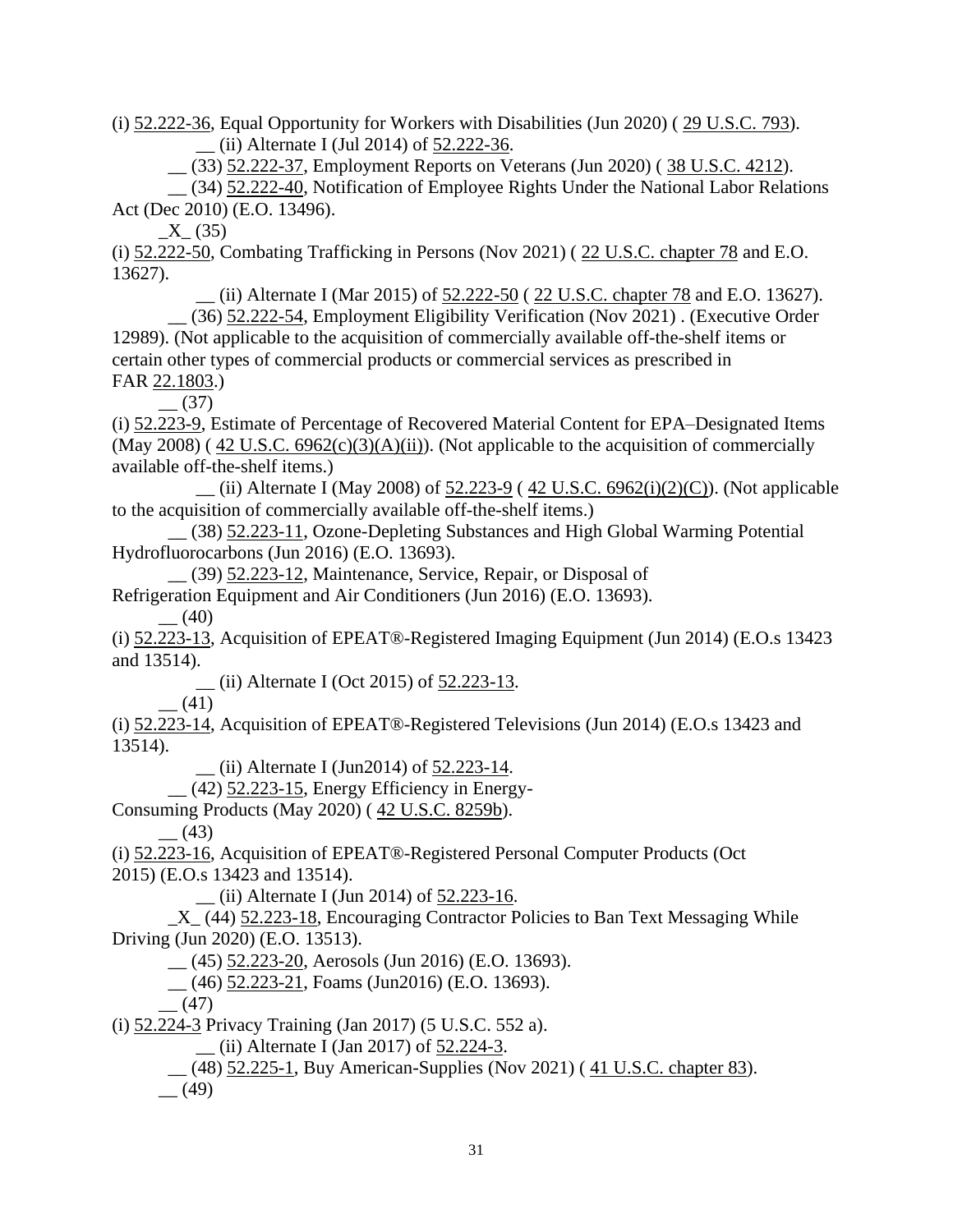(i) [52.225-3,](https://www.acquisition.gov/far/part-52#FAR_52_225_3) Buy American-Free Trade Agreements-Israeli Trade Act (Nov

2021) ( 41 [U.S.C.chapter83,](http://uscode.house.gov/browse.xhtml;jsessionid=114A3287C7B3359E597506A31FC855B3) 19 [U.S.C.](http://uscode.house.gov/browse.xhtml;jsessionid=114A3287C7B3359E597506A31FC855B3) 3301 note, 19 [U.S.C.](http://uscode.house.gov/browse.xhtml;jsessionid=114A3287C7B3359E597506A31FC855B3) 2112 note, 19 [U.S.C.](http://uscode.house.gov/browse.xhtml;jsessionid=114A3287C7B3359E597506A31FC855B3) 3805 note, [19](http://uscode.house.gov/browse.xhtml;jsessionid=114A3287C7B3359E597506A31FC855B3) [U.S.C.](http://uscode.house.gov/browse.xhtml;jsessionid=114A3287C7B3359E597506A31FC855B3) 4001 note, Pub. L. 103-182, 108-77, 108-78, 108-286, 108-302, 109-53, 109-169, 109- 283, 110-138, 112-41, 112-42, and 112-43.

\_\_ (ii) Alternate I (Jan 2021) of [52.225-3.](https://www.acquisition.gov/far/part-52#FAR_52_225_3)

\_\_ (iii) Alternate II (Jan 2021) of [52.225-3.](https://www.acquisition.gov/far/part-52#FAR_52_225_3)

\_\_ (iv) Alternate III (Jan 2021) of [52.225-3.](https://www.acquisition.gov/far/part-52#FAR_52_225_3)

 \_\_ (50) [52.225-5,](https://www.acquisition.gov/far/part-52#FAR_52_225_5) Trade Agreements (Oct 2019) ( 19 [U.S.C.](http://uscode.house.gov/view.xhtml?req=granuleid:USC-prelim-title19-section2501&num=0&edition=prelim) 2501, *et seq*., 19 [U.S.C.](http://uscode.house.gov/view.xhtml?req=granuleid:USC-prelim-title19-section3301&num=0&edition=prelim) 3301 note).

 $X_{-}$  (51) [52.225-13,](https://www.acquisition.gov/far/part-52#FAR_52_225_13) Restrictions on Certain Foreign Purchases (Feb 2021) (E.O.'s, proclamations, and statutes administered by the Office of Foreign Assets Control of the Department of the Treasury).

 \_\_ (52) [52.225-26,](https://www.acquisition.gov/far/part-52#FAR_52_225_26) Contractors Performing Private Security Functions Outside the United States (Oct 2016) (Section 862, as amended, of the National Defense Authorization Act for Fiscal Year 2008; 10 [U.S.C. 2302Note\).](http://uscode.house.gov/browse.xhtml;jsessionid=114A3287C7B3359E597506A31FC855B3)

 \_\_ (53) [52.226-4,](https://www.acquisition.gov/far/part-52#FAR_52_226_4) Notice of Disaster or Emergency Area Set-Aside (Nov2007) ( 42 [U.S.C.](http://uscode.house.gov/browse.xhtml;jsessionid=114A3287C7B3359E597506A31FC855B3) 5150).

 \_\_ (54) [52.226-5,](https://www.acquisition.gov/far/part-52#FAR_52_226_5) Restrictions on Subcontracting Outside Disaster or Emergency Area (Nov2007) ( 42 [U.S.C.](http://uscode.house.gov/browse.xhtml;jsessionid=114A3287C7B3359E597506A31FC855B3) 5150).

 $(55)$  [52.229-12,](https://www.acquisition.gov/far/part-52#FAR_52_229_12) Tax on Certain Foreign Procurements (Feb 2021).

 \_X\_ (56) [52.232-29,](https://www.acquisition.gov/far/part-52#FAR_52_232_29) Terms for Financing of Purchases of Commercial Products and Commercial Services (Nov 2021) ( 41 [U.S.C.](http://uscode.house.gov/browse.xhtml;jsessionid=114A3287C7B3359E597506A31FC855B3) 4505, 10 U.S.C. [2307\(f\)\)](http://uscode.house.gov/browse.xhtml;jsessionid=114A3287C7B3359E597506A31FC855B3).

 \_\_ (57) [52.232-30,](https://www.acquisition.gov/far/part-52#FAR_52_232_30) Installment Payments for Commercial Products and Commercial Services (Nov 2021) ( 41 [U.S.C.](http://uscode.house.gov/browse.xhtml;jsessionid=114A3287C7B3359E597506A31FC855B3) 4505, 10 U.S.C. [2307\(f\)\)](http://uscode.house.gov/browse.xhtml;jsessionid=114A3287C7B3359E597506A31FC855B3).

 \_X\_ (58) [52.232-33,](https://www.acquisition.gov/far/part-52#FAR_52_232_33) Payment by Electronic Funds Transfer-System for Award Management (Oct2018) ( 31 [U.S.C.](http://uscode.house.gov/view.xhtml?req=granuleid:USC-prelim-title31-section3332&num=0&edition=prelim) 3332).

 \_\_ (59) [52.232-34,](https://www.acquisition.gov/far/part-52#FAR_52_232_34) Payment by Electronic Funds Transfer-Other than System for Award Management (Jul 2013) ( 31 [U.S.C.](http://uscode.house.gov/browse.xhtml;jsessionid=114A3287C7B3359E597506A31FC855B3) 3332).

\_\_ (60) [52.232-36,](https://www.acquisition.gov/far/part-52#FAR_52_232_36) Payment by Third Party (May 2014) ( 31 [U.S.C.](http://uscode.house.gov/browse.xhtml;jsessionid=114A3287C7B3359E597506A31FC855B3) 3332).

\_\_ (61) [52.239-1,](https://www.acquisition.gov/far/part-52#FAR_52_239_1) Privacy or Security Safeguards (Aug 1996) ( 5 [U.S.C.](http://uscode.house.gov/view.xhtml?req=granuleid:USC-prelim-title5-section552a&num=0&edition=prelim) 552a).

\_\_ (62) [52.242-5,](https://www.acquisition.gov/far/part-52#FAR_52_242_5) Payments to Small Business Subcontractors (Jan

2017) ( 15 U.S.C. [637\(d\)\(13\)\)](http://uscode.house.gov/browse.xhtml;jsessionid=114A3287C7B3359E597506A31FC855B3).

\_\_ (63)

(i) [52.247-64,](https://www.acquisition.gov/far/part-52#FAR_52_247_64) Preference for Privately Owned U.S.-Flag Commercial Vessels (Nov 2021) ( [46](https://www.govinfo.gov/content/pkg/USCODE-2019-title46/html/USCODE-2019-title46-subtitleV-partD-chap553-subchapI-sec55305.htm)  [U.S.C. 55305](https://www.govinfo.gov/content/pkg/USCODE-2019-title46/html/USCODE-2019-title46-subtitleV-partD-chap553-subchapI-sec55305.htm) and 10 [U.S.C.](http://uscode.house.gov/browse.xhtml;jsessionid=114A3287C7B3359E597506A31FC855B3) 2631).

\_\_ (ii) Alternate I (Apr 2003) of [52.247-64.](https://www.acquisition.gov/far/part-52#FAR_52_247_64)

\_\_ (iii) Alternate II (Nov 2021) of [52.247-64.](https://www.acquisition.gov/far/part-52#FAR_52_247_64)

(c) RESERVED

 (d) *Comptroller General Examination of Record*. The Contractor shall comply with the provisions of this paragraph (d) if this contract was awarded using other than sealed bid , is in excess of the simplified acquisition threshold, as defined in FAR [2.101,](https://www.acquisition.gov/far/part-2#FAR_2_101) on the date of award of this contract , and does not contain the clause at [52.215-2,](https://www.acquisition.gov/far/part-52#FAR_52_215_2) Audit and Records-Negotiation.

 (1) The Comptroller General of the United States , or an authorized representative of the Comptroller General, shall have access to and right to examine any of the Contractor 's directly pertinent records involving transactions related to this contract .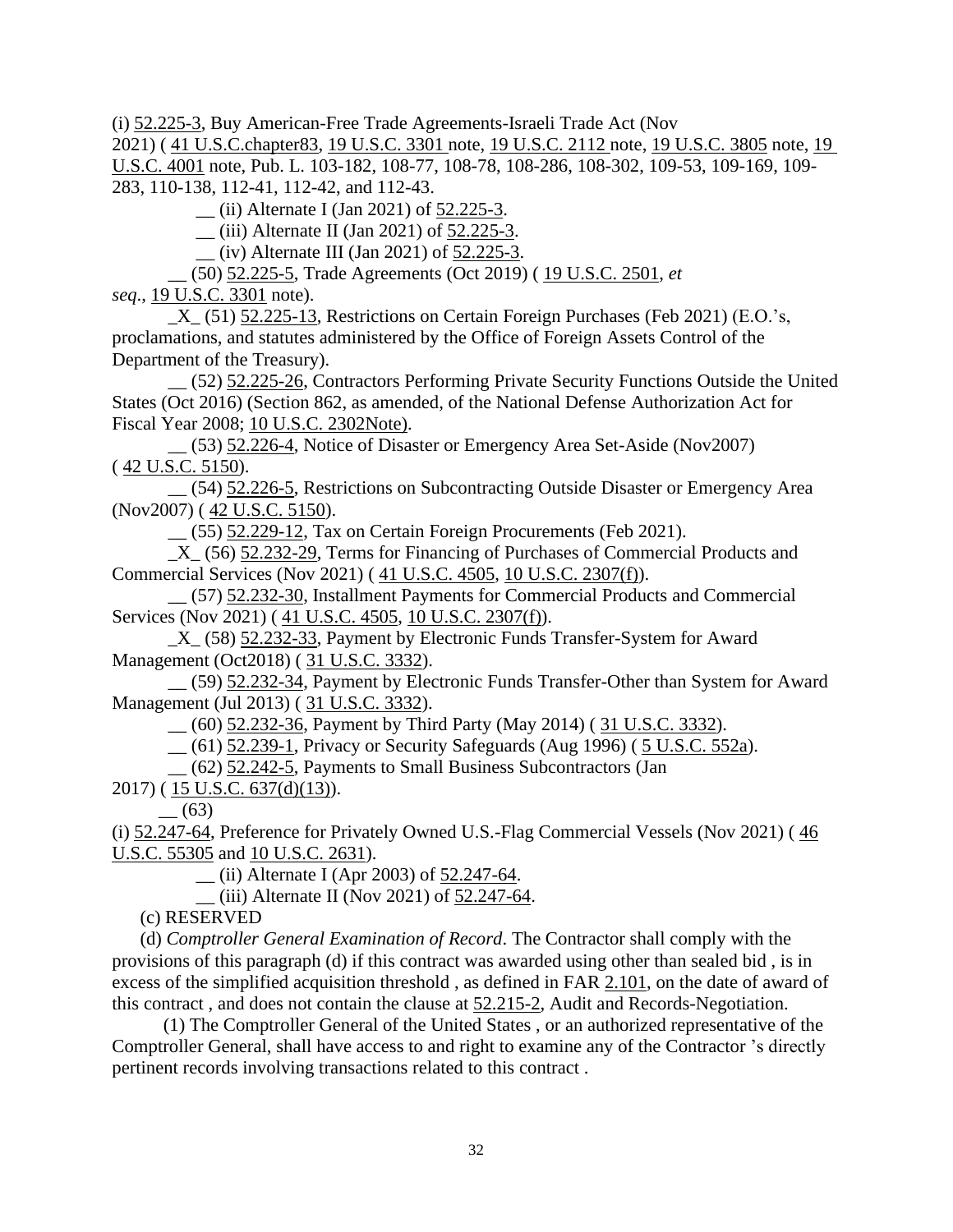(2) The Contractor shall make available at its offices at all reasonable times the records, materials , and other evidence for examination, audit, or reproduction, until 3 years after final payment under this contract or for any shorter period specified in FAR subpart [4.7,](https://www.acquisition.gov/far/part-4#FAR_Subpart_4_7) Contractor Records Retention, of the other clauses of this contract . If this contract is completely or partially terminated, the records relating to the work terminated shall be made available for 3 years after any resulting final termination settlement. Records relating to appeals under the disputes clause or to litigation or the settlement of claims arising under or relating to this contract shall be made available until such appeals, litigation, or

claims are finally resolved.

 (3) As used in this clause, records include books, documents, accounting procedures and practices, and other data , regardless of type and regardless of form. This does not require the Contractor to create or maintain any record that the Contractor does not maintain in the ordinary course of business or pursuant to a provision of law.

(e) RESERVED

(End of clause)

| <b>DEPARTMENT OF STATE ACQUISITION REGULATION (48 CFR Chapter 6)</b> |  |
|----------------------------------------------------------------------|--|
| <b>CLAUSES</b>                                                       |  |

| <b>NUMBER</b> | <b>TITLE</b>                                        | <b>DATE</b>     |
|---------------|-----------------------------------------------------|-----------------|
| 652.225-71    | SECTION 8(a) OF THE EXPORT                          | <b>AUG 1999</b> |
|               | ADMINISTRACTION ACT OF 1979, AS AMENDED             |                 |
|               | (if order exceeds simplified acquisition threshold) |                 |
| 652.229-70    | <b>EXCISE TAX EXEPTION STATEMENT FOR</b>            | <b>JUL 1988</b> |
|               | CONTRACTORS WITHIN THE UNITED STATES.               |                 |
|               | (for supplies to be delivered to an overseas post)  |                 |
| 652.229-71    | PERSONAL PROPERTY DISPOSITION A POSTS               | <b>AUG 1999</b> |
|               | <b>ABROAD</b>                                       |                 |
| 652.237-72    | OBSERVANCE OF LEGAL HOLIDAYS AND                    | <b>FEB 2015</b> |
|               | <b>ADMINISTRATIVE LEAVE</b>                         |                 |
| 652.239-71    | SECURITY REQUIREMENTS FOR UNCLASSIFIED              | <b>SEP 2007</b> |
|               | <b>RESOURCES</b>                                    |                 |
| 652.242-70    | CONTRACTING OFFICER'S REPRESENTATIVE                | <b>AUG 1999</b> |
|               | (COR) Fill-in for paragraph b: "The COR is          |                 |
|               |                                                     |                 |
| 652.242-73    | AUTHORIZATION AND PERFORMANCE                       | <b>AUG 1999</b> |
|               |                                                     |                 |
| 652.243-70    | <b>NOTICES</b>                                      | <b>AUG 1999</b> |
|               |                                                     |                 |
| 652.247-71    | <b>SHIPPING INSTRUCTIONS</b>                        | <b>FEB 2015</b> |
|               |                                                     |                 |

The following clause is provided in full text, and is applicable for orders for services that will require contractor employees to perform on-site at a DOS location and/or that require contractor employees to have access to DOS information systems: